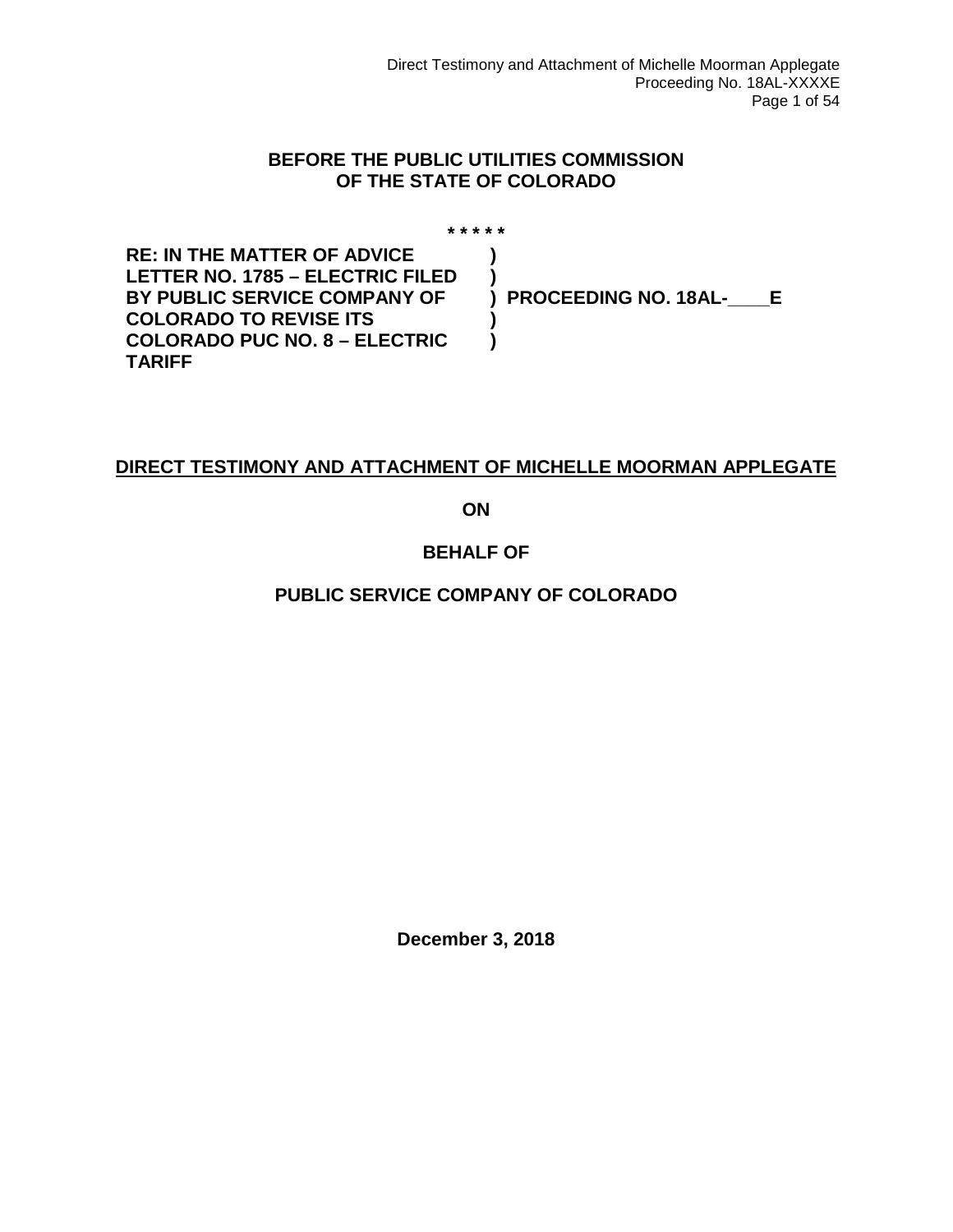#### **BEFORE THE PUBLIC UTILITIES COMMISSION OF THE STATE OF COLORADO**

**\* \* \* \* \***

**) )**

**) )**

**RE: IN THE MATTER OF ADVICE LETTER NO. 1785– ELECTRIC FILED BY PUBLIC SERVICE COMPANY OF COLORADO TO REVISE ITS COLORADO PUC NO. 8 – ELECTRIC TARIFF**

**) PROCEEDING NO. 18AL-\_\_\_\_E**

#### **SUMMARY OF THE DIRECT TESTIMONY OF MICHELLE MOORMAN APPLEGATE**

 Ms. Applegate is Director of Regulatory Administration of Public Service Company of Colorado. In this position, she is responsible for providing leadership, direction, and technical expertise related to regulatory processes and functions for Public Service Company of Colorado ("Public Service" or the "Company"), one of four utility operating company subsidiaries of Xcel Energy.

 The purpose of Ms. Applegate's testimony is to provide policy support for the new Electric Distribution Extension Policy and Gas Distribution Extension Policy being proposed by the Company. The Company's existing distribution extension tariffs were developed roughly 40 years ago, and while updates have been made over time, Public Service believes a holistic review is needed to address customers' requests for greater clarity around distribution extension costs and calculations, to align with industry best practices, and to ease tariff administration for the Company and customers, while continuing to ensure fair costs and cost recovery for Public Service and its customers.

14 To accomplish these goals, the new tariffs include a revised "Methodology for 15 Calculating Construction Allowance," an Off-Site Distribution Line Credit as it pertains to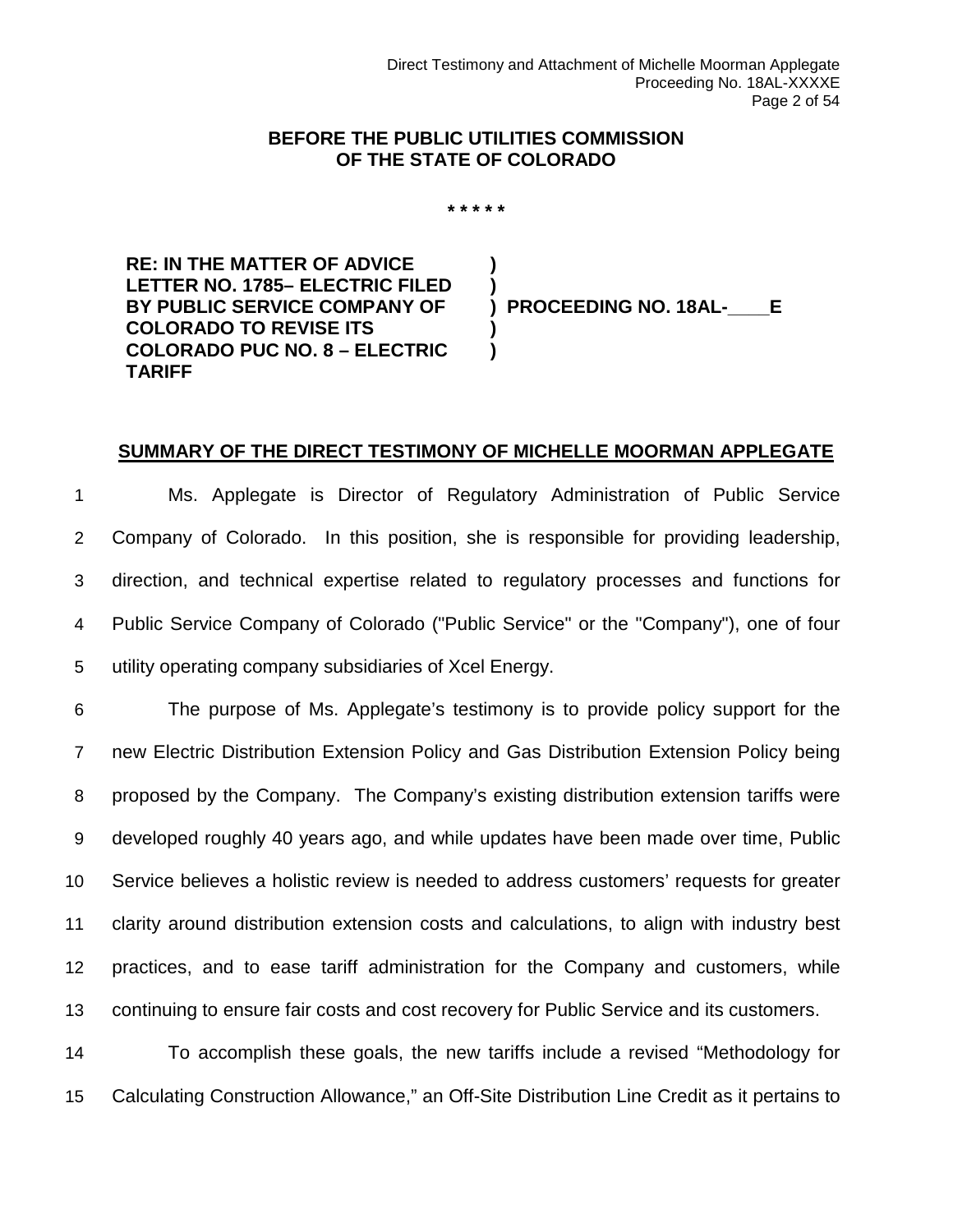an Off-Site Line Extension (electric) or Off-Site Main Extension (gas), the development of standardized per lot costs for single family and townhomes, an allowance for Residential Service Laterals up to 100 feet and a standardized cost per foot thereafter, and a Commercial Service Lateral Credit. Collectively, these components of the new tariffs result in relatively lower upfront payments by customers, and relatively higher contributions by the Company, but it is the Company's expectation that the increased investment is largely offset by the addition of the associated load and revenues. Ms. Applegate also will describe the administrative efficiencies, increased transparency, and improved customer satisfaction that Public Service believes the new Electric and Gas Distribution Extension Policies will provide moving forward, consistent with the spirit and goals of Senate Bill 17-271, which required a non-adjudicatory proceeding before the Colorado Public Utilities Commission (the "Commission"). During this proceeding, stakeholders discussed, among other things, the need for efficiencies and benefits to enhance clarity surrounding utilities' line extension requirements and process, as well as an equitable allocation of costs. These new Electric and Gas Distribution Extension Policies are intended to begin addressing those needs, and initiate any additional discussions that may be needed in a rulemaking or otherwise.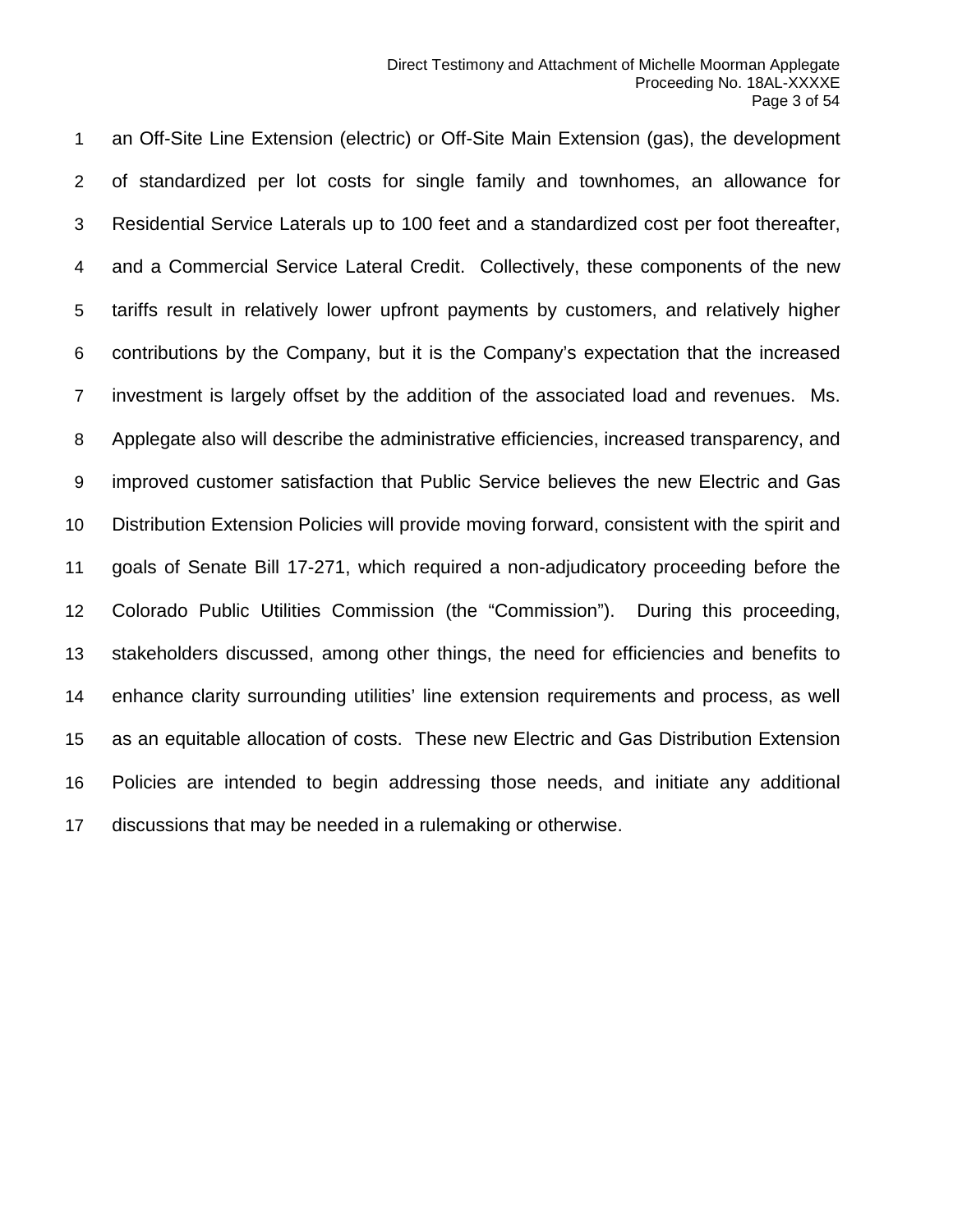#### **BEFORE THE PUBLIC UTILITIES COMMISSION OF THE STATE OF COLORADO**

**\* \* \* \* \***

**RE: IN THE MATTER OF ADVICE LETTER NO. 1785 – ELECTRIC FILED BY PUBLIC SERVICE COMPANY OF COLORADO TO REVISE ITS COLORADO PUC NO. 8 – ELECTRIC TARIFF ) ) ) )**

**) PROCEEDING NO. 18AL-\_\_\_\_E**

#### **DIRECT TESTIMONY AND ATTACHMENT OF MICHELLE MOORMAN APPLEGATE**

#### **TABLE OF CONTENTS**

#### **SECTION PAGE**

| L.   | INTRODUCTION, QUALIFICATIONS, PURPOSE OF TESTIMONY, AND                                                      |  |
|------|--------------------------------------------------------------------------------------------------------------|--|
| Ш.   | BACKGROUND REGARDING THE DEVELOPMENT OF THE LINE                                                             |  |
| Ш.   |                                                                                                              |  |
| IV.  | PROPOSED CHANGES TO THE ELECTRIC DISTRIBUTION<br><b>EXTENSION POLICY AND THE GAS DISTRIBUTION POLICY  23</b> |  |
| V.   | <b>CONSTRUCTION ALLOWANCE, CREDITS, AND COST CHANGES  30</b>                                                 |  |
| VI.  | NEW ELECTRIC DISTRIBUTION EXTENSION POLICY AGREEMENTS 36                                                     |  |
| VII. | NEW GAS DISTRIBUTION EXTENSION POLICY AGREEMENTS 44                                                          |  |
|      |                                                                                                              |  |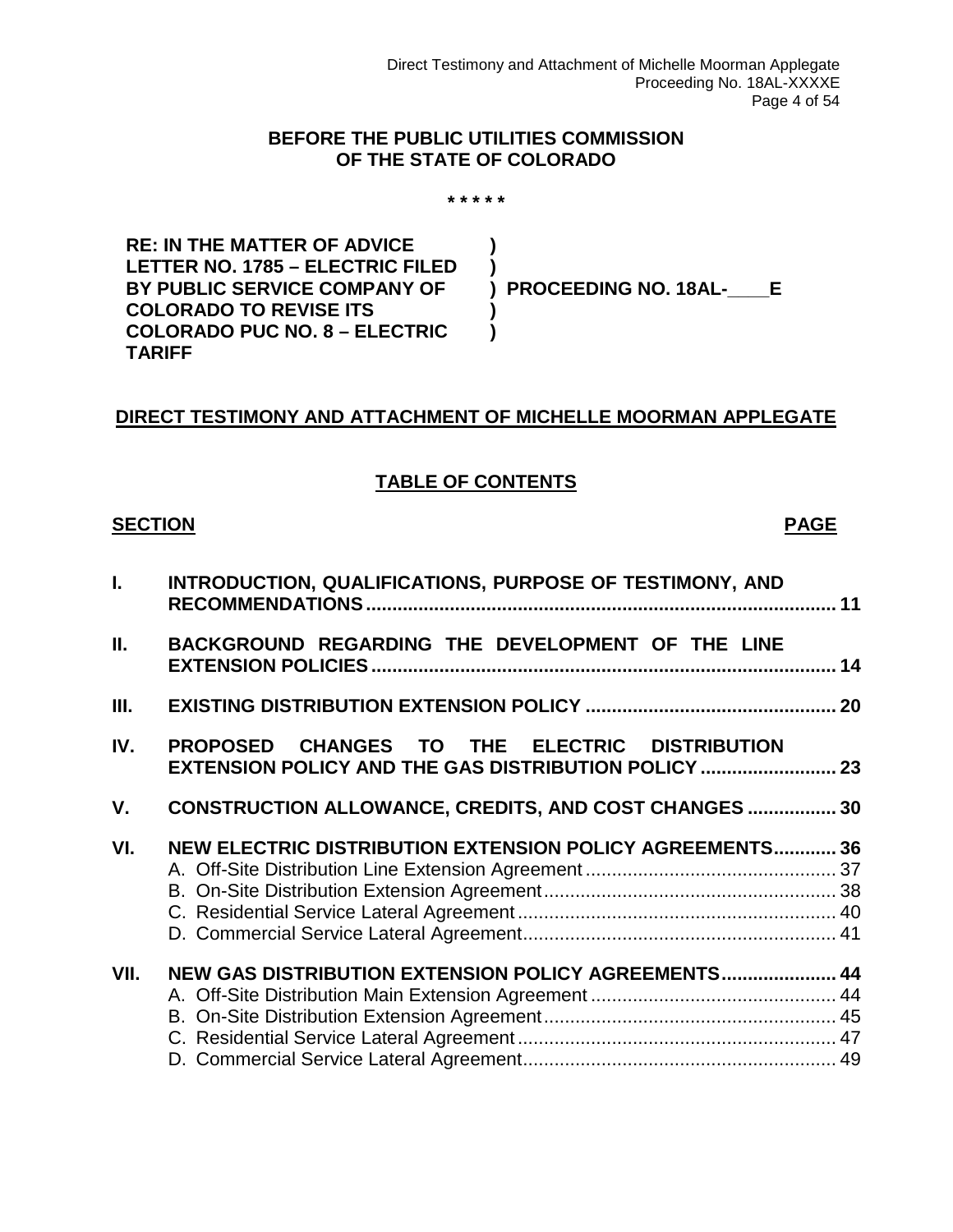#### **LIST OF ATTACHMENTS**

| <b>Attachment MMA-1</b> | <sup>1</sup> Methodology for Calculation of Off-Site Distribution |  |  |  |
|-------------------------|-------------------------------------------------------------------|--|--|--|
|                         | <b>Extension Credit</b>                                           |  |  |  |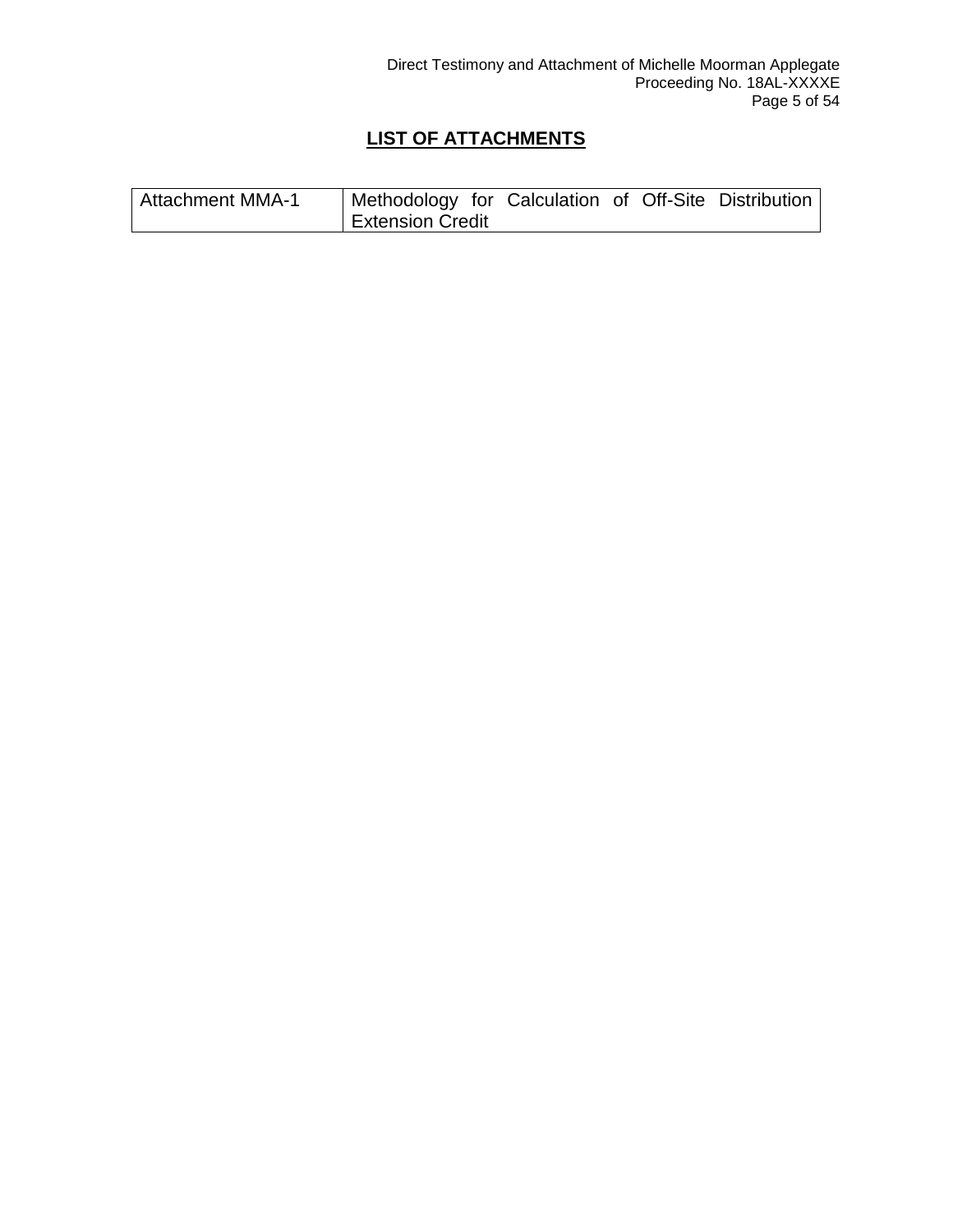#### **GLOSSARY OF ACRONYMS AND DEFINED TERMS**

| <b>Acronym/Defined Term</b>                 | <b>Meaning</b>                                                                                                                                                                                                                                                                                                                                                             |  |  |  |
|---------------------------------------------|----------------------------------------------------------------------------------------------------------------------------------------------------------------------------------------------------------------------------------------------------------------------------------------------------------------------------------------------------------------------------|--|--|--|
|                                             |                                                                                                                                                                                                                                                                                                                                                                            |  |  |  |
| Applicant                                   | An Applicant is an individual person or persons<br>requesting electric or gas service on or after the<br>effective date of the new Distribution Extension<br>Policy tariff, who own the property requiring such<br>service, including the legal entity, builder,<br>developer, corporation, limited partnership or any<br>person having legal authority over the property. |  |  |  |
| Atmos                                       | <b>Atmos Energy Corporation</b>                                                                                                                                                                                                                                                                                                                                            |  |  |  |
| <b>Average Embedded Cost</b>                | Gross embedded distribution plant investment                                                                                                                                                                                                                                                                                                                               |  |  |  |
| Bill                                        | Senate Bill 17-271                                                                                                                                                                                                                                                                                                                                                         |  |  |  |
| <b>Black Hills</b>                          | Black Hills Gas Distribution and Black Hills<br>Electric                                                                                                                                                                                                                                                                                                                   |  |  |  |
| <b>CEO</b>                                  | <b>Colorado Energy Office</b>                                                                                                                                                                                                                                                                                                                                              |  |  |  |
| <b>CNG</b>                                  | <b>Colorado Natural Gas</b>                                                                                                                                                                                                                                                                                                                                                |  |  |  |
| <b>Commercial Service Lateral</b><br>Credit | A credit applied to an Applicant's Construction<br>Costs for a Commercial Service Lateral.<br>The<br>listed<br>the<br>sheet<br>entitled<br>on<br>amount<br>is<br><b>Construction Costs and Credits in the Distribution</b><br><b>Extension Policy tariff.</b>                                                                                                              |  |  |  |
| Commission                                  | <b>Colorado Public Utilities Commission</b>                                                                                                                                                                                                                                                                                                                                |  |  |  |
| <b>CCOSS</b>                                | <b>Class Cost of Service Study</b>                                                                                                                                                                                                                                                                                                                                         |  |  |  |
| <b>Compressor Station</b>                   | A compression facility that is installed for the<br>purpose of compressing natural gas.                                                                                                                                                                                                                                                                                    |  |  |  |
| <b>Construction Allowance</b>               | The amount as listed on the sheet entitled<br>Construction Allowance by Service Class in the<br>Distribution Extension Policy tariff. Construction<br>On-Site<br><b>Distribution</b><br>Allowances<br>apply<br>to<br>Extension Agreements and may apply to Off-Site<br>Distribution Line/Main Extension Agreements as<br>set forth in the tariff.                          |  |  |  |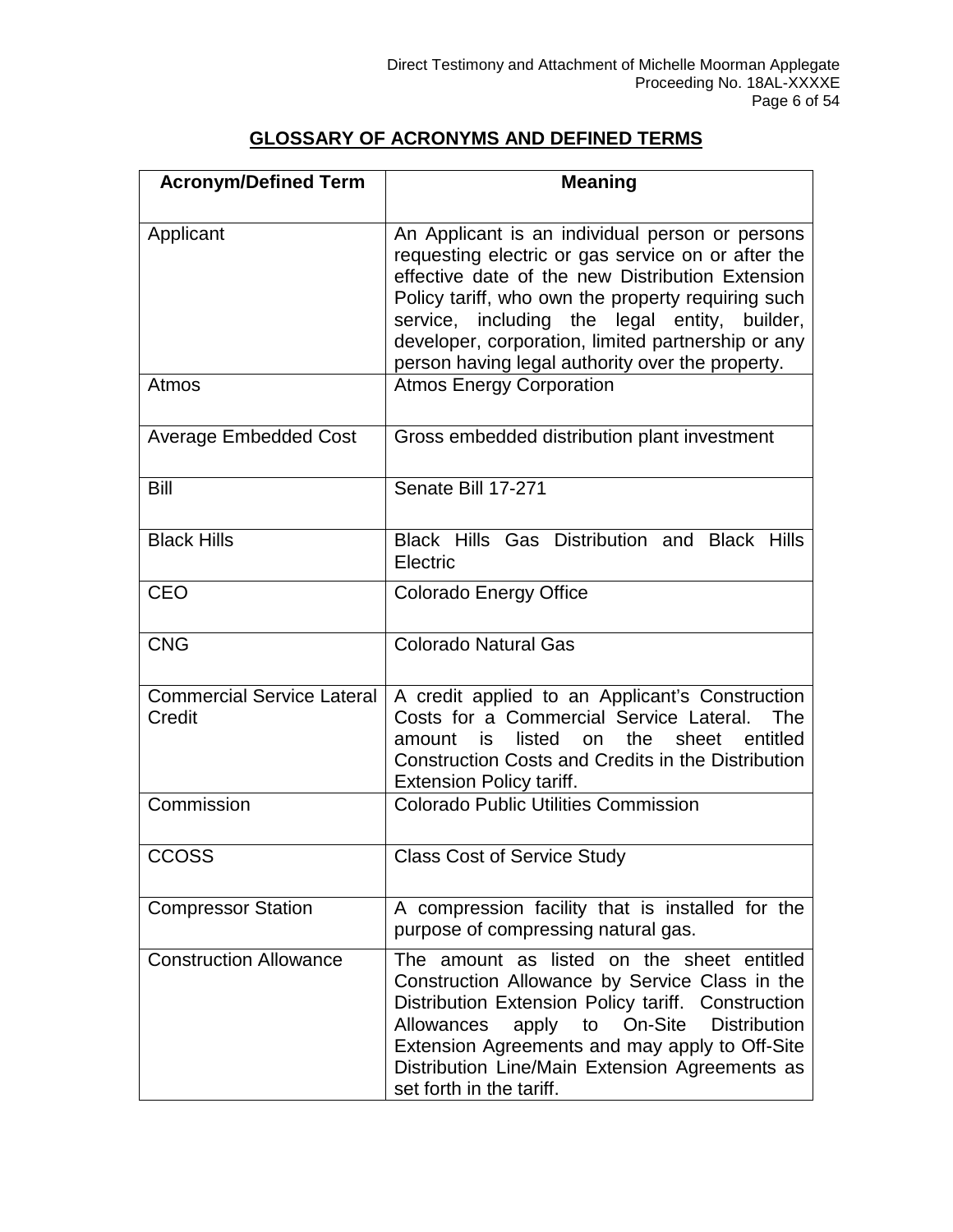| <b>Construction Costs</b>        | The estimated costs of all facilities necessary to<br>construct and install the Off-Site Distribution<br>Line/Main<br>Extension,<br>On-Site<br><b>Distribution</b><br>Service Lateral<br>Extension,<br>Extension,<br>or<br>Distribution Reinforcement, including satisfactory<br>rights-of-way and shall not include or<br>be<br>determined with reference to<br>provision<br>for<br>additional capacity, size or strength in excess of<br>that necessary to meet the requirements of the<br>Company's standards required to serve the load.<br>Standardized costs may be utilized as the<br>estimated cost for certain On-Site Distribution<br>Extensions and Service Lateral Extensions as<br>stated throughout the Distribution Extension<br>Policy. |
|----------------------------------|---------------------------------------------------------------------------------------------------------------------------------------------------------------------------------------------------------------------------------------------------------------------------------------------------------------------------------------------------------------------------------------------------------------------------------------------------------------------------------------------------------------------------------------------------------------------------------------------------------------------------------------------------------------------------------------------------------------------------------------------------------|
| <b>Construction Payment</b>      | Amount advanced prior to construction, except as<br>otherwise provided in the tariff, by Applicant to<br>pay all Construction Costs<br>in excess of<br>and/or<br>Construction<br>Allowance<br>Off-Site<br>Distribution Line/Main Extension Credit and/or<br><b>Commercial Service Lateral Credit.</b>                                                                                                                                                                                                                                                                                                                                                                                                                                                   |
| EV                               | <b>Electric Vehicle</b>                                                                                                                                                                                                                                                                                                                                                                                                                                                                                                                                                                                                                                                                                                                                 |
| <b>Extension Completion Date</b> | The date on which the construction of an Off-Site<br>Distribution<br>Line/Main<br>Extension,<br>On-Site<br>Distribution Extension, Service Lateral Extension,<br>or Distribution Reinforcement is completed as<br>shown by the Company's records.                                                                                                                                                                                                                                                                                                                                                                                                                                                                                                       |
| <b>Grandfathered Applicant</b>   | Residential<br>or commercial Applicants<br>who<br>requested extensions and executed a Distribution<br>Line/Main Extension Agreement and/or<br>a<br>Construction Agreement prior to the effective<br>date of the new Distribution Extension Policy<br>tariff.                                                                                                                                                                                                                                                                                                                                                                                                                                                                                            |
| <b>High Density Load</b>         | A High Density Load is an indoor plant growing<br>facility or other similarly situated load where the<br>residential<br>commercial customer's<br><b>or</b><br>load<br>requirements are increased substantially<br>over<br>normal load per square foot ratios such that the<br>Company is required to install additional capacity<br>over that which it would normally provide.                                                                                                                                                                                                                                                                                                                                                                          |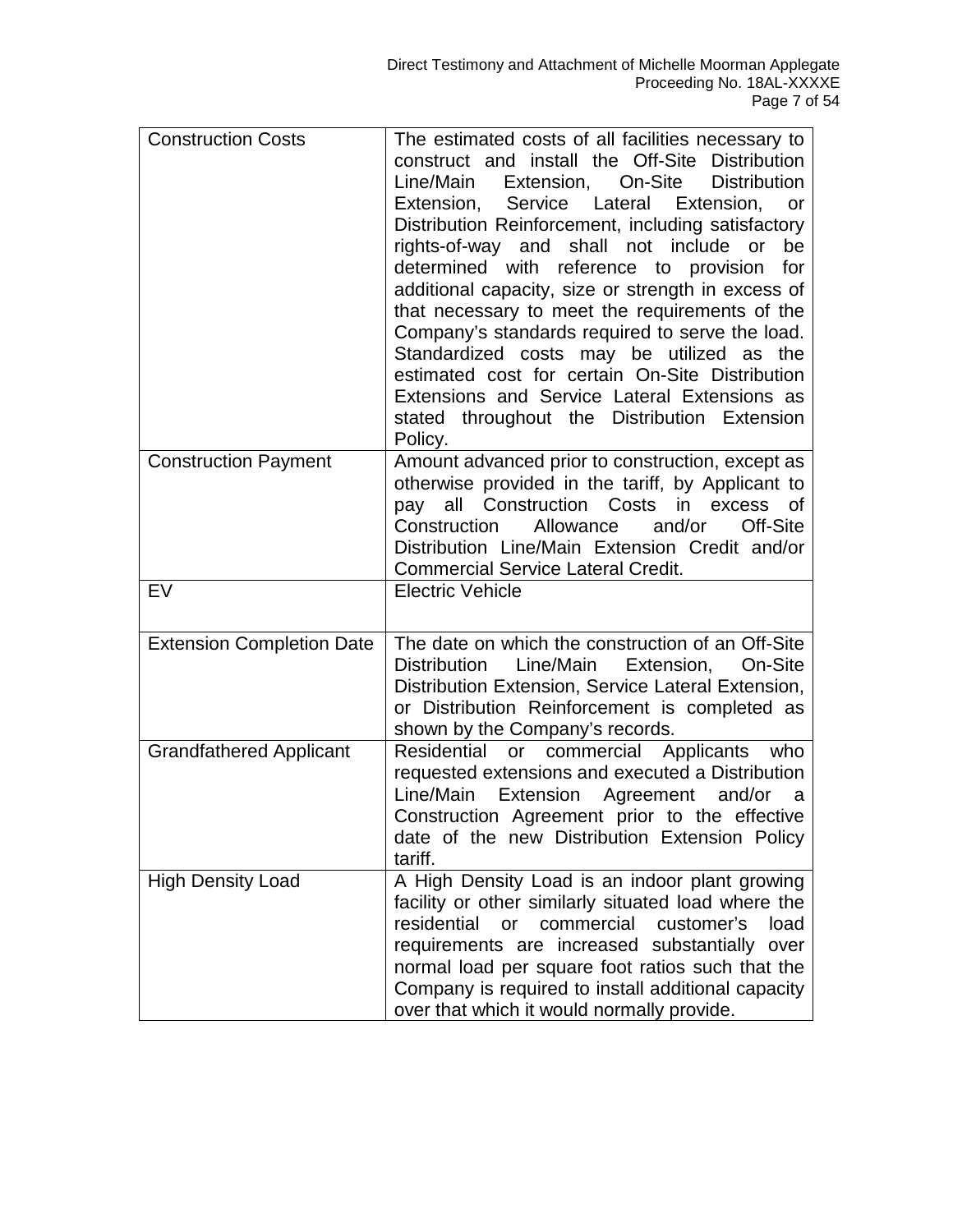| <b>Indeterminate Service</b><br>(Electric)<br><b>Indeterminate Service</b>       | Service for overhead or underground electric On-<br>Site Distribution Extensions, Off-Site Distribution<br>Line Extensions and Service Lateral Extensions<br>which is of an<br>indefinite<br>for<br>service<br><b>or</b><br>indeterminate nature, as determined by the<br>Company, such as that required by, but not<br>commercial<br>limited<br>to<br>(a)<br>speculative<br>development of property for sale; (b) mines,<br>quarries, sand pits, oil wells, certain High Density<br>Loads, and other enterprises of more or less<br>speculative characteristics; or (c) all other service<br>neither Permanent Service<br>to<br>which<br>nor<br>Temporary Service is applicable.<br>Service for gas On-Site Distribution Extensions, |
|----------------------------------------------------------------------------------|---------------------------------------------------------------------------------------------------------------------------------------------------------------------------------------------------------------------------------------------------------------------------------------------------------------------------------------------------------------------------------------------------------------------------------------------------------------------------------------------------------------------------------------------------------------------------------------------------------------------------------------------------------------------------------------------------------------------------------------|
| (Gas)                                                                            | Off-Site Distribution Main Extensions,<br>and<br>Service Lateral Extensions for service which are<br>of an indefinite or indeterminate nature, as<br>determined by the Company, such as that<br>required by, but not limited to (a) speculative<br>commercial development of property for sale; (b)<br>mines, quarries, sand pits, oil wells, and other<br>more or less speculative<br>enterprises of<br>characteristics; or (c) all other service to which<br>neither<br>Permanent Service nor Temporary<br>Service is applicable.                                                                                                                                                                                                   |
| kW                                                                               | Kilowatt                                                                                                                                                                                                                                                                                                                                                                                                                                                                                                                                                                                                                                                                                                                              |
| <b>Local Distribution Company</b><br><b>Customer or LDC</b><br>Customer          | A customer in the business of distributing and<br>selling gas to retail customers in Colorado that<br>pipeline<br>system<br>operates<br>gas<br>a<br>that<br>is<br>interconnected with and receives gas deliveries<br>from the Company's system.                                                                                                                                                                                                                                                                                                                                                                                                                                                                                       |
| Methodology for<br><b>Calculation of Construction</b><br>Allowance<br><b>NGV</b> | The methodology used for the calculation of<br>Construction Allowance is based on two and<br>three-quarter (2.75) times estimated annual non-<br>fuel revenue. The methodology is subject to<br>review and appropriate revisions by filing of new<br>Construction Allowances in the Construction<br>Allowances by Service Class in the Distribution<br>Extension Policy tariff with the Commission.<br><b>Natural Gas Vehicle</b>                                                                                                                                                                                                                                                                                                     |
|                                                                                  |                                                                                                                                                                                                                                                                                                                                                                                                                                                                                                                                                                                                                                                                                                                                       |
| <b>NPV</b>                                                                       | Net Present Value Analysis                                                                                                                                                                                                                                                                                                                                                                                                                                                                                                                                                                                                                                                                                                            |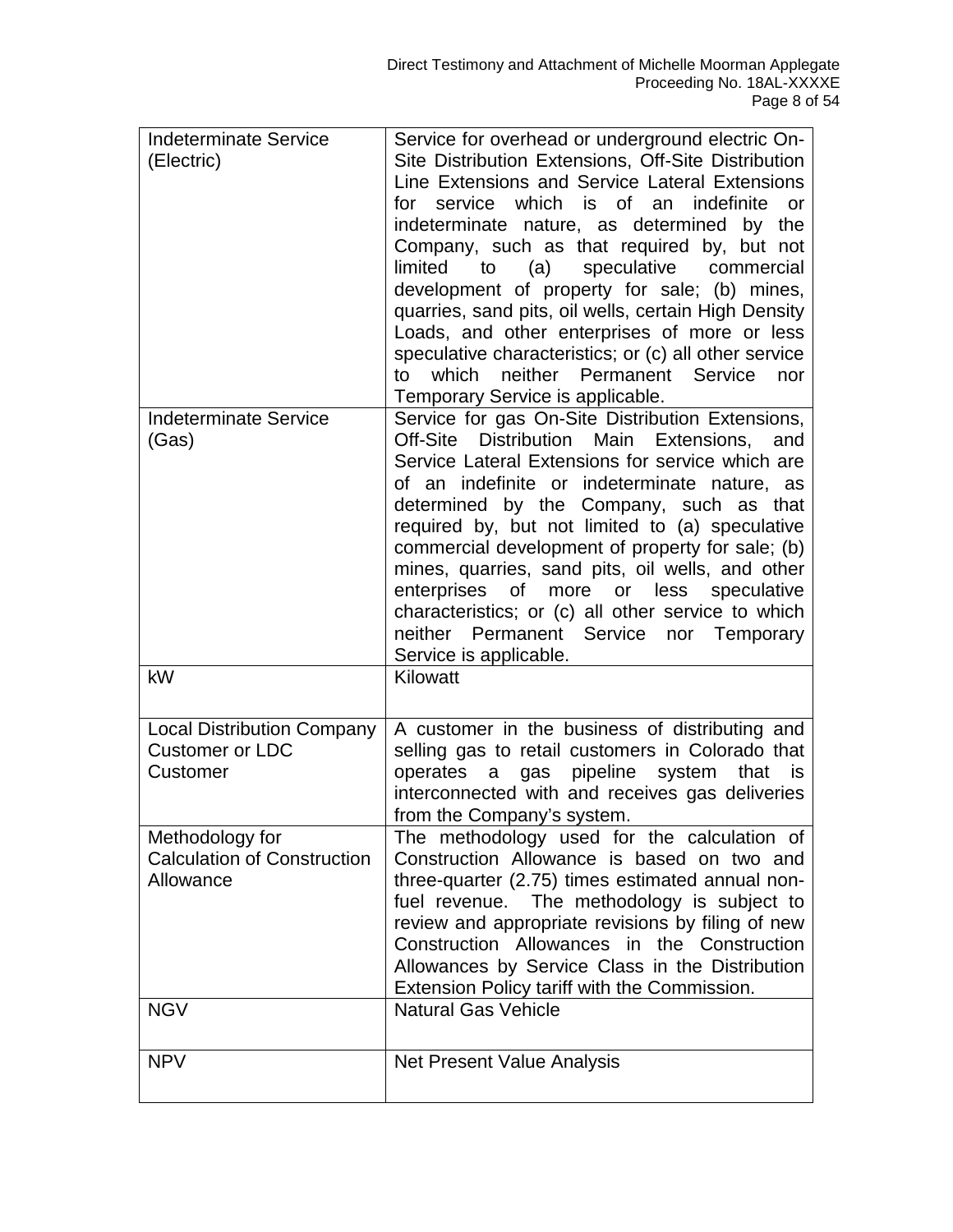| <b>OCC</b>                                                   | <b>Office of Consumer Counsel</b>                                                                                                                                                                                                                                                                                                                                                                                                                                                                                                    |  |  |  |
|--------------------------------------------------------------|--------------------------------------------------------------------------------------------------------------------------------------------------------------------------------------------------------------------------------------------------------------------------------------------------------------------------------------------------------------------------------------------------------------------------------------------------------------------------------------------------------------------------------------|--|--|--|
| <b>Off-Site Distribution Line</b><br><b>Extension Credit</b> | The Off-Site Distribution Line Extension Credit is<br>a thirty-five percent (35%) credit applied to an<br>Applicant's Construction Costs for an Off-Site<br>Distribution Line Extension. In the event that<br>excess Construction Allowance is awarded to an<br>Off-Site Distribution Line Extension, this credit<br>shall be applied after the Construction Allowance<br>has been applied. In no event shall the total<br>amount refunded to any customer exceed the<br>total Construction Payment made<br>by that<br>customer.     |  |  |  |
| <b>Off-Site Distribution Main</b><br><b>Extension Credit</b> | The Off-Site Distribution Main Extension Credit is<br>a twenty-eight percent (28%) credit applied to an<br>Applicant's Construction Costs for an Off-Site<br>Distribution Main Extension. In the event that<br>excess Construction Allowance is awarded to an<br>Off-Site Distribution Main Extension, this credit<br>shall be applied after the Construction Allowance<br>has been applied. In no event shall the total<br>amount refunded to any customer exceed the<br>total Construction Payment made<br>by<br>that<br>customer. |  |  |  |
| O&M                                                          | <b>Operations and Maintenance</b>                                                                                                                                                                                                                                                                                                                                                                                                                                                                                                    |  |  |  |
| <b>Permanent Service</b>                                     | The use of service is to be permanent and where<br>sufficient revenue to support the necessary<br>investment is assured.                                                                                                                                                                                                                                                                                                                                                                                                             |  |  |  |
| Public Service, or the<br>Company                            | Public Service Company of Colorado                                                                                                                                                                                                                                                                                                                                                                                                                                                                                                   |  |  |  |
| Staff                                                        | <b>Staff of the Commission</b>                                                                                                                                                                                                                                                                                                                                                                                                                                                                                                       |  |  |  |
| <b>Street Lighting Credit</b>                                | A credit applied to an Applicant's Construction<br>Costs for an extension associated with Street<br>Lighting that may be part of an<br>Off-Site<br>Distribution Line Extension or<br>an On-Site<br>Distribution Extension. The amount is listed on<br>the sheet entitled Construction Costs and Credits<br>in the Electric Distribution Extension Policy tariff.                                                                                                                                                                     |  |  |  |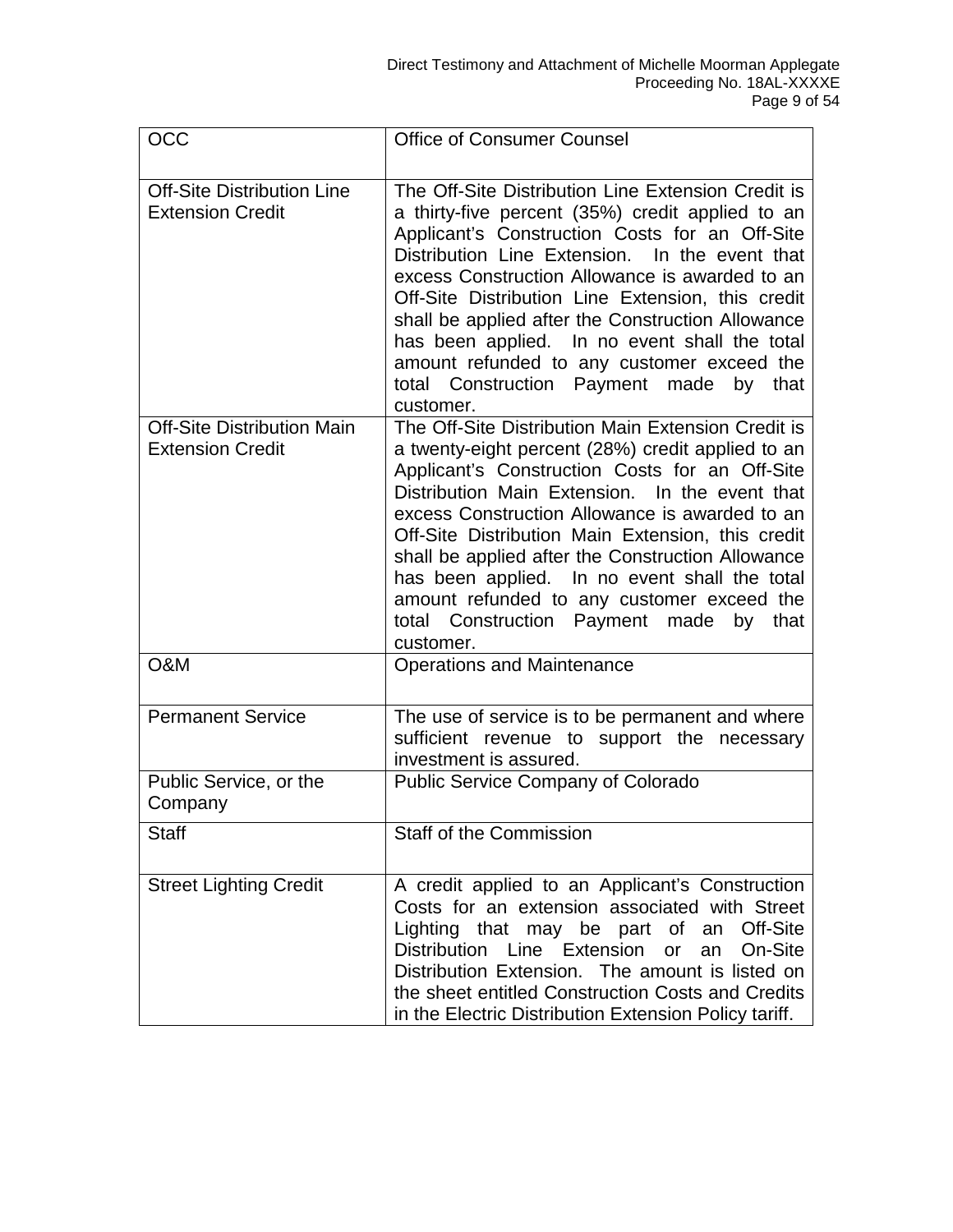| Temporary Service  | Service known to be of a temporary nature, if<br>Temporary Service is continued for more than 18<br>months following the Extension Completion Date,<br>the nature of such continues service can be, if<br>appropriate, reclassified as Indeterminate or<br>Permanent. |
|--------------------|-----------------------------------------------------------------------------------------------------------------------------------------------------------------------------------------------------------------------------------------------------------------------|
| <b>Xcel Energy</b> | Xcel Energy Inc.                                                                                                                                                                                                                                                      |
| <b>XES</b>         | Xcel Energy Services Inc.                                                                                                                                                                                                                                             |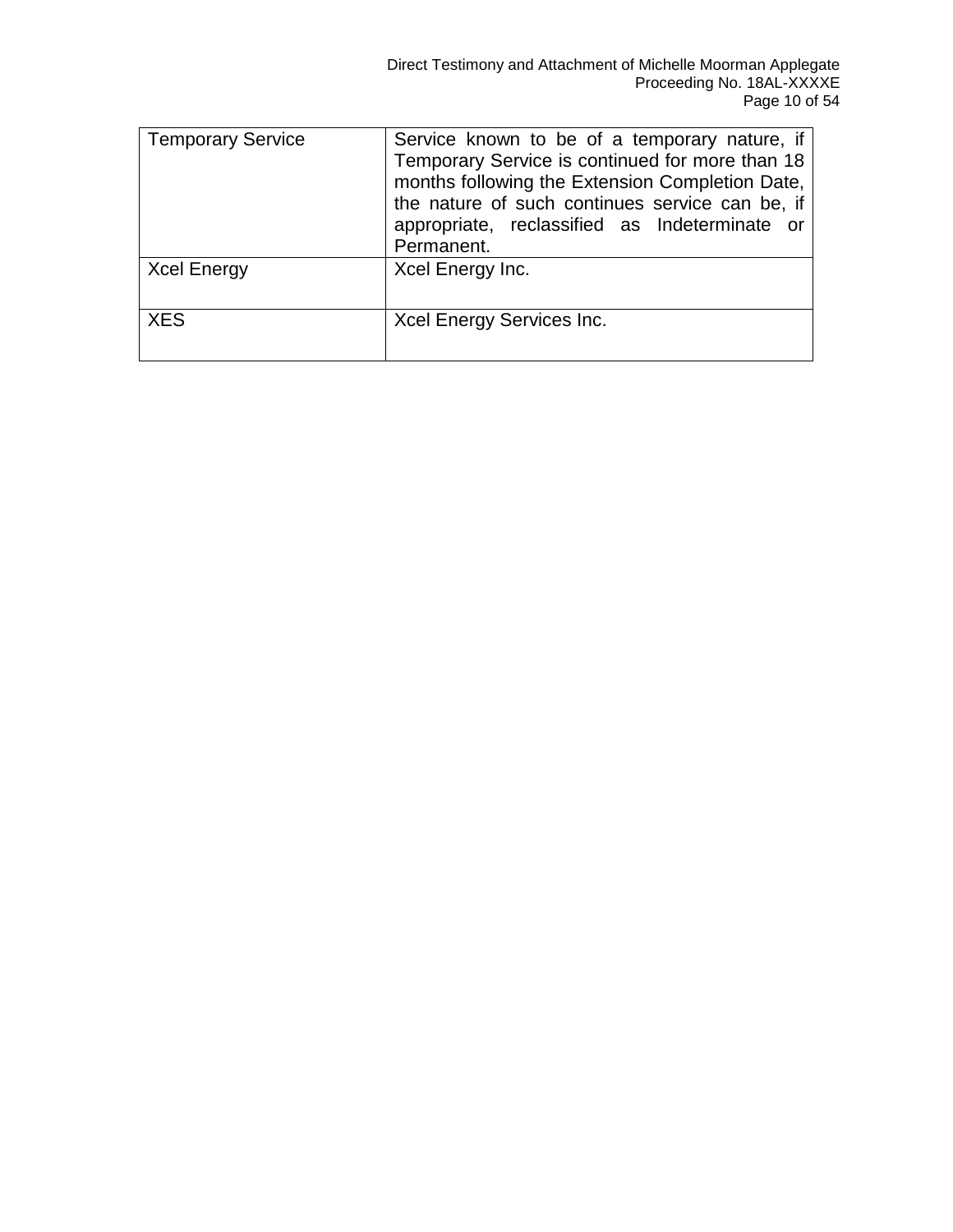#### **BEFORE THE PUBLIC UTILITIES COMMISSION OF THE STATE OF COLORADO**

**\* \* \* \* \***

**) )**

**) )**

**RE: IN THE MATTER OF ADVICE LETTER NO. 1785 – ELECTRIC FILED BY PUBLIC SERVICE COMPANY OF COLORADO TO REVISE ITS COLORADO PUC NO. 8 – ELECTRIC TARIFF**

**) PROCEEDING NO. 18AL-\_\_\_\_E**

#### **DIRECT TESTIMONY AND ATTACHMENT OF MICHELLE MOORMAN APPLEGATE**

#### <span id="page-10-0"></span>1 **I. INTRODUCTION, QUALIFICATIONS, PURPOSE OF TESTIMONY, AND**  2 **RECOMMENDATIONS**

#### 3 **Q. PLEASE STATE YOUR NAME AND BUSINESS ADDRESS.**

4 A. My name is Michelle Moorman Applegate. My business address is 1800

5 Larimer, Suite 1400, Denver, Colorado 80202.

#### 6 **Q. BY WHOM ARE YOU EMPLOYED AND IN WHAT POSITION?**

- 7 A. I am employed by Xcel Energy Services Inc. ("XES") as Director of Regulatory
- 8 Administration of Public Service Company of Colorado. XES is a wholly owned
- 9 subsidiary of Xcel Energy Inc. ("Xcel Energy"), and provides an array of support
- 10 services to Public Service Company of Colorado ("Public Service" or the
- 11 "Company") and the other utility operating company subsidiaries of Xcel Energy
- 12 on a coordinated basis.

#### 13 **Q. ON WHOSE BEHALF ARE YOU TESTIFYING IN THE PROCEEDING?**

14 A. I am testifying on behalf of Public Service.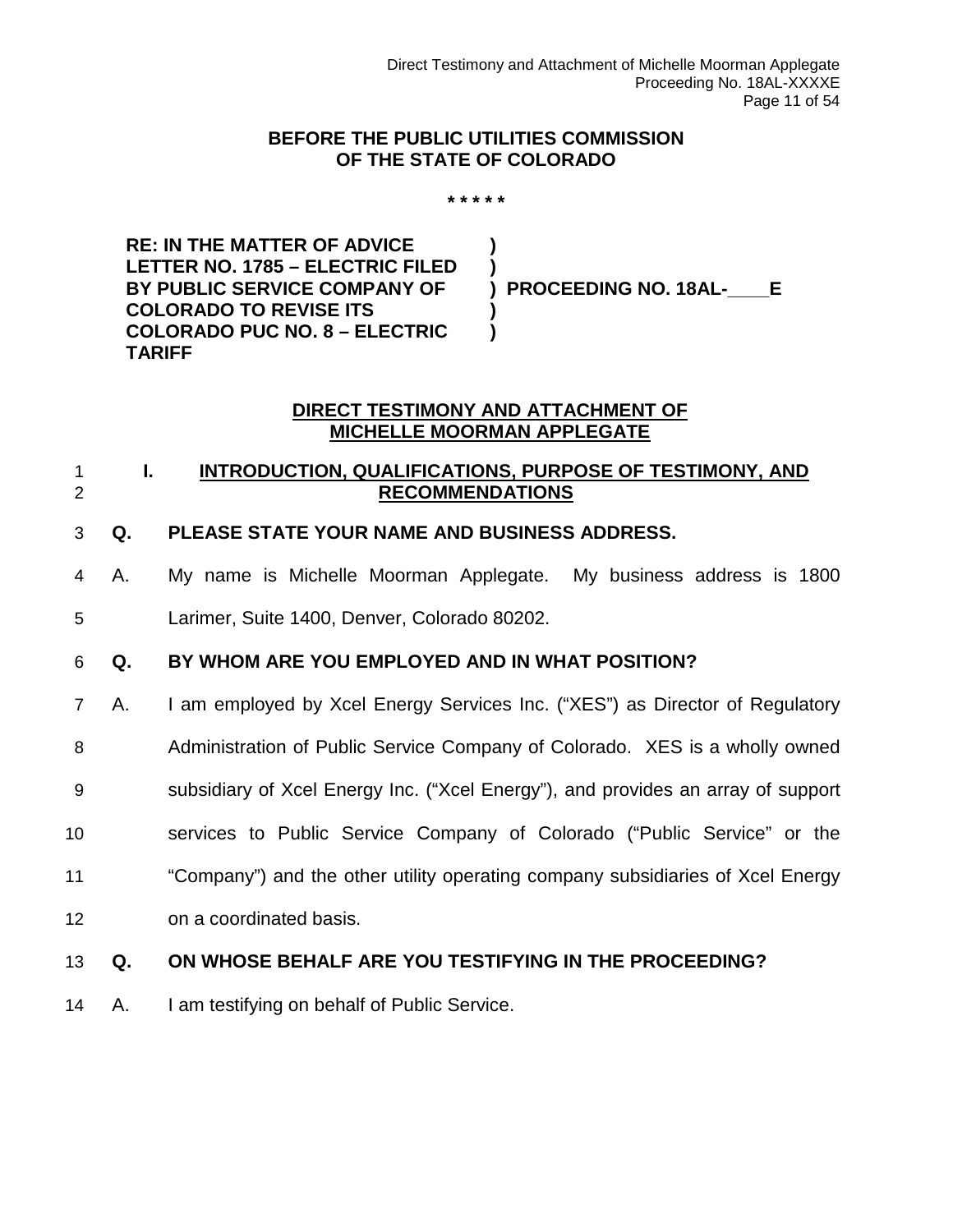#### **Q. PLEASE SUMMARIZE YOUR RESPONSIBILITIES AND QUALIFICATIONS.**

 A. As Director of Regulatory Administration, I am responsible for providing leadership, direction, and technical expertise related to regulatory processes and functions for Public Service, one of four utility operating company subsidiaries of Xcel Energy. A description of my qualifications, duties, and responsibilities is set forth after the conclusion of my Direct Testimony in my Statement of Qualifications.

#### **Q. WHAT IS THE PURPOSE OF YOUR DIRECT TESTIMONY?**

 A. In my testimony, I provide policy support for the Company's new Electric and Gas Distribution Extension Policies. The Company is proposing substantive changes that address the focus of the stakeholder input heard from customers and 12 through the Senate Bill 17-271 non-adjudicatory process, which sought greater administrative efficiencies, increased transparency, and improved customer satisfaction.

# **Q. ARE ANY OTHER PUBLIC SERVICE WITNESSES FILING TESTIMONY IN THIS PROCEEDING?**

A. No.

 **Q. ARE YOU PROVIDING ANY ATTACHMENTS TO YOUR DIRECT TESTIMONY?**

 Yes, I am sponsoring the following attachment, which was prepared under my direct supervision:

 • Attachment MMA-1: Methodology for Calculation of Off-Site Distribution Extension Credit.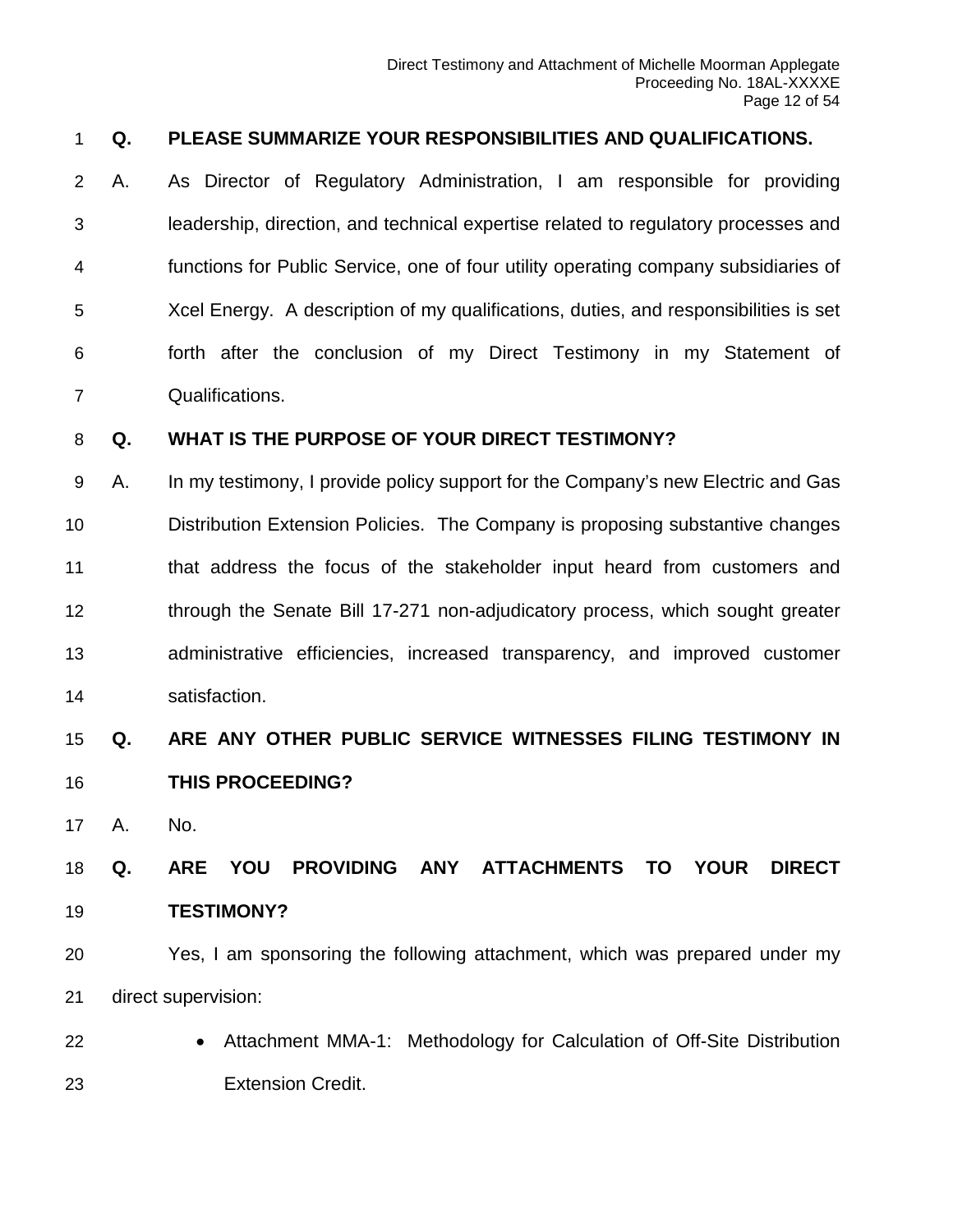#### **Q. WHAT RECOMMENDATIONS ARE YOU MAKING IN YOUR TESTIMONY?**

 A. For the reasons set forth below, I recommend that the Commission approve the Company's proposed Electric and Gas Distribution Extension Policies with an effective date of May 1, 2019. While the new Electric and Gas Distribution Extension Policy tariffs could be effective on thirty days' notice, the Company requests that these new tariffs be suspended by the Commission on or before January 3, 2019, and become effective approximately 120 days after that suspension or May 1, 2019. To accommodate a procedural schedule to allow the new Electric and Gas Distribution Extension Policy tariffs to become effective on that date, we respectfully request a Commission Decision in these proceedings by April 1, 2019, to allow time for final implementation of all necessary internal processes and program changes prior to the new tariffs going into effect.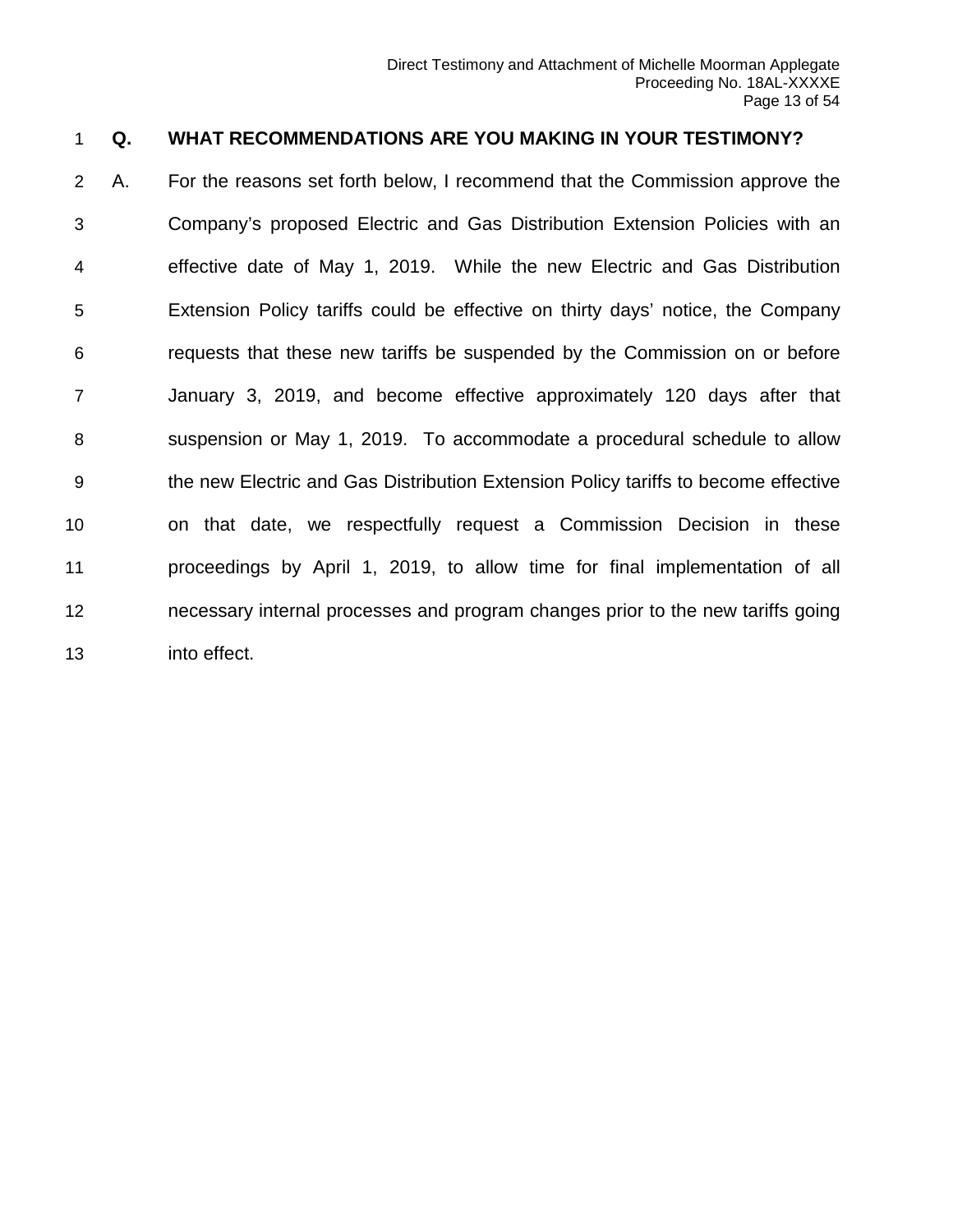#### <span id="page-13-0"></span> **II. BACKGROUND REGARDING THE DEVELOPMENT OF THE LINE EXTENSION POLICIES**

# **Q. WHY IS THE COMPANY RE-EVALUATING ITS ELECTRIC AND GAS DISTRIBUTION EXTENSION POLICIES?**

 A. The Company's existing Electric and Gas Distribution Extension Policies were developed roughly 40 years ago. While updates have been made over time, the energy, as well as the real estate and development industries, has evolved a great deal. This is especially true in recent years in that the large volume of new customer connections has stressed current resources and processes. It has, however, presented opportunities for improvements. To ensure we continue to provide our customers the quality of service they expect and deserve, we have comprehensively examined our current line extension policies and associated processes. As such, significant effort has been made to collect feedback from our builder and developer stakeholders to ensure we clearly understand the opportunities for improvement to our current processes and what they expect to experience from the Company in the future. Based on feedback, the most critical improvements customers are seeking include greater predictability, transparency and customer engagement. As a result, Public Service believes its proposed tariffs present a holistic approach to deliver on these expectations. In general, the Company is seeking to simplify its policies for ease of customers' understanding and calculation of distribution line extension costs, to align with industry best practices, and to minimize administrative burdens to the Company and customers, while ensuring both Public Service and its customers have continued fair costs and cost recovery. Finally, combined with other system,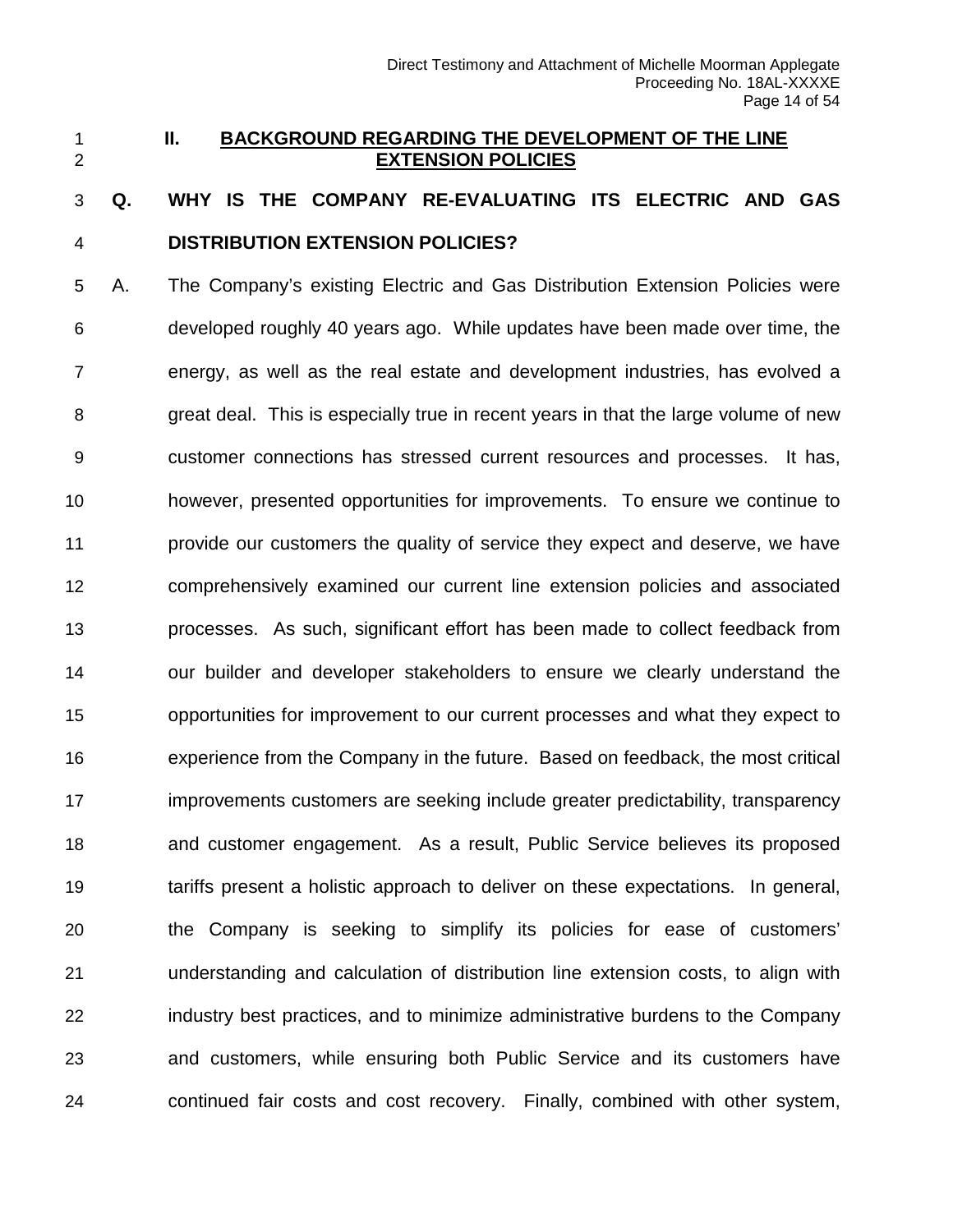process, and operational improvements, including new Builder and Developer Representative positions dedicated to serving the community, we believe the comprehensive revisions in the new tariffs will strengthen our goal to provide our customers exceptional customer service.

# **Q. WHAT ADDITIONAL RECENT DEVELOPMENTS HAVE CAUSED THE COMPANY, OTHER PUBLIC UTILITIES, AND THE COMMISSION TO RE-EVALUATE ELECTRIC AND GAS DISTRIBUTION EXTENSION POLICIES?**

 A. In June 2017, Senate Bill 17-271 (the "Bill") was signed into law, and it required that the Commission open a non-adjudicatory proceeding to evaluate **jurisdictional utilities' service extension policies for providing new or expanded**  electric or gas service. The Bill required that the Commission "open a non- adjudicatory proceeding to evaluate investor-owned utilities' current service extension policies for serving new load applications." Further, the statute directed the Commission to "issue a decision containing recommendations to investor-owned utilities for potential implementation." The factors the Commission was directed to evaluate included:

 (1) The utilities' general load extension procedures used by the utility and requesting customers, including the use of construction agreements, revenue assurance agreements, assignment of estimated costs, predevelopment system investment protocols, and options for cost and schedule transparency, and potential system automation benefits to enhance clarity of the requirements and process;

- (2) Equitable allocation of costs associated with an extension of facilities and any other factors affecting the cost of an extension of facilities; and
- (3) Variables that affect time lines for construction and implementation of an extension of facilities.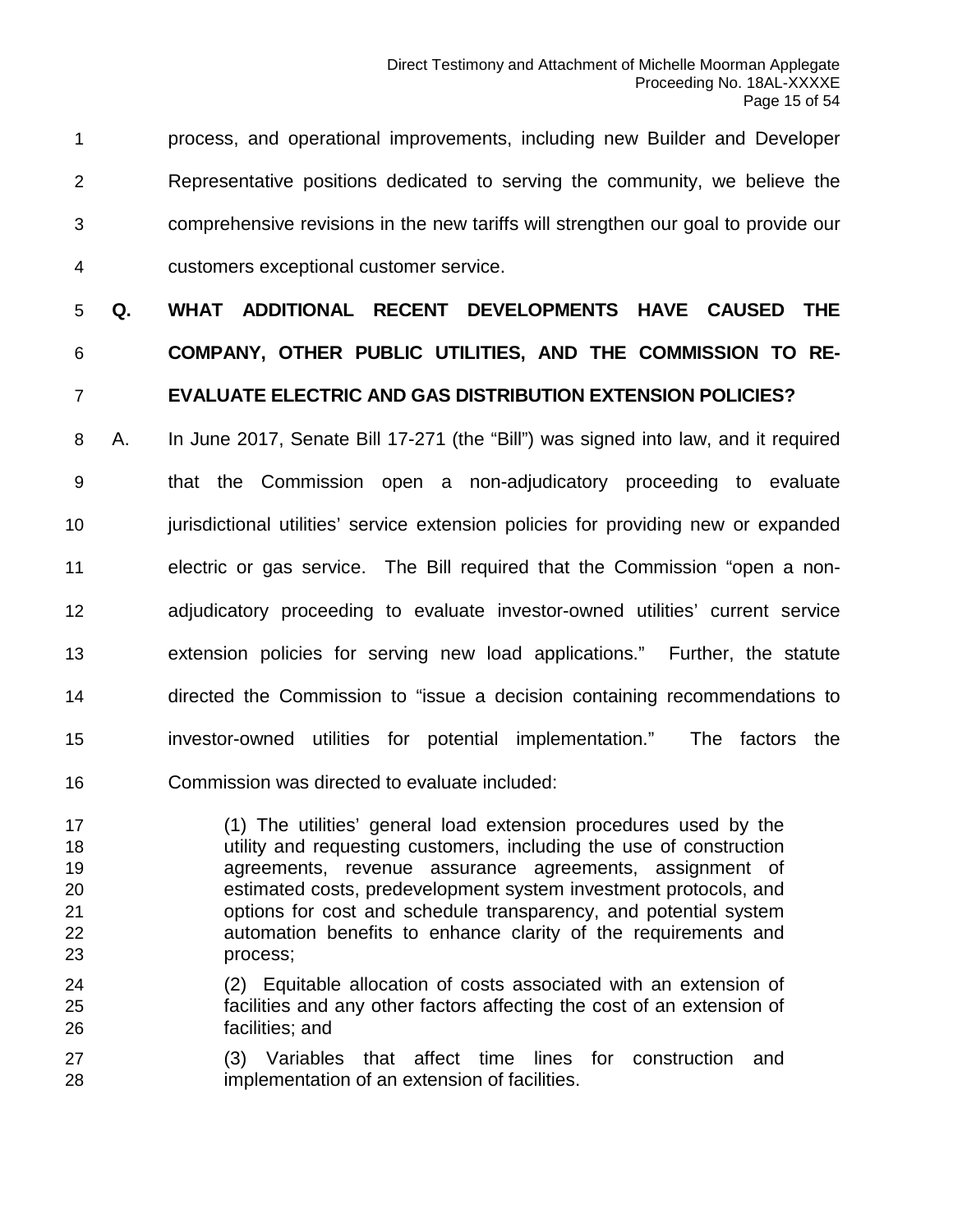Additionally, within 90 days after the conclusion of the non-adjudicatory proceeding, the Commission has the discretion to promulgate rules consistent with the findings of the non-adjudicatory proceeding.

# **Q. PLEASE DESCRIBE THE NON-ADJUDICATORY PROCEEDING BEFORE THE COMMISSION.**

6 A. During this proceeding,<sup>[1](#page-15-0)</sup> a large group of stakeholders that included, Staff of the Commission ("Staff"), the Office of Consumer Counsel ("OCC"), Colorado Energy Office ("CEO"), Colorado Association of Home Builders, National Propane Gas Association, Colorado BUILDS, and Development Recovery Company, as well as utility representation from Public Service, Black Hills Gas Distribution and Black Hills Electric ("Black Hills"), Atmos Energy Corporation ("Atmos") and Colorado Natural Gas ("CNG") were invited to file two rounds of comments on numerous line and main extension issues. Public Service provided Initial Comments on April 27 and Reply Comments on May 25 of this year.

#### **Q. HOW DID THE COMMISSION ADVANCE THE DISCUSSION ON EXTENSION**

#### **POLICIES AFTER THE COMMENT ROUNDS?**

 A. Interested stakeholders and the Commission met twice over the course of three months to discuss potential improvements to utilities' line extension policies. At each meeting, Staff led the discussion and the parties were able to share 0  $\sim$  concerns and offer solutions. Key topics of the first workshop<sup>2</sup> included: engagement, cost calculation and timelines, transparency, operational concerns

<sup>1</sup> *See, generally,* Proceeding No. 18M-0082EG.

<span id="page-15-1"></span><span id="page-15-0"></span><sup>&</sup>lt;sup>2</sup> The first line extension workshop was held June 28, 2018 at the Commission.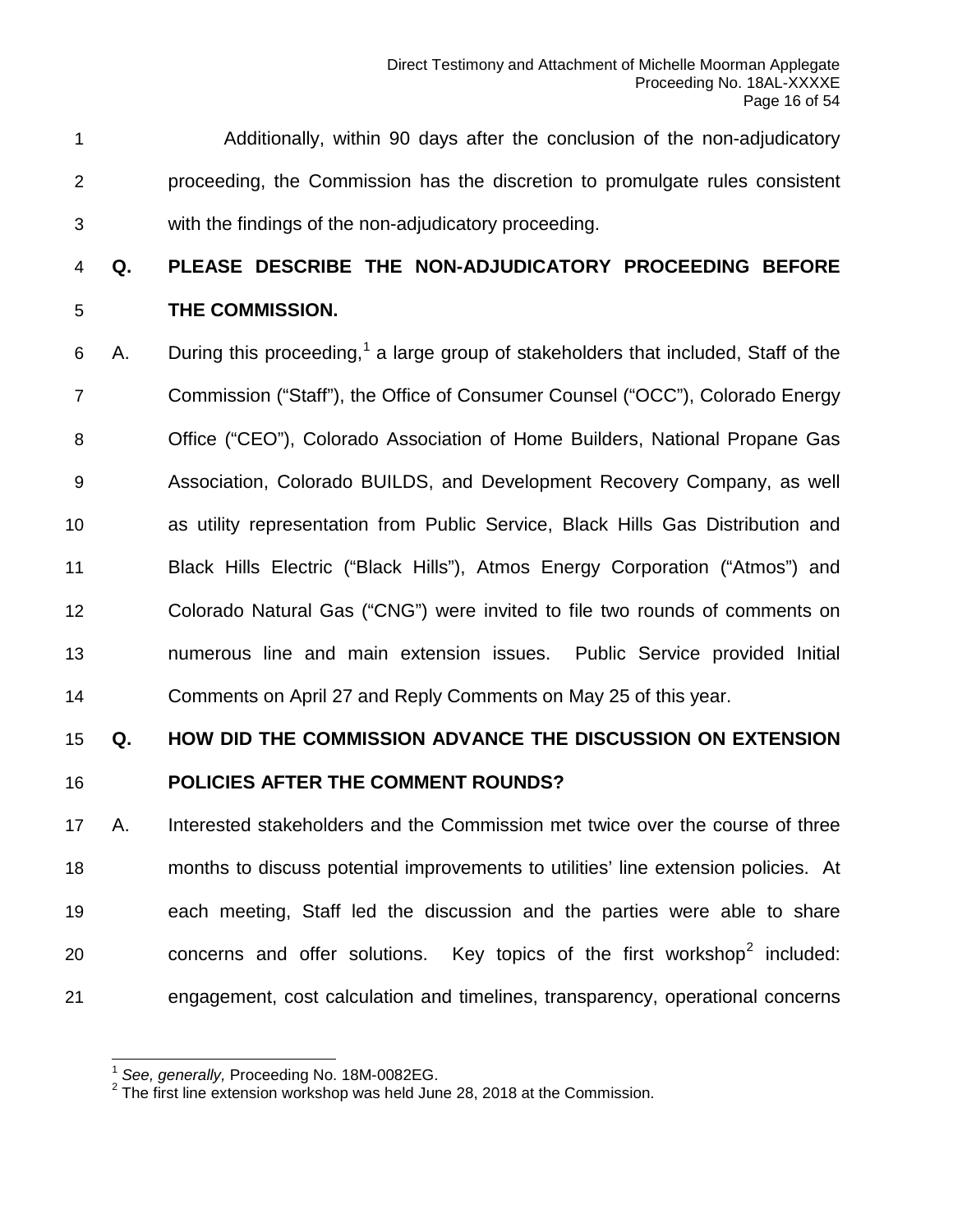and administration. In addition, utilities offered explanations as to how extensions under the current extension policies are completed. Key topics  $\alpha$  addressed at the second workshop<sup>[3](#page-16-0)</sup> included the lack of predictability, timelines, and engagement by the utilities in the planning process. At this workshop, Public Service began outlining proposed solutions, many of which are included in the new tariffs being submitted as part of this filing.

### **Q. DID THE COMPANY FULLY PARTICIPATE IN THESE STAKEHOLDER MEETINGS?**

 A. Yes. The Company participated in all of the stakeholder meetings. In these meetings the Company's experts in distribution extensions and operations were able to meet with and listen to the concerns of stakeholders as well as learn how other utilities approached distribution extension policy. The Company was also able to work through some potential solutions with the various stakeholders and receive feedback.

### **Q. DID THE COMPANY WORK WITH ANY STAKEHOLDERS INDEPENDENTLY THROUGHOUT THIS PROCESS?**

 A. Yes. Public Service has worked diligently with stakeholders representing the real estate development and home building industry, including the Colorado Association of Home Builders, Home Builders Association of Metro Denver, Colorado BUILDS, as well as with Staff and the other utilities involved. The Company worked with all parties to first listen to concerns, then to provide an understanding of the existing line extension process, as well as to develop a

<span id="page-16-0"></span>The second line extension workshop was held August 23, 2018 at the Commission.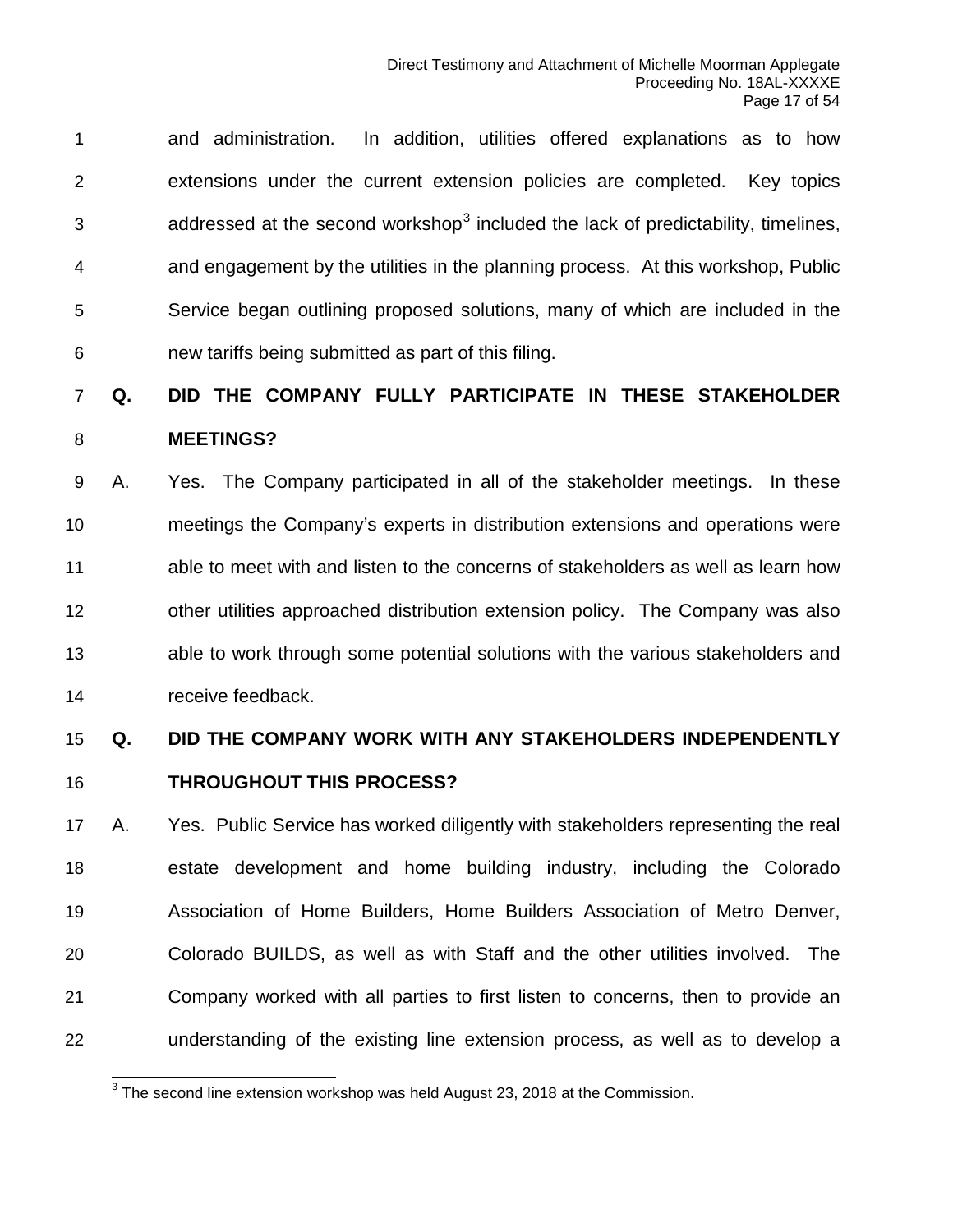solution that met the goals of Senate Bill 17-271.

### **Q. WHAT WERE THE KEY TAKEAWAYS FROM THE NON-ADJUDICATORY PROCEEDING?**

 A. Stakeholders clearly expressed a desire to have utilities' line extension requirements and processes become more consistent, predicable, transparent, and manageable from an administrative perspective. For instance, Applicants should know what agreement(s) they will be required to sign, expected timeframes, and what portion of the cost estimate is the responsibility of the Applicant after accounting for any utility allowances or credits. Additionally, stakeholders expressed a preference for stronger engagement from utilities in **pre-planning meetings.**<sup>[4](#page-17-0)</sup>

### **Q. WHAT IS THE NEXT STEP THE COMMISSION IS CONTEMPLATING WITH**

#### **RESPECT TO THIS EVALUATION OF LINE EXTENSION POLICIES?**

 A. At the conclusion of the non-adjudicatory proceeding, Staff advised all stakeholders it was interested in conducting a rulemaking based on the feedback from the stakeholder workshops. Public Service submitted proposed redlined rules to the Staff of the Commission and took the lead in coordinating with the other utilities on these rule revisions.

<span id="page-17-0"></span>Pre-planning meetings refer to initial construction meetings during which developers, utilities, communities and other key groups meet in advance of plat preparation and remain continuously engaged through final approval.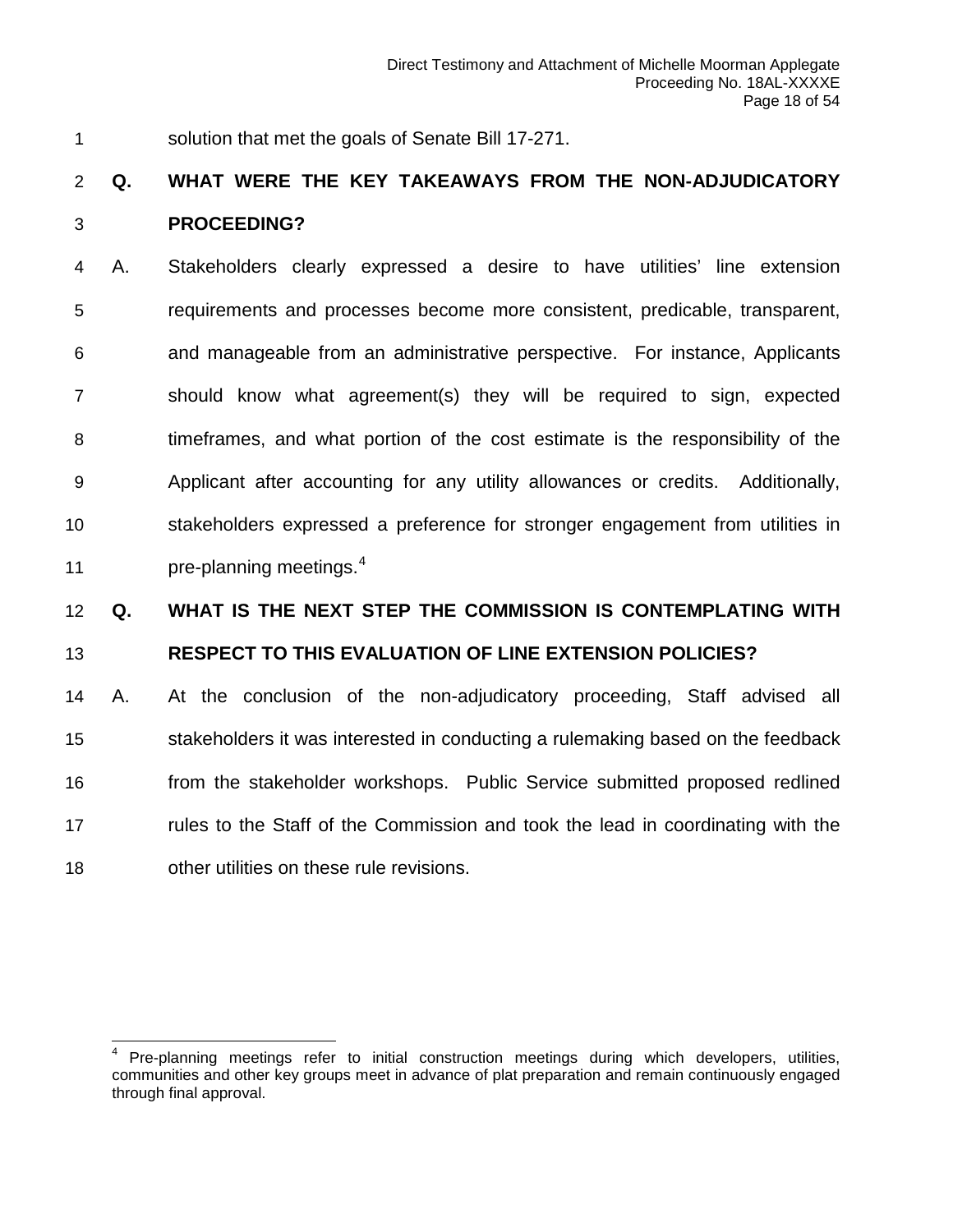# **Q. WHY IS THE COMPANY FILING THIS REQUEST NOW WITH A RULEMAKING PENDING THE COMPLETION OF THE NON-ADJUDICATORY PROCESS?**

 A. While the Company is aware of a pending rulemaking, we are unclear as to the length of such a proceeding (for instance, the filing process with the Secretary of State's office is time-consuming) and the tangible results it can deliver. In addition, Public Service committed to stakeholders that timely changes would be made to the Company's distribution extension policy to increase transparency, predictability, and consistency. By filing the Company's new tariffs today, the improvements in the distribution expansion policy could be in place in a timeframe that allows the benefits to be recognized prior to the summer construction season for next year. While the Company understands that the proposed tariff may need to be modified to be consistent with the outcome of the rulemaking, these improvements benefit customers and should be allowed to move forward with an effective date of May 1, 2019.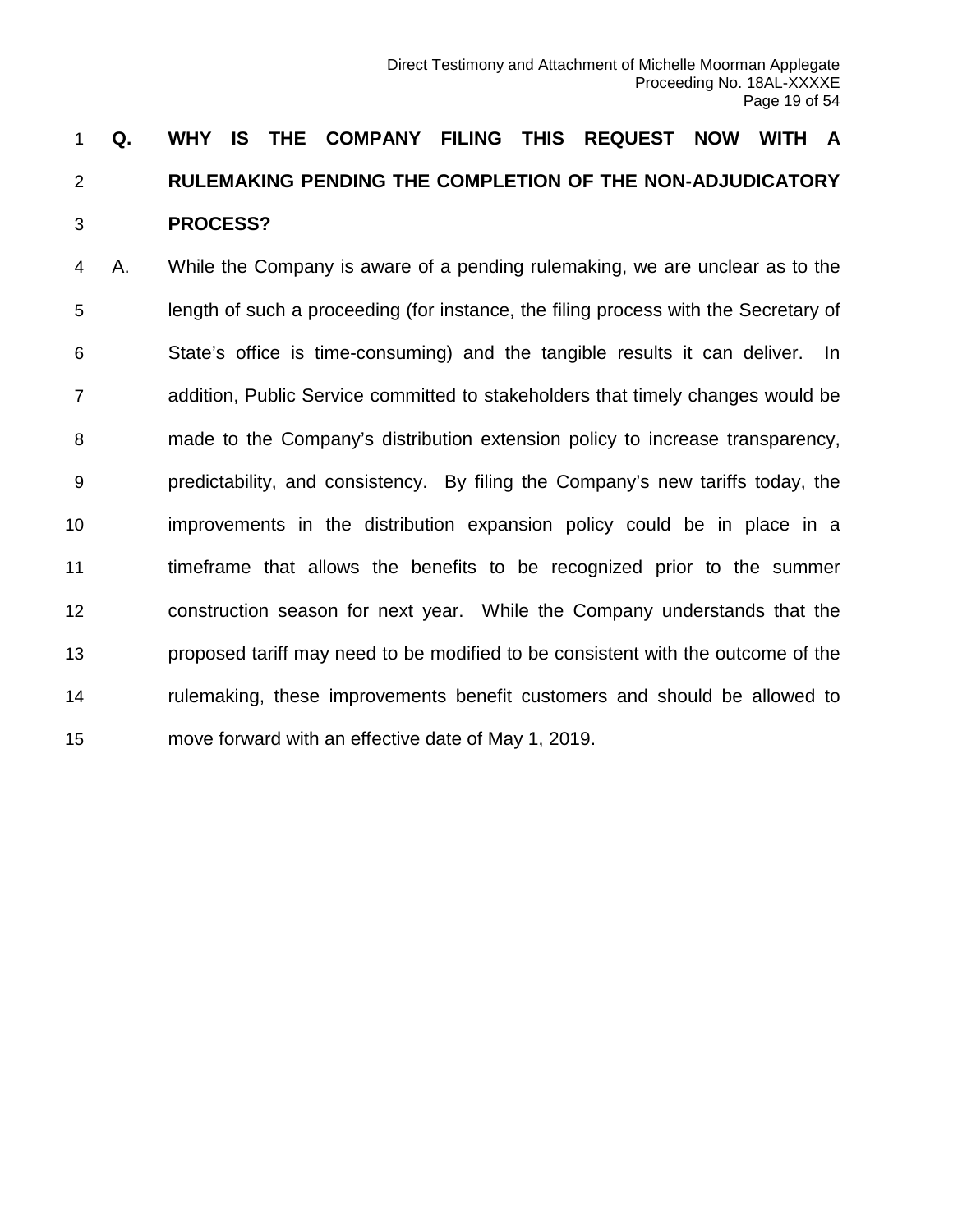<span id="page-19-0"></span>

#### **III. EXISTING DISTRIBUTION EXTENSION POLICY**

 **Q. CAN YOU EXPLAIN, AT A HIGH LEVEL, THE CURRENT PROCESS AN APPLICANT FOR ELECTRIC AND GAS SERVICE FOLLOWS IN ORDER TO** 

#### **BE CONNECTED TO PUBLIC SERVICE'S DISTRIBUTION SYSTEM?**

- A. Yes. The process under the existing distribution extension policy is generally as follows:
- 1. The Applicant requests an electric and/or gas service extension to a new 8 area.
- 2. Public Service estimates the cost the Company will incur to construct and install the facilities necessary to adequately supply the service requested by 11 the Applicant.
- 3. Public Service and the Applicant sign an agreement that delineates the service and costs that will be incurred by each party.
- 4. The costs Public Service will incur are defined as the Construction Allowance.
- 5. The costs the Applicant will incur are defined as the Construction Payment.
- 6. There is an opportunity for the Applicant to receive Refundable Construction Payments for a period of ten years whenever another Applicant connects downstream of the original extension in a Distribution Line Extension Agreement.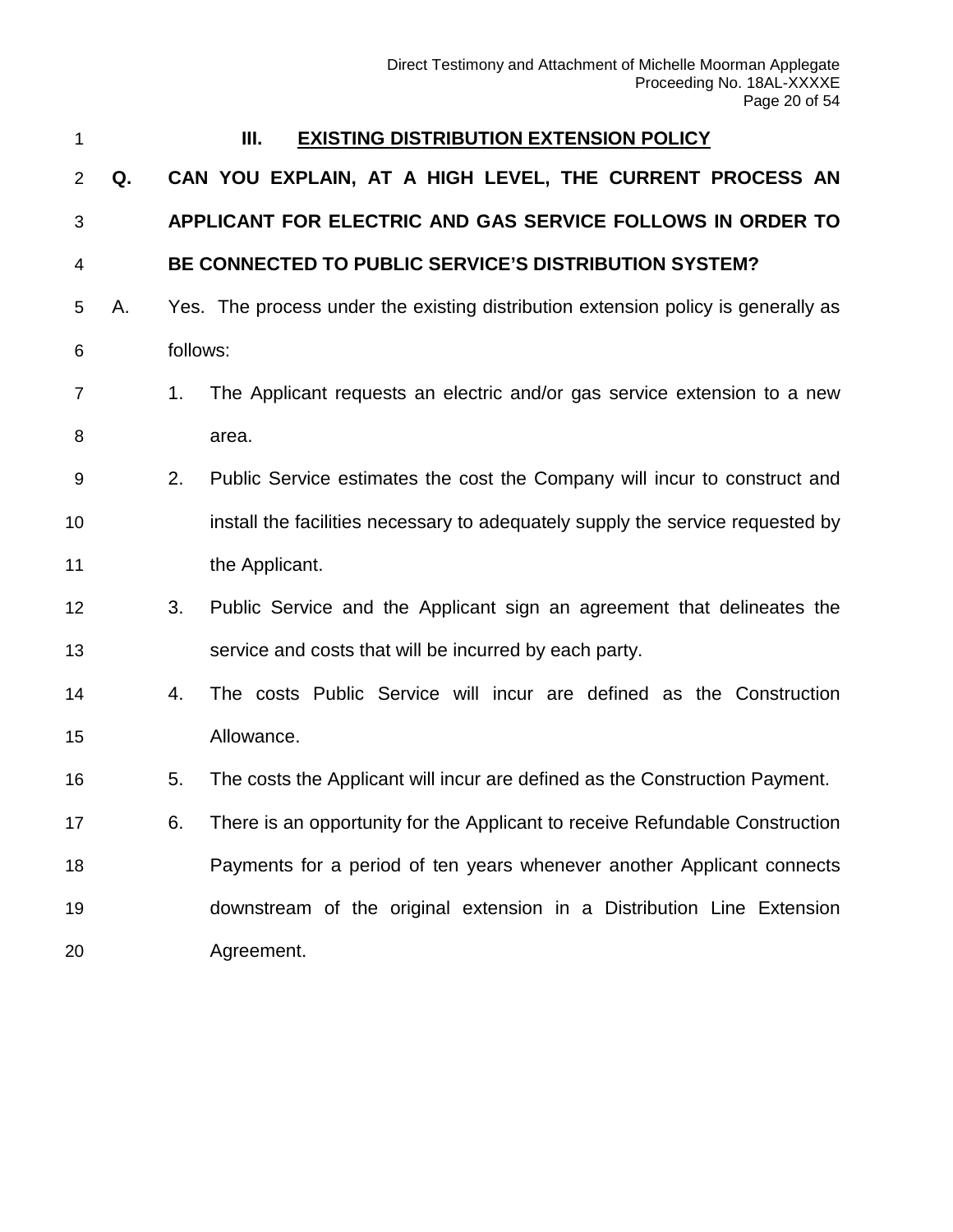# **Q. WILL APPLICANTS FOR AN EXTENSION OF SERVICE PRIOR TO THE EFFECTIVE DATE OF NEW TARIFFS BE GRANDFATHERED INTO THE EXISTING PROCESS?**

 A. Yes. Residential or Commercial Applicants who requested extensions and executed Extension or Construction Agreements on or before the effective date of the new tariffs will be grandfathered under the existing P.U.C. No. 8 Electric Tariff, Service Lateral Extension and Distribution Line Extension Policy, and P.U.C. No. 6 Gas Tariff, Service Lateral Extension and Distribution Main Extension Policy, and the provisions contained in these policies will continue to apply.

# **Q. WHERE WILL GRANDFATHERED APPLICANTS ACCESS THE TARIFF SHEETS APPLICABLE TO THEM WHEN THIS NEW TARIFF GOES INTO EFFECT?**

 A. Although Public Service subsequently will file to close the existing electric and gas extension policies to new Applicants commensurate with the requested May 1, 2019 effective date of the new Electric and Gas Distribution Extension Policies, the tariff sheets will remain in the Company's Electric Tariff book on file with the Commission.

# **Q. WILL GRANDFATHERED APPLICANTS CONTINUE TO RECEIVE CONSTRUCTION ALLOWANCES AND REFUNDS?**

 A. Yes. For Grandfathered Applicants, Construction Allowance will still be available in accordance with current tariff provisions (i.e., generally, once a meter is set) and Refundable Construction Payments will continue to be calculated based on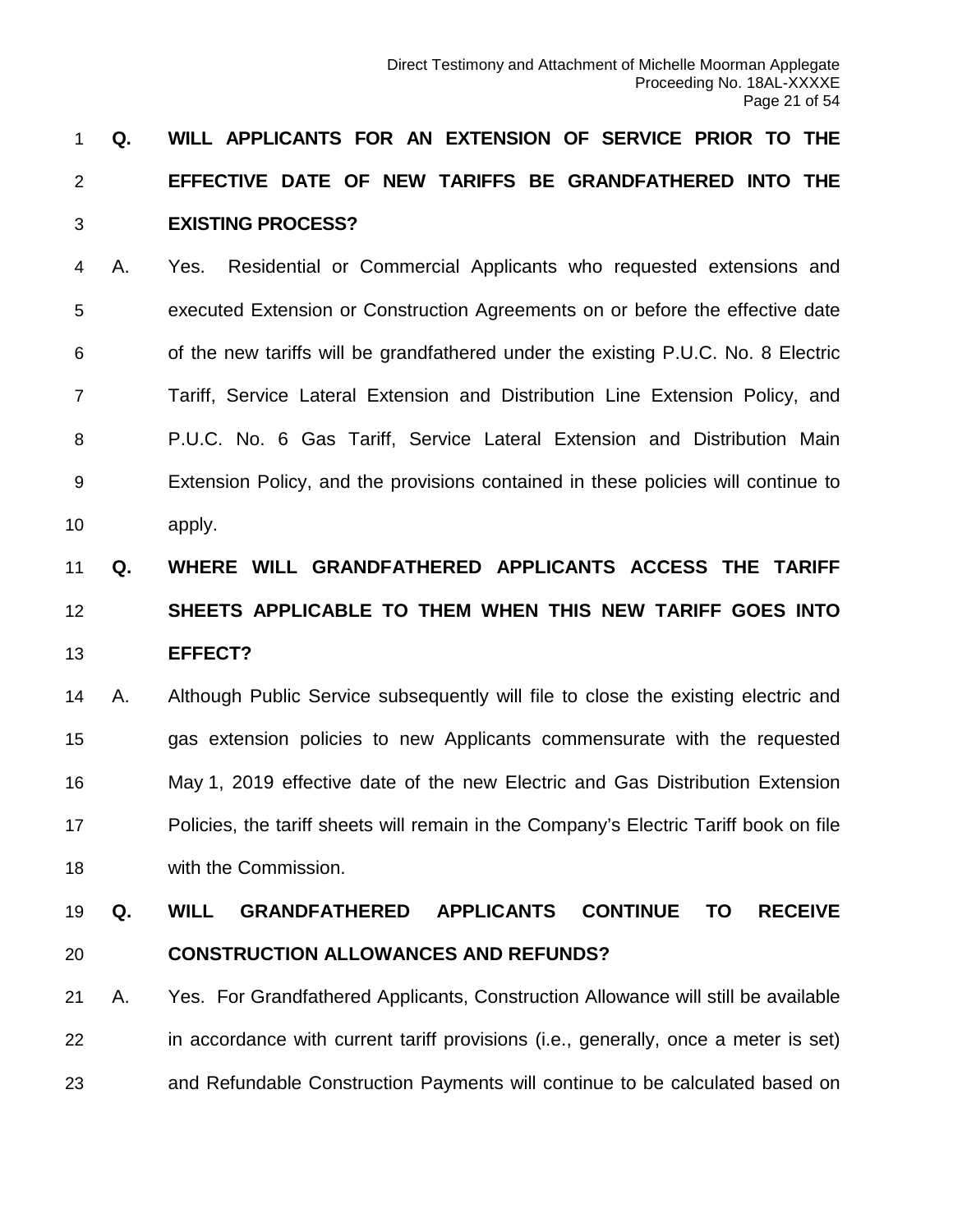the tariff in effect today. Under the current tariff, Refundable Construction Payments are a credit to an Applicant's construction costs for a distribution extension that is derived from participation by future Applicants within ten (10) years after the Distribution Extension Completion Date as determined by the Company. Refundable Construction Payments will be calculated and paid once each year during the Open Extension Period and at a time determined by the Company.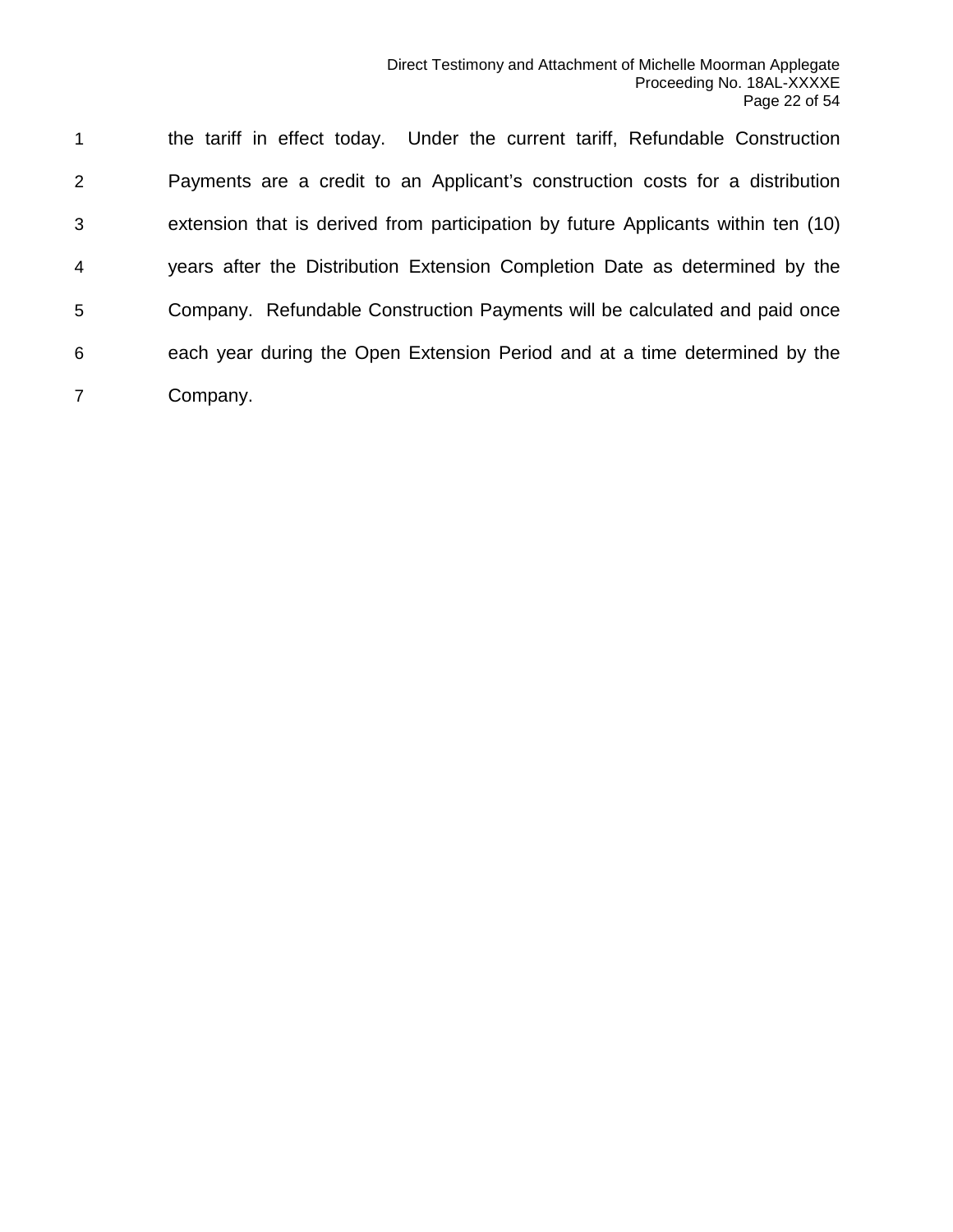<span id="page-22-0"></span>

| 1<br>$\overline{2}$ | IV. |                                                         | PROPOSED CHANGES TO THE ELECTRIC DISTRIBUTION EXTENSION<br>POLICY AND THE GAS DISTRIBUTION POLICY |  |  |  |
|---------------------|-----|---------------------------------------------------------|---------------------------------------------------------------------------------------------------|--|--|--|
| 3                   | Q.  |                                                         | PLEASE DESCRIBE THE PRINCIPAL CHANGES TO THE ELECTRIC                                             |  |  |  |
| 4                   |     |                                                         | DISTRIBUTION EXTENSION POLICY AS COMPARED TO THE EXISTING                                         |  |  |  |
| 5                   |     |                                                         | POLICY.                                                                                           |  |  |  |
| 6                   | А.  |                                                         | The Company is proposing to make the following changes to the Electric                            |  |  |  |
| $\overline{7}$      |     |                                                         | <b>Distribution Extension Policy:</b>                                                             |  |  |  |
| 8                   |     | 1 <sub>1</sub>                                          | Replacing Extension and Construction Agreements with four (4) separate                            |  |  |  |
| 9                   |     |                                                         | agreements specific to the type of extension and work being requested. As                         |  |  |  |
| 10                  |     |                                                         | discussed further below, such agreements include:                                                 |  |  |  |
| 11                  |     |                                                         | Off-Site Distribution Line Extension Agreement;<br>$\bullet$                                      |  |  |  |
| 12                  |     |                                                         | On-Site Distribution Extension Agreement;<br>$\bullet$                                            |  |  |  |
| 13                  |     | Residential Service Lateral Agreement; and<br>$\bullet$ |                                                                                                   |  |  |  |
| 14                  |     |                                                         | <b>Commercial Service Lateral Agreement.</b><br>$\bullet$                                         |  |  |  |
| 15                  |     | 2.                                                      | Replacing the Open Extension Period and related processes for the                                 |  |  |  |
| 16                  |     |                                                         | calculation and payment of Refunds with an upfront, 35 percent Off-Site                           |  |  |  |
| 17                  |     |                                                         | <b>Distribution Line Extension Credit;</b>                                                        |  |  |  |
| 18                  |     | 3.                                                      | Unbundling Distribution Line Extensions into Off-Site Distribution Line                           |  |  |  |
| 19                  |     |                                                         | Extensions and On-Site Distribution Extensions;                                                   |  |  |  |
| 20                  |     | 4.                                                      | Creating a standardized cost for single family and townhome lots as part of                       |  |  |  |
| 21                  |     |                                                         | the On-Site Distribution Extension;                                                               |  |  |  |
| 22                  |     | 5.                                                      | Replacing Residential Service Lateral Construction Allowance with an                              |  |  |  |
| 23                  |     |                                                         | upfront, 100 ft. allowance, at no charge to the Applicant, for the Residential                    |  |  |  |
| 24                  |     |                                                         | Service Lateral Extension, and a per-foot charge for any length over 100 ft.;                     |  |  |  |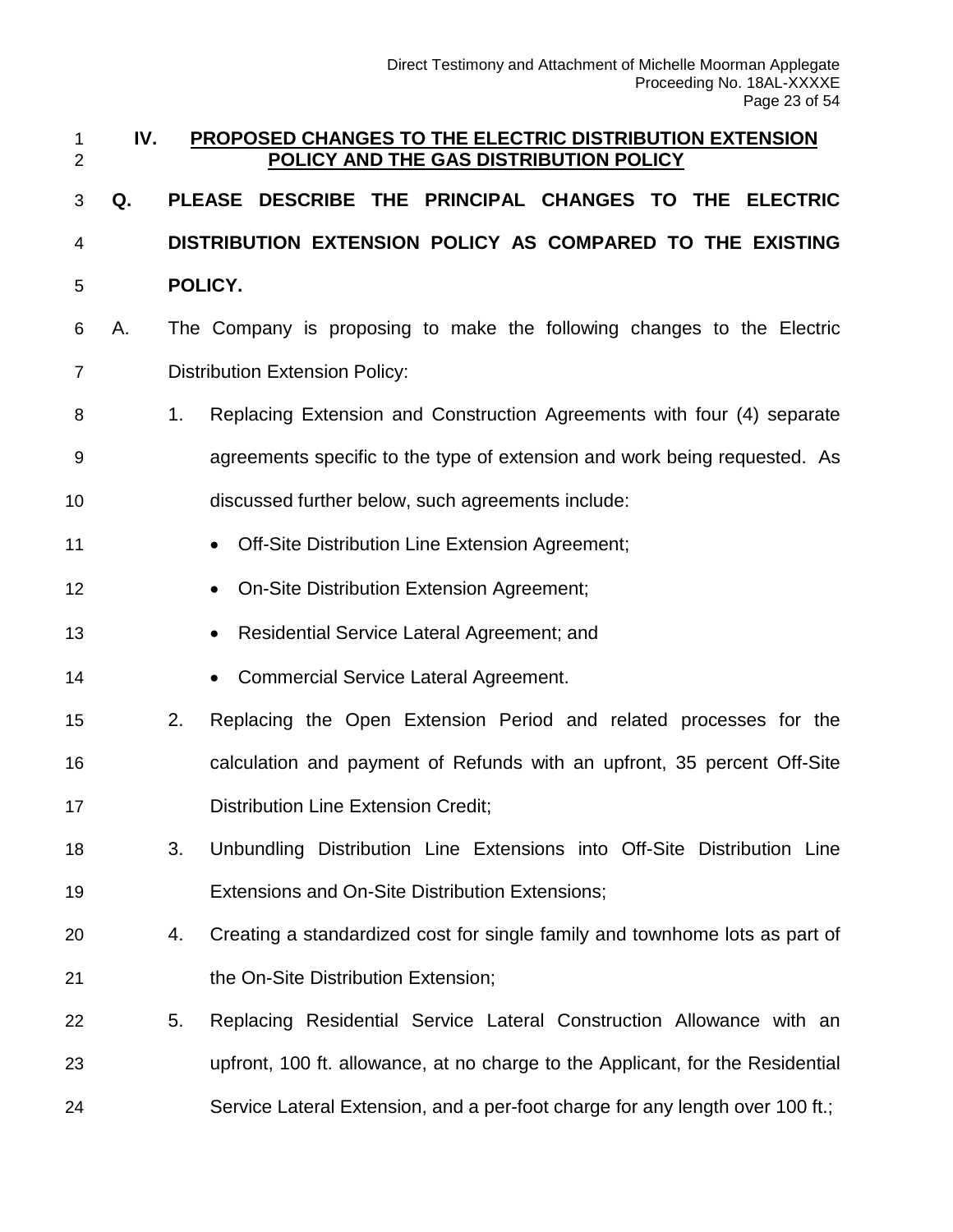- 6. Changing the Methodology for Calculating Construction Allowance payments;
- 7. Changing the Commercial Service Lateral and Street Lighting Construction Allowance terminology to a Commercial Service Lateral Credit and Street Lighting Credit;
- 8. Changing the Electric Vehicle ("EV") Methodology for awarding Construction Allowance, for consistency with the changes being proposed for other **Applicants**;
- 9. Changing Indeterminate Service to remove real estate subdivisions and development of land for sale and changing the definition of High Density Load to remove the reference to data centers;
- 12 10. Removing the provision related to Construction Payment Agreements;
- 11. Adding provisions on the timing of when the Construction Allowances, costs **and credit tariffs will be updated;**
- 12. Adding provisions for transparency with respect to the extension process by which a customer or potential customer shall receive status updates on their new connection request, as well as timelines for completion;
- 13. Adding terms and conditions governing when construction cost estimates are provided to the Applicant and a description of the Methodology for Calculating Construction Allowance; and
- <span id="page-23-0"></span>21 14. Adding certain defined terms that may be consistent across utilities.<sup>[5](#page-23-0)</sup>

 Certain defined terms will necessarily be specific to the individual utility based on its proposed methodology of calculating Construction Allowances, costs, and credits for individual Applicants.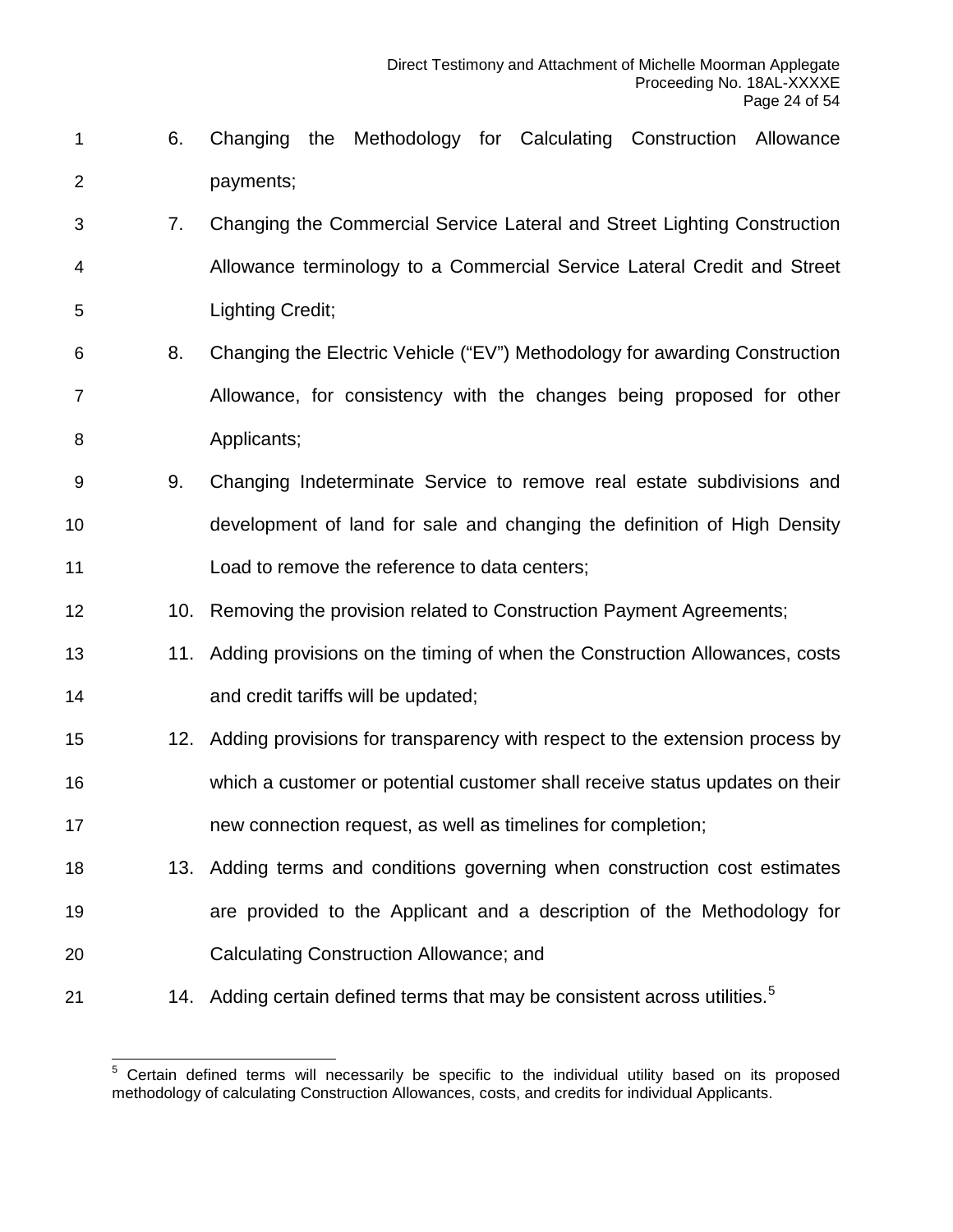# **Q. PLEASE DESCRIBE THE PRINCIPAL CHANGES TO THE GAS DISTRIBUTION EXTENSION POLICY AS COMPARED TO THE EXISTING POLICY.**

- A. Although the terminology is different, the Company's proposed changes to its Gas Distribution Extension Policy are generally consistent with the changes to the Electric Distribution Extension Policy described above. These include:
- 1. Replacing Extension and Construction Agreements with four (4) separate agreements specific to the type of extension and work being requested. As discussed further below, such agreements include:
- **•** Off-Site Distribution Main Extension Agreement;
- **On-Site Distribution Extension Agreement;**
- **Residential Service Lateral Agreement; and**
- **•** Commercial Service Lateral Agreement.
- 2. Replacing the Open Extension Period and related processes for the calculation and payment of Refunds with an upfront, 28 percent Off-Site Distribution Main Extension Credit;
- 3. Unbundling Distribution Main Extensions into Off-Site Distribution Main Extensions and On-Site Distribution Extensions;
- 4. Creating a standardized cost for single family and townhome lots as part of 20 the On-Site Distribution Extension;
- 5. Replacing Residential Service Lateral Construction Allowance with an upfront, 100 ft. allowance, at no charge to the Application, for the Residential Service Lateral Extension, and a per-foot charge for excess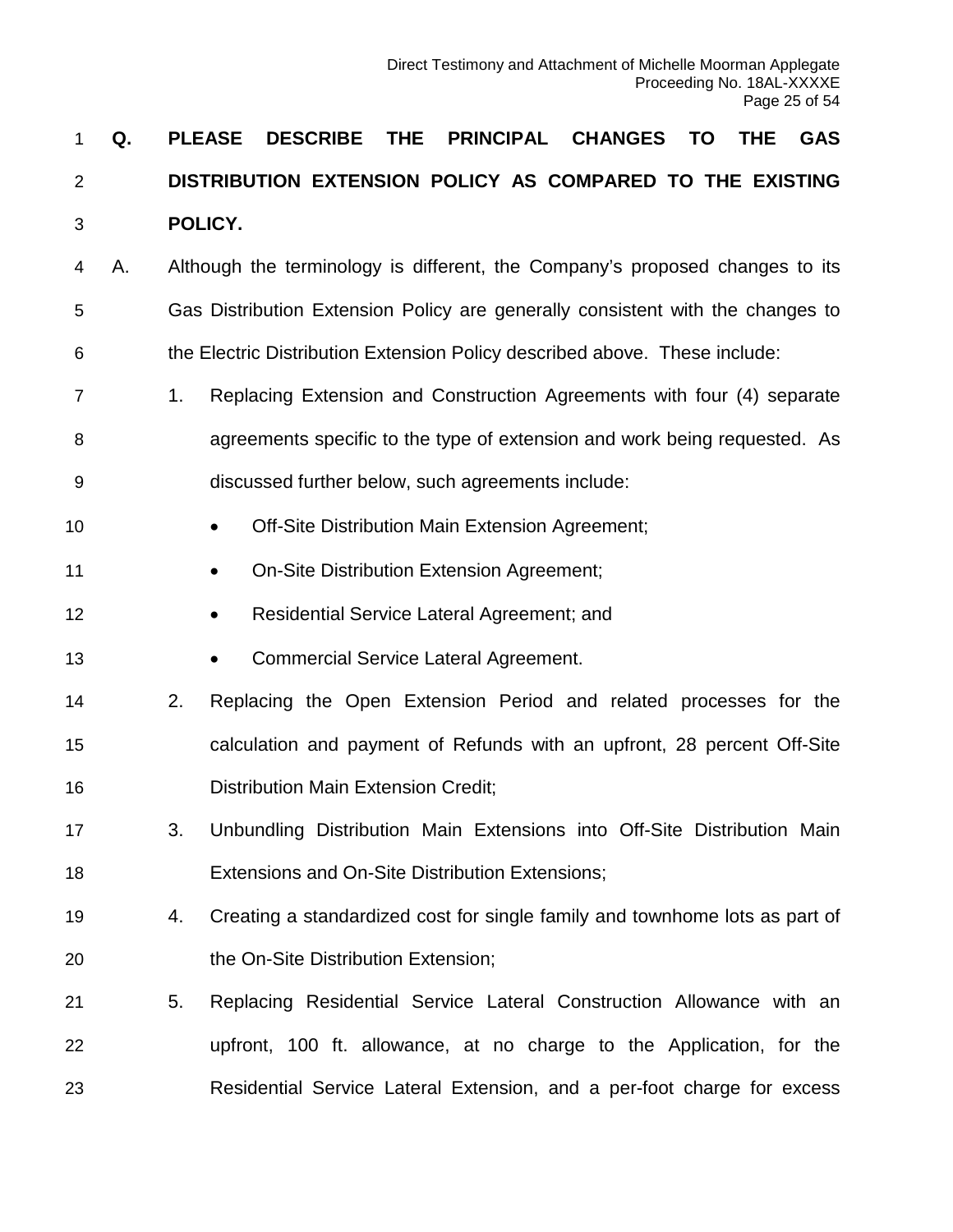- footage;
- 6. Changing the Methodology for Calculating Construction Allowance payments;
- 7. Changing the Commercial Service Lateral Construction Allowance terminology to a Commercial Service Lateral Credit;
- 8. Changing the Natural Gas Vehicle ("NGV") Methodology for awarding Construction Allowance for consistency with the changes being proposed **a for other Applicants**;
- 9. Changing Indeterminate Service to remove real estate subdivisions and development of land for sale and adding a provision to provide Construction Allowance for Non-LDC gas compressor stations;
- 12 10. Removing the provision related to Construction Payment Agreements;
- 13 11. Adding provisions on the timing of when the Construction Allowances, costs **and credit tariffs will be updated;**
- 12. Adding provisions for transparency with respect to the extension process by which a customer or potential customer shall receive status updates on their new connection request, as well as timelines for completion;
- 13. Adding terms and conditions governing when construction cost estimates are provided to the Applicant and a description of the Methodology for Calculating Construction Allowance; and
- <span id="page-25-0"></span>21 14. Adding defined terms that may be consistent across utilities.<sup>[6](#page-25-0)</sup>

 Certain defined terms will necessarily be specific to the individual utility based on its proposed methodology of calculating Construction Allowances, costs, and credits for individual Applicants.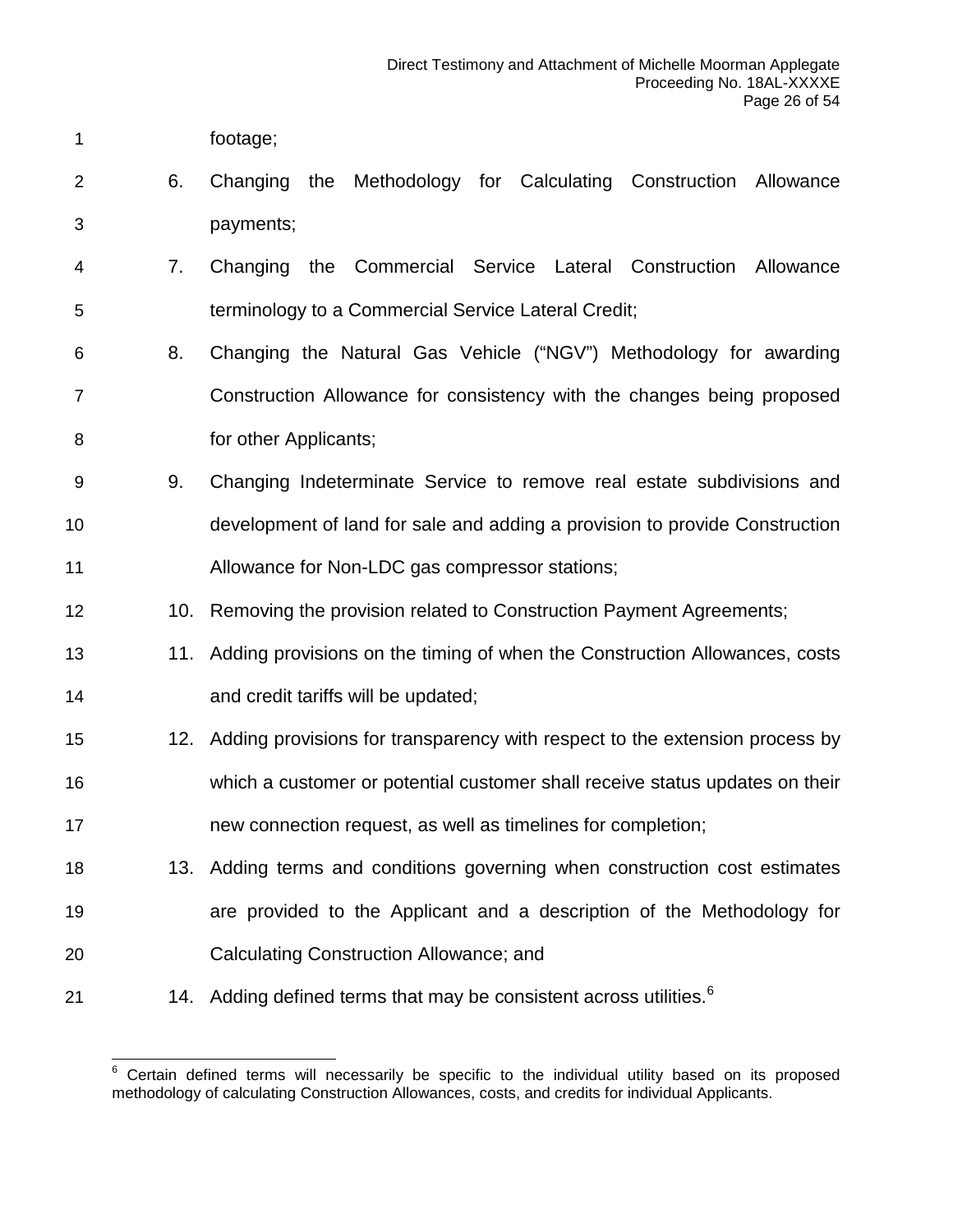# **Q. ARE THERE ANY PROPOSED CHANGES TO THE GAS DISTRIBUTION EXTENSION POLICY THAT ARE NOT BEING PROPOSED IN THE ELECTRIC DISTRIBUTION EXTENSION POLICY?**

 A. As mentioned above, the changes to the Gas Distribution Extension Policy largely mirror those in the Electric Distribution Extension Policy. However, the provision to provide Construction Allowance for Non-LDC gas compressor stations is only related to gas.

 **Q. CONVERSELY, ARE THERE ANY PROPOSED CHANGES TO THE ELECTRIC DISTRIBUTION EXTENSION POLICY THAT ARE NOT APPLICABLE TO THE GAS DISTRIBUTION EXTENSION POLICY?**

 A. The change to the Off-Site Distribution Credit percentage varies based on which policy is being reviewed. In addition, the changes to the High Density Load definition are not applicable to the Gas Distribution Extension Policy.

 **Q. ARE YOU PLANNING TO FILE NEW TRANSMISSION OR STREET LIGHTING EXTENSION POLICIES?**

 A. Not at this time. Our immediate focus is implementing new Electric and Gas Distribution Extension Policies that improve the transparency, predictability, and administration of extension requests from Applicants.

 **Q. IS THE STREET LIGHTING TERMINOLOGY CHANGE FROM CONSTRUCTION ALLOWANCE TO A CREDIT PART OF THE STREET LIGHTING EXTENSION POLICY?**

 A. No. This change is being incorporated into the new Electric Distribution Extension Policy because a Lighting Construction Allowance is included in the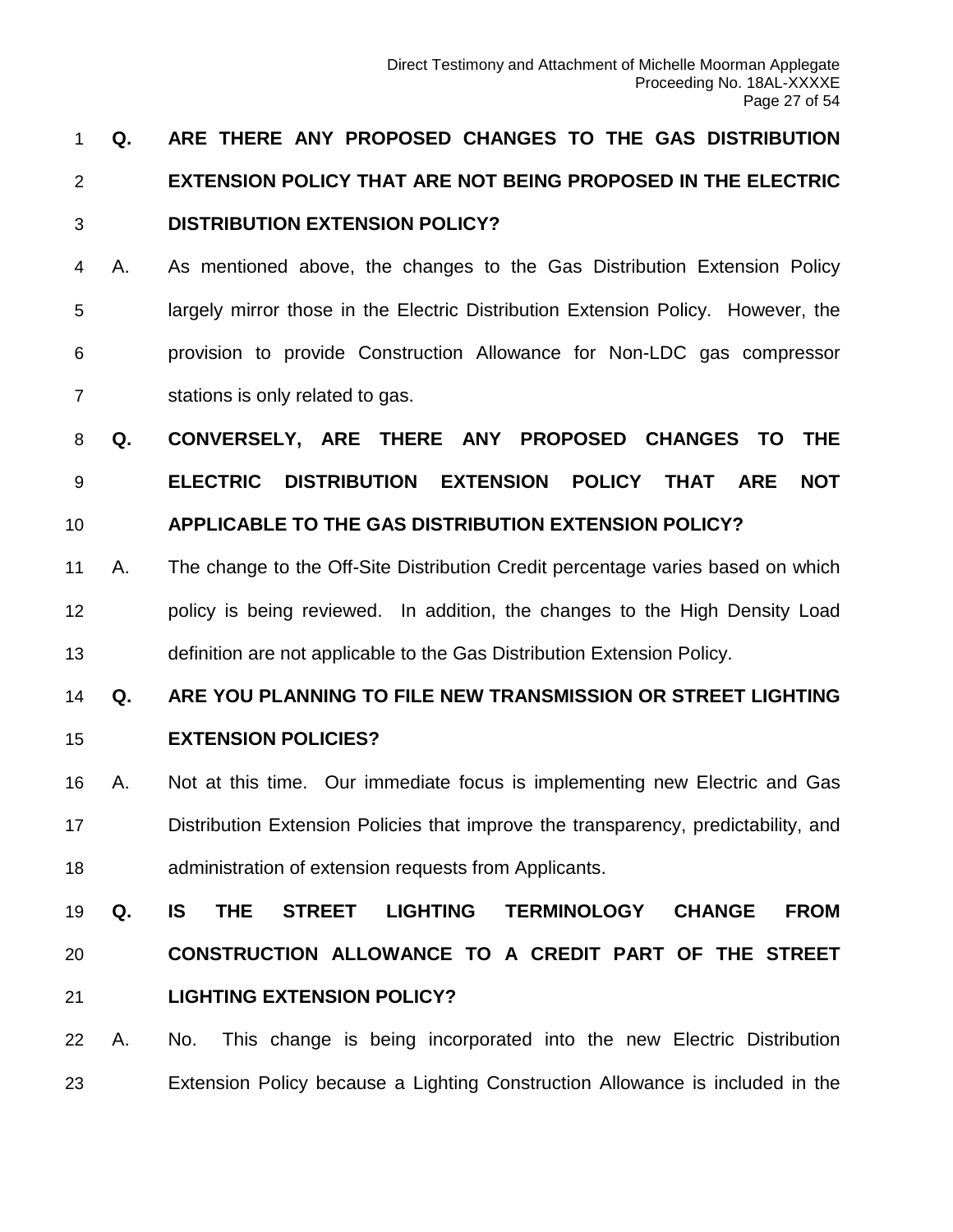Company's existing Service Lateral Extension and Distribution Line Extension Policy.

 **Q. ARE THE TARIFF CHANGES THE ONLY IMPROVEMENTS THE COMPANY IS MAKING REGARDING ITS DISTRIBUTION EXTENSION POLICY AND REQUESTS FOR ELECTRIC AND GAS SERVICE?**

 A. Not at all. In addition to the new Electric and Gas Distribution Extension Policies, Public Service will implement additional operational changes, add provisions relating to the distribution extension policy to the Company's gas and electric Quality of Service Plans, and support the rules revisions process. The Company will also begin the process of updating our Electric and Gas Standards manuals to align with the proposed tariffs. This will all be done in consideration of other tariff changes that may be necessary.

# **Q. PLEASE DESCRIBE AT A HIGH LEVEL SOME OF THE OPERATIONAL CHANGES THAT ARE BEING IMPLEMENTED IN CONJUNCTION WITH THE NEW DISTRIBUTION EXTENSION POLICIES.**

 A. First and foremost, to address operational and administrative concerns raised by our customers, the Company has posted positions for three Builder/Developer Representatives, who will serve as the primary contact, source of information, and internal decision maker for large builders and developers. The Company's expectation is that, through these positions, the level of customer service these customers need, expect, and deserve will continue to improve. The addition of provisions to the Company's gas and electric Quality of Service Plans will include metrics that measure and report on timeliness of estimates, timeliness of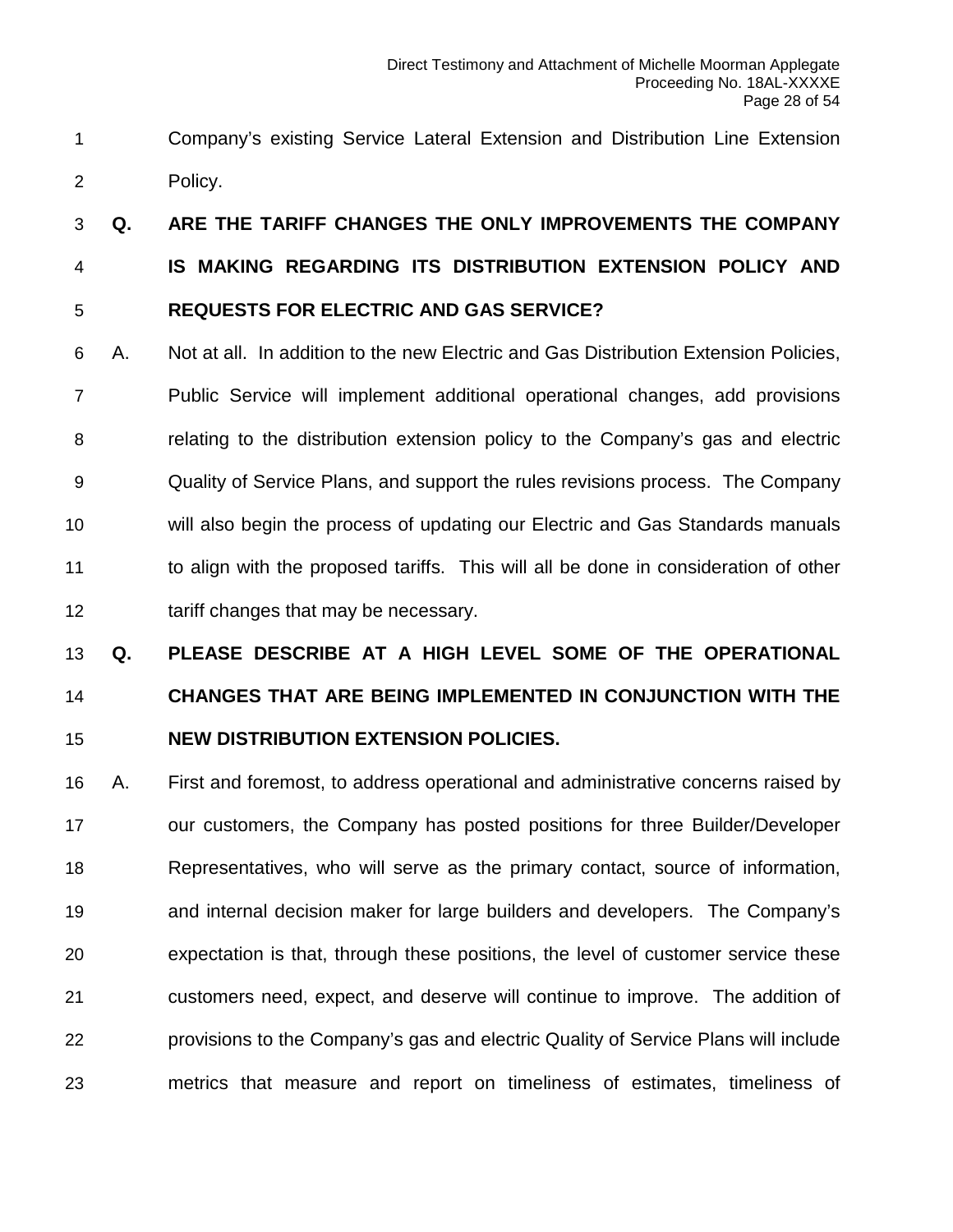- 1 construction, and maintaining the Builder/Developer Representatives positions
- 2 mentioned above.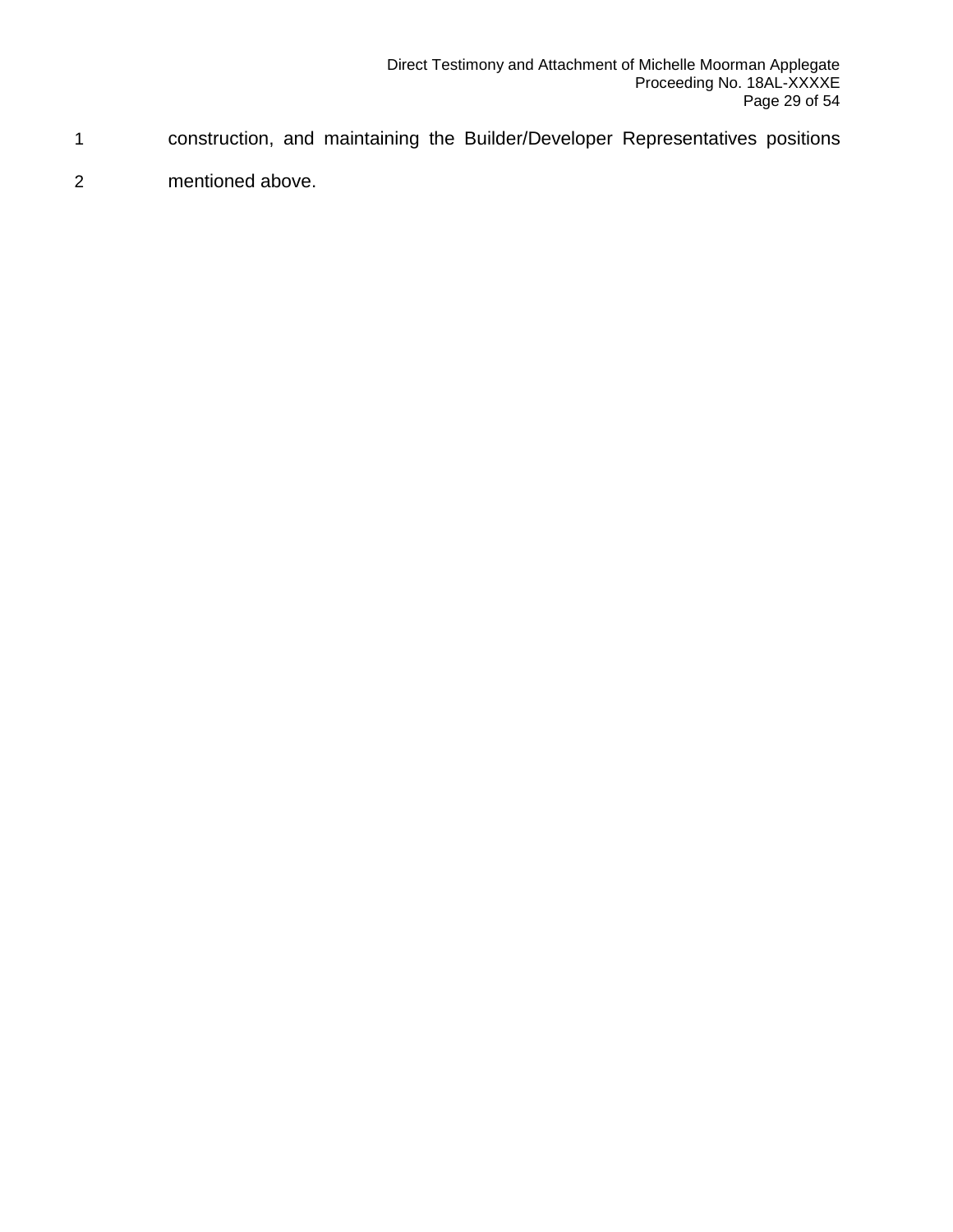#### <span id="page-29-0"></span>**V. CONSTRUCTION ALLOWANCE, CREDITS, AND COST CHANGES**

# **Q. PLEASE DESCRIBE THE CURRENT METHODOLOGY FOR CALCULATING CONSTRUCTION ALLOWANCES.**

 A. Public Service applies the gross embedded distribution plant investment ("average embedded cost") taken from the Company's Class Cost of Service Study ("CCOSS") to calculate the applicable Construction Allowance. Embedded cost refers to the gross plant for specific categories of investment allocated to specific customer classes.

# **Q. PLEASE DESCRIBE THE PROPOSED METHODOLOGY FOR CALCULATING**

#### **CONSTRUCTION ALLOWANCES.**

 A. The Company is proposing that a revenue based method will be used to establish the amount of Construction Allowance for new or upgraded electric and/or gas service by calculating the revenue expected from a customer for new or added load and then multiplying that amount by an approved factor. Under the new Electric and Gas Distribution Extension Policies, Construction Allowances are based on 2.75 times estimated annual non-fuel revenue including base rates and general rate schedule adjustments, to determine a demand investment per kilowatt (kW). This is referred to as a times revenue method.

# **Q. WHY IS THE COMPANY PROPOSING TO MAKE THIS CHANGE IN METHODOLOGY?**

 A. This revenue based approach is consistent with other utilities, including the 22 jurisdictions within Xcel Energy. This methodology provides for a more current reflection of the benefit of distribution growth on the system than the current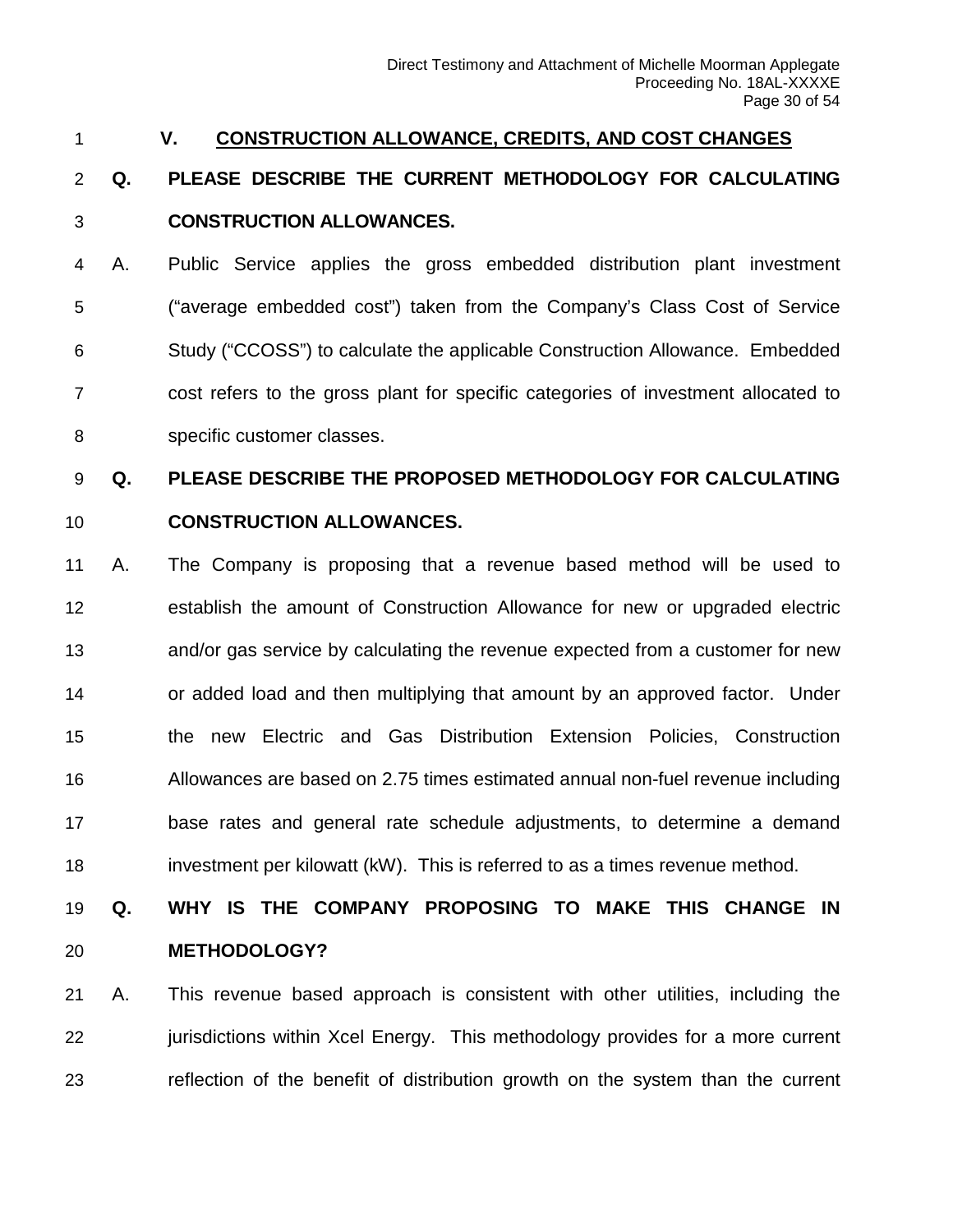average embedded cost methodology of calculating Construction Allowance. The current methodology is tied to the Company's Phase II rate cases and this creates regulatory lag for updating the Construction Allowance because the 4 Company's rate case outcomes have been based on historical test years.<sup>[7](#page-30-0)</sup> Most importantly, this will facilitate additional transparency by providing a better understanding to the basis for the Company's contribution to a project as we believe this approach to be more commonly understood and interpreted by customers and stakeholders.

### **Q. IS THE TIMES REVENUE METHODOLOGY BEING APPLIED TO ALL TYPES OF EXTENSION REQUESTS?**

 A. No. This is not being proposed for the Commercial Service Lateral Credit or the Street Lighting Credit. These credits will continue to be based on the average embedded cost methodology and will not change as part of this filing.

 **Q. WHY DID THE COMPANY CHOOSE TO MAINTAIN THE AVERAGE EMBEDDED COST METHODOLOGY FOR COMMERCIAL SERVICE LATERALS CREDITS AND STREET LIGHTING CREDITS VERSUS USING A STANDARDIZED FOOTAGE ALLOWANCE OR TIMES REVENUE METHODOLOGY?**

 A. Generally, this was the most reasonable methodology for these types of costs as there is a much wider range of costs associated with Commercial Service Lateral Extensions and Street Lighting work. Commercial Service Lateral Extensions

<span id="page-30-0"></span> $^7$  The Company's current electric Construction Allowance is based on 2013 costs and the gas Construction Allowance is based on 2010 costs.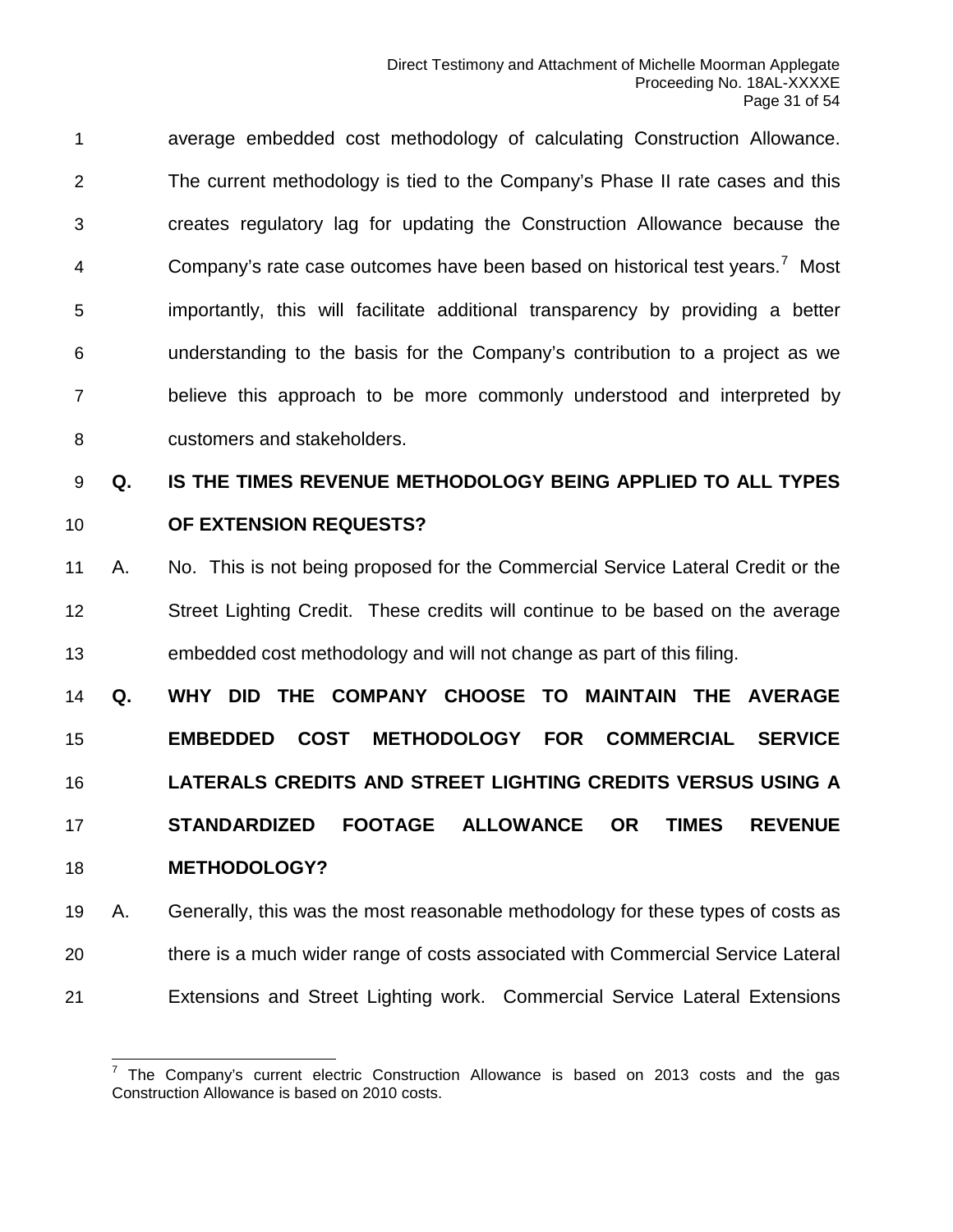incur a wide range of costs because they are dependent on customers' requirements and preferences, which makes it more difficult to quantify a standardized footage allowance as compared to Residential Service Lateral Extensions. With regard to Street Lighting projects, costs vary with the large number of lighting types and wattages, making a standard cost methodology (such as the residential standard footage allowance) difficult to quantify as costs by light type vary significantly. In addition, using a times revenue methodology for lighting credits would require revenue to be calculated by lighting schedule, which would add unnecessary complexity, given the over 40 street lighting schedules currently on record.

11 **Q. CAN YOU EXPLAIN THE DIFFERENCES BETWEEN THE CURRENT AND** 

# 12 **PROPOSED CONSTRUCTION ALLOWANCES, CONSTRUCTION COSTS**  13 **AND CREDITS?**

14 A. Yes, the current and proposed Construction Allowances, Construction Costs and 15 Credits are reflected in Table MMA-D-1 below.

### 16 **Table MMA-D-1**

17 **Current and Proposed Construction Allowance – Electric**

| <b>Customer Class</b>    | Current |                     | Proposed            |
|--------------------------|---------|---------------------|---------------------|
|                          | Service | <b>Distribution</b> | On-Site             |
|                          | Lateral | Portion             | <b>Distribution</b> |
|                          | Portion |                     |                     |
| Schedules R, RE-TOU      | \$150   | \$1,070             | \$1,659             |
| Schedules RD, RD-        | \$150   | \$260/kW            | \$1,659             |
| <b>TDR</b>               |         |                     |                     |
| <b>Schedules C, NMTR</b> | \$270   | \$1,380             | \$2,486             |
| Schedules SGL, SG,       | \$1,430 | \$350/kW            | \$735/kW            |
| SST, STOU, SPVTOU,       |         |                     |                     |
| <b>SG-CPP</b>            |         |                     |                     |
| Schedules PG, PST,       | \$0     | \$220/kW            | \$680/kW            |
| PTOU, PG-CPP             |         |                     |                     |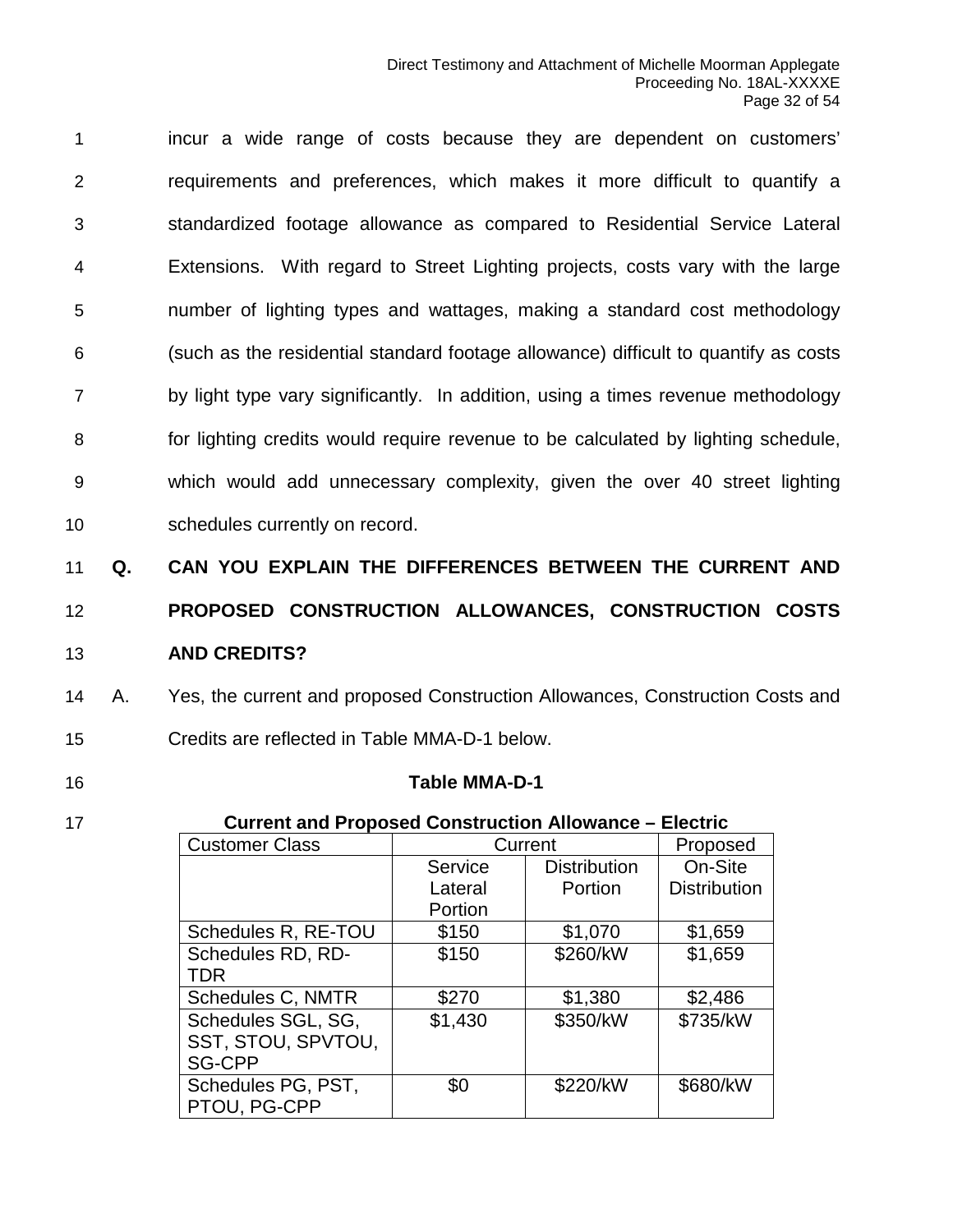| Schedules TSL, MSL,       |           | \$1,080             | N/A |
|---------------------------|-----------|---------------------|-----|
| MI, per point of delivery |           |                     |     |
|                           | Lighting  | <b>Distribution</b> |     |
|                           | Equipment | System              |     |
| Schedules RAL, CAL,       | \$770     | \$80                | N/A |
| PLL, SL, SSL, SLU per     |           |                     |     |
| lighting unit             |           |                     |     |
| Schedules COL, ESL        |           | \$80                | N/A |
| per lighting unit         |           |                     |     |

1 **Current and Proposed Construction Costs and Credits – Electric**

|                               | Current | Proposed  |                     |
|-------------------------------|---------|-----------|---------------------|
| <b>Construction Costs</b>     |         |           |                     |
| <b>On-Site Distribution</b>   | N/A     | \$2,511   |                     |
| <b>Extension Per Lot Cost</b> |         |           |                     |
| Service Lateral               | N/A     |           | \$5.87/ft           |
| Extension>100ft. Cost,        |         |           |                     |
| Per Foot                      |         |           |                     |
| <b>Off-Site Distribution</b>  |         |           |                     |
| <b>Line Extension Credit</b>  |         |           |                     |
| <b>Off-Site Distribution</b>  | N/A     |           | 35.00%              |
| <b>Line Extension Credit</b>  |         |           |                     |
| <b>Commercial Service</b>     |         |           |                     |
| <b>Lateral Credit</b>         |         |           |                     |
| Schedules C, NMTR             | N/A     | \$270     |                     |
| Schedules SGL, SG,            | N/A     | \$1,430   |                     |
| SST, STOU, SPVTOU,            |         |           |                     |
| <b>SG-CPP</b>                 |         |           |                     |
| <b>Street Lighting Credit</b> |         |           |                     |
| Schedules TSL, MSL,           | N/A     | \$1,080   |                     |
| MI per point of delivery      |         |           |                     |
|                               |         | Lighting  | <b>Distribution</b> |
|                               |         | Equipment | System              |
| Schedules RAL, CAL,           | N/A     | \$770     | \$80                |
| PLL, SL, SSL, SLU per         |         |           |                     |
| lighting unit                 |         |           |                     |
| Schedules COL, ESL            | N/A     | \$80      |                     |
| per lighting unit             |         |           |                     |

#### 2 **Q. CAN YOU EXPLAIN THE PRINCIPAL COST COMPONENTS OF THE NEW**

#### 3 **ELECTRIC AND GAS DISTRIBUTION EXTENSION POLICIES?**

4 A. Yes. Diagram MMA-D-1 below provides a snapshot of the four (4) separate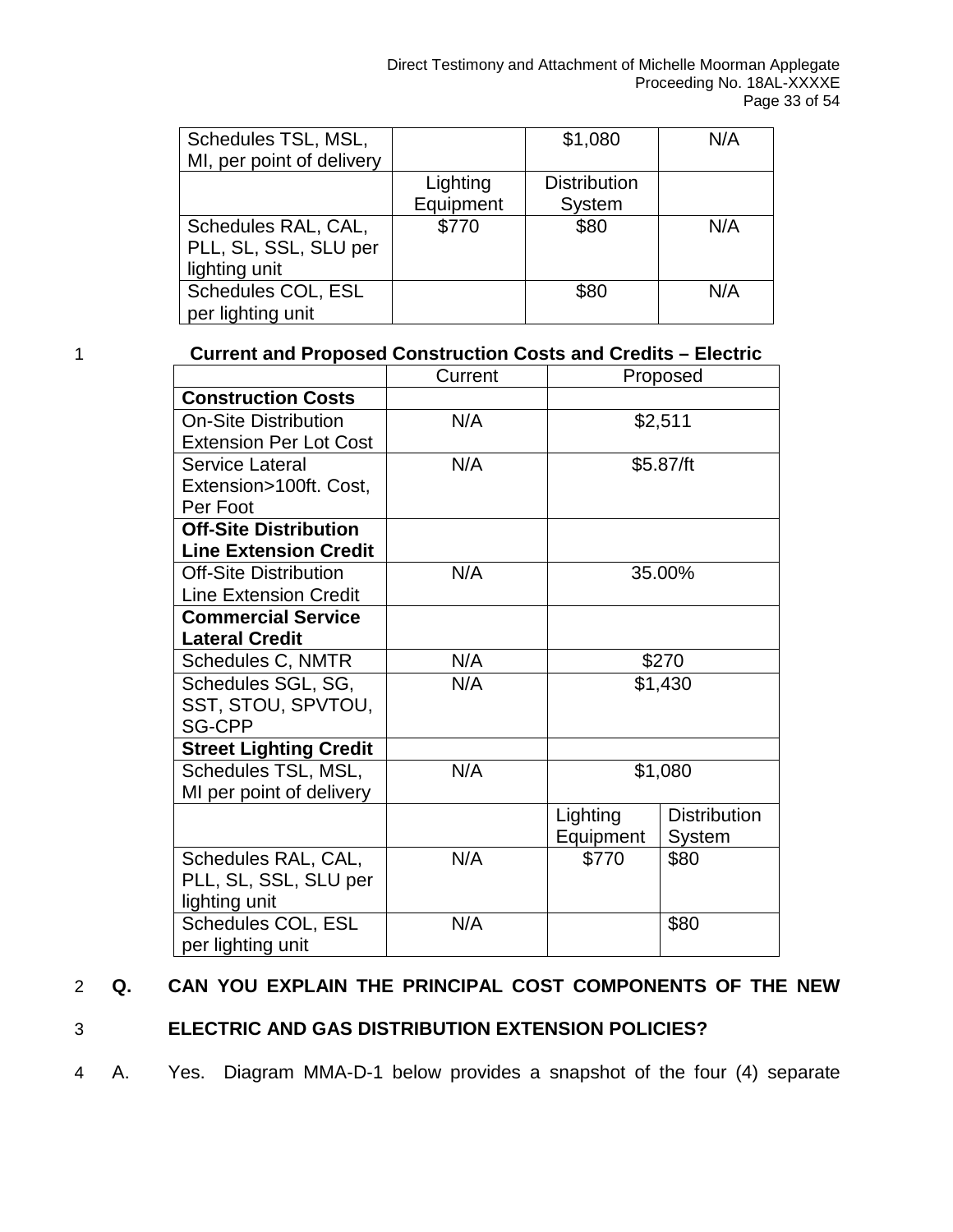| 1 | agreements specific to the type of extension and work being requested and the                                                                                                                                                                                          |
|---|------------------------------------------------------------------------------------------------------------------------------------------------------------------------------------------------------------------------------------------------------------------------|
| 2 | major cost responsibilities/assignments associated with each agreement:                                                                                                                                                                                                |
| 3 | <b>DIAGRAM MMA-D-1</b>                                                                                                                                                                                                                                                 |
| 4 | <b>Snapshot of Electric and Gas Distribution Extension Policies and Agreements</b>                                                                                                                                                                                     |
|   | <b>Electric / Gas Distribution</b><br><b>Extension Policy</b>                                                                                                                                                                                                          |
|   | <b>Off-Site Line / Main Extension Agreement</b><br>Costs = Design estimated<br><b>Less Off-Site Line/Main Extension Credit</b><br>May also receive excess <b>Construction Allowance</b> from an On-Site Extension,<br>if applicable (and same Applicant, same project) |
|   | <b>On-Site Extension Agreement</b><br>Costs = Standard (single family and townhome lots < 60 ft. average frontage)<br>and/or Non-standard* (design estimated)<br>Less Construction Allowance(s), as applicable                                                         |
|   | <b>Residential Service Lateral Agreement</b><br>Costs = Standard per foot<br><b>Customer Receives 100' Allowance</b>                                                                                                                                                   |
|   | <b>Commercial Service Lateral Agreement</b><br>Costs = Design estimated<br><b>Less Commercial Service Lateral Credit</b>                                                                                                                                               |
|   | *i.e. Apartments, condos, mixed use, avg. lot size exceeding 60' and other non-<br>standard load and construction requirements                                                                                                                                         |
| 5 | DO THESE CHANGES IN COST RESPONSIBILITY RESULT IN HIGHER OR<br>Q.                                                                                                                                                                                                      |

#### 6 **LOWER UPFRONT PAYMENTS FROM CUSTOMERS?**

- 7 A. The implementation of the new Electric and Gas Distribution Extension Policies
- 8 will result in lower upfront payments by customers, but it is the Company's
- 9 expectation that the Company's increased investment is largely offset by the
- 10 addition of the associated load and revenues.

### 11 **Q. CAN YOU EXPLAIN THE TYPES OF SERVICE EXTENSIONS THAT ARE**

#### 12 **CONTEMPLATED BY THESE FOUR AGREEMENTS?**

13 A. Yes. Figure MMA-D-1 illustrates the different types of service extensions that are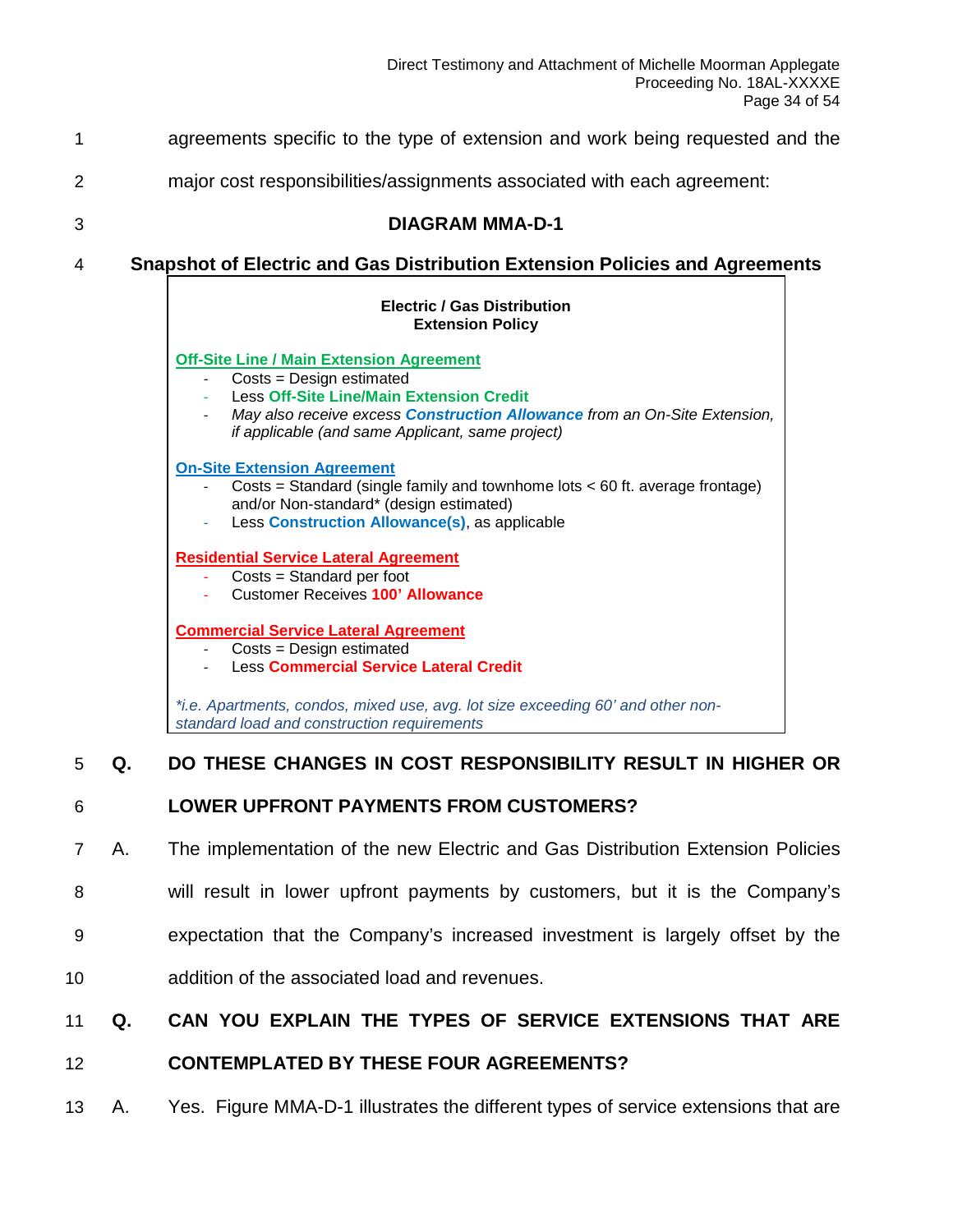covered by these four types of agreements. The Off-Site Line/Main Extension Agreement covers construction of a distribution line or main extension that is shown with the green line below. The On-Site Extension Agreement covers construction of a distribution line or main extension that is shown with the blue line below. The Residential and Commercial Service Lateral Agreements covers construction of a service lateral and are illustrated by the red lines below to homes. For commercial service laterals, these would be commercial buildings.

#### **Figure MMA-D-1**

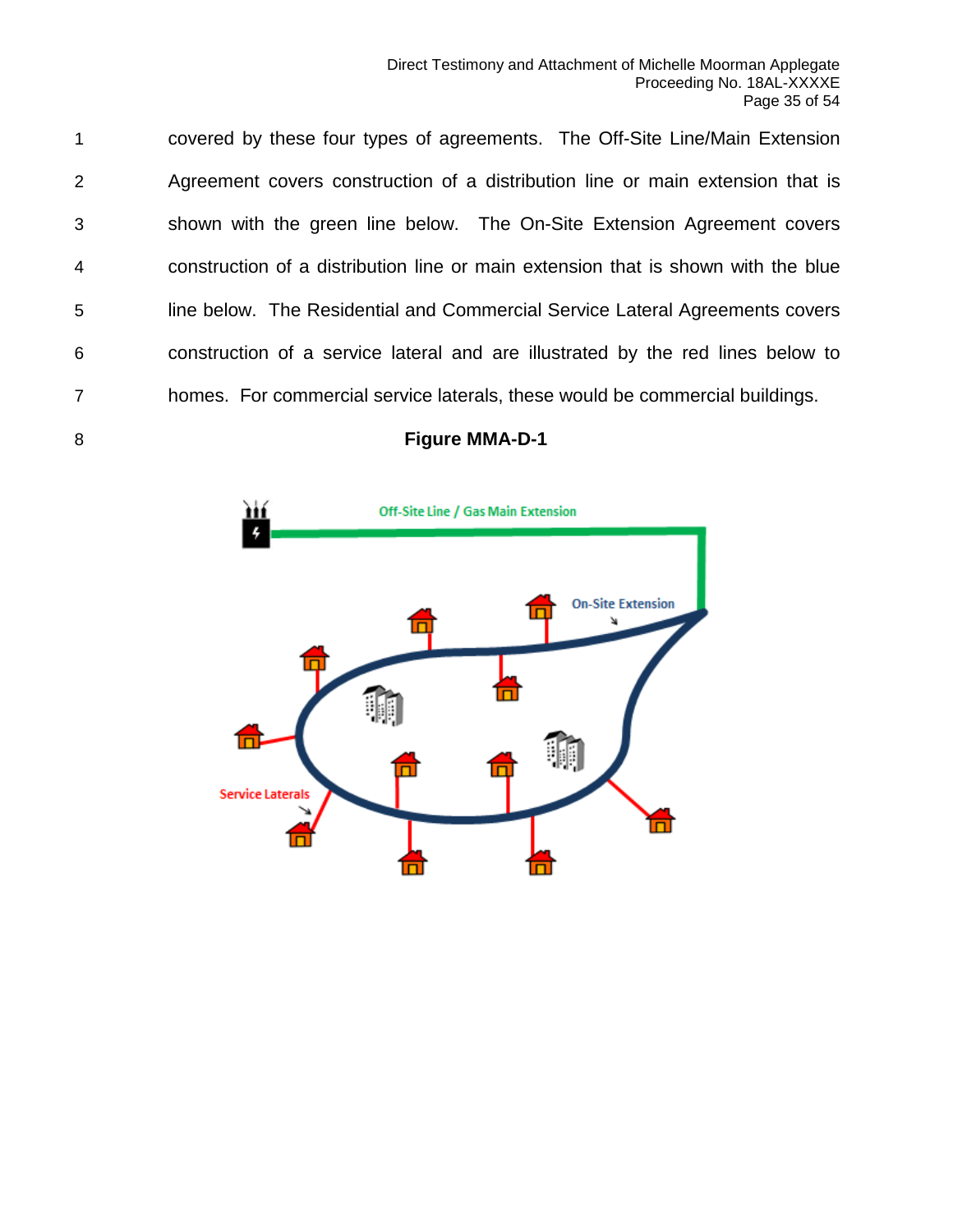#### <span id="page-35-0"></span>**VI. NEW ELECTRIC DISTRIBUTION EXTENSION POLICY AGREEMENTS**

#### **Q. WHAT IS THE PURPOSE OF THE THIS SECTION OF YOUR TESTIMONY?**

 A. In this section of my testimony, I will describe the Company's new proposed distribution extension policy agreements for electric customers. In the next section of my testimony, I will describe the Company's new proposed distribution extension policy agreements for gas customers. While these two sets of agreements are very similar, I am discussing them in two separate sections of my testimony because there are minor differences between these two sets of agreements, such as the amount of the Off-Site Distribution Extension Credit. In addition, discussing these two sets of agreements in two separate sections allows parties interested in only electric or gas service to only review testimony related to a particular type of service.

#### **Q. ARE THERE MULTIPLE AGREEMENTS UNDER THE NEW ELECTRIC LINE**

#### **EXTENSION POLICY?**

 A. Yes. Each of the four separate agreements corresponding to the types of service extension(s) requested by the Applicant is described below.

 **Q. WHY DID THE COMPANY CHOOSE TO UNBUNDLE DISTRIBUTION LINE EXTENSIONS INTO MULTIPLE AGREEMENTS FOR THE ELECTRIC DISTRIBUTION EXTENSION POLICY?**

 A. The four separate agreements described below allow for clearer delineation between facilities necessary to serve Applicants and can therefore have more specific estimates, credits and opportunities to standardize costs. This works toward the goal of increasing predictability and transparency for Applicants.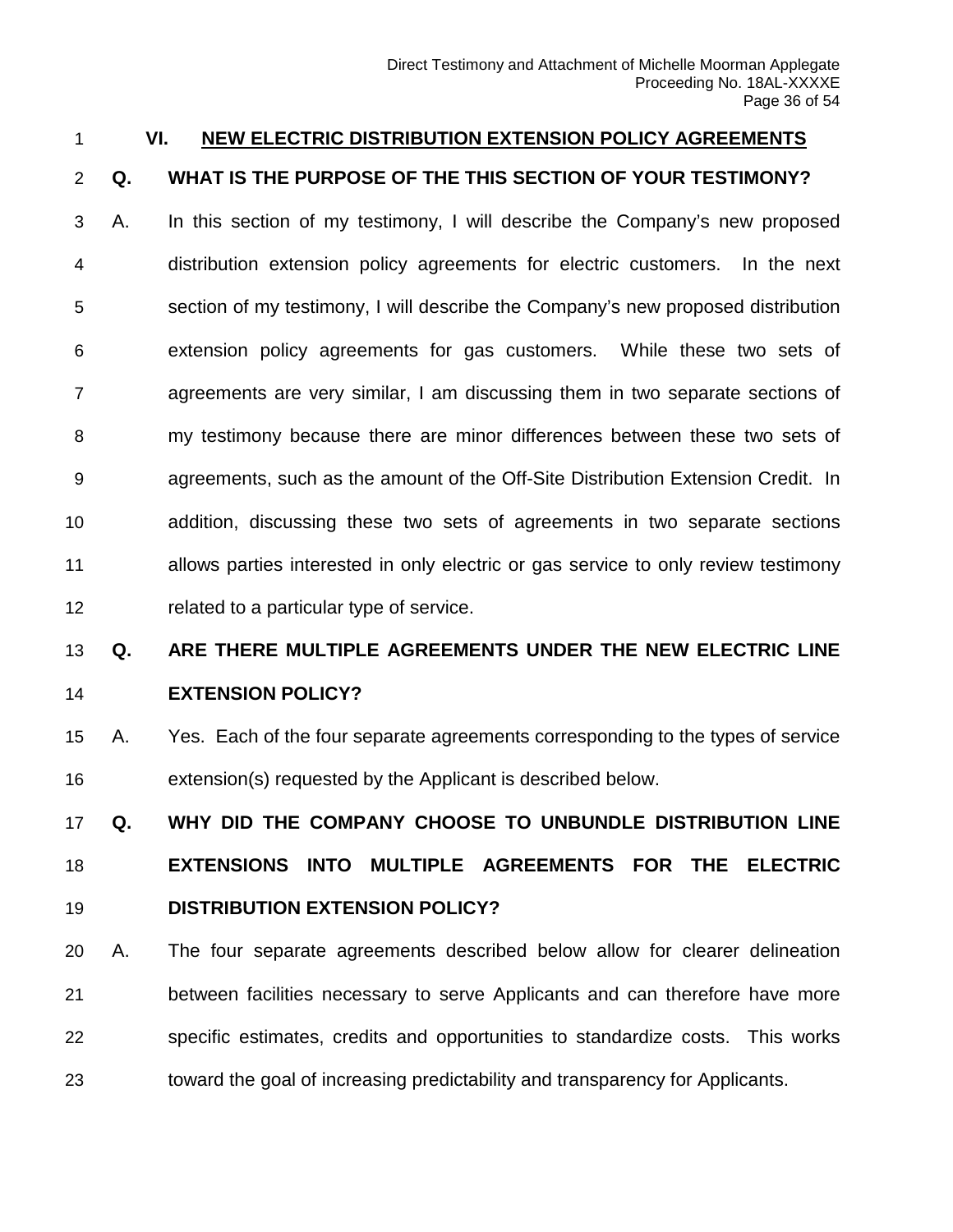#### <span id="page-36-0"></span>**A. Off-Site Distribution Line Extension Agreement**

# **Q. PLEASE DESCRIBE THE OFF-SITE DISTRIBUTION LINE EXTENSION AGREEMENT.**

 A. The Construction Costs associated with the Off-Site Distribution Line Extension Agreement will be based upon the Company's estimate of the cost of constructing and installing the facilities necessary to adequately supply the service requested by the Applicant. An Off-Site Distribution Line Extension Credit will be subtracted from the estimated Construction Costs to determine a total payment due by the Applicant.

#### **Q. TO WHOM DOES THIS APPLY?**

A. This Agreement may apply to Residential or Commercial customers.

**Q. HOW ARE COSTS, CREDITS, AND CONSTRUCTION ALLOWANCES** 

#### **CALCULATED UNDER THIS AGREEMENT AND THE NEW POLICY?**

 A. The Applicant or Applicants are responsible for a non-refundable Construction Payment of all estimated costs for electric Distribution Facilities. Costs will be estimated by the Company based on plat information provided by the Applicant or Applicants. The Company will work with the Applicant or Applicants to acquire all necessary information for the estimate.

#### **Q. WILL THE REQUIRED CONSTRUCTION PAYMENT AMOUNT BE LESS**

### **THAN THE ESTIMATED CONSTRUCTION COST?**

 A. Yes. Except for the Construction Payment made for alternate feeders, the Construction Payment will be reduced by the 35 percent Off-Site Distribution Line Extension Credit, which replaces the ten (10) year Open Extension Policy.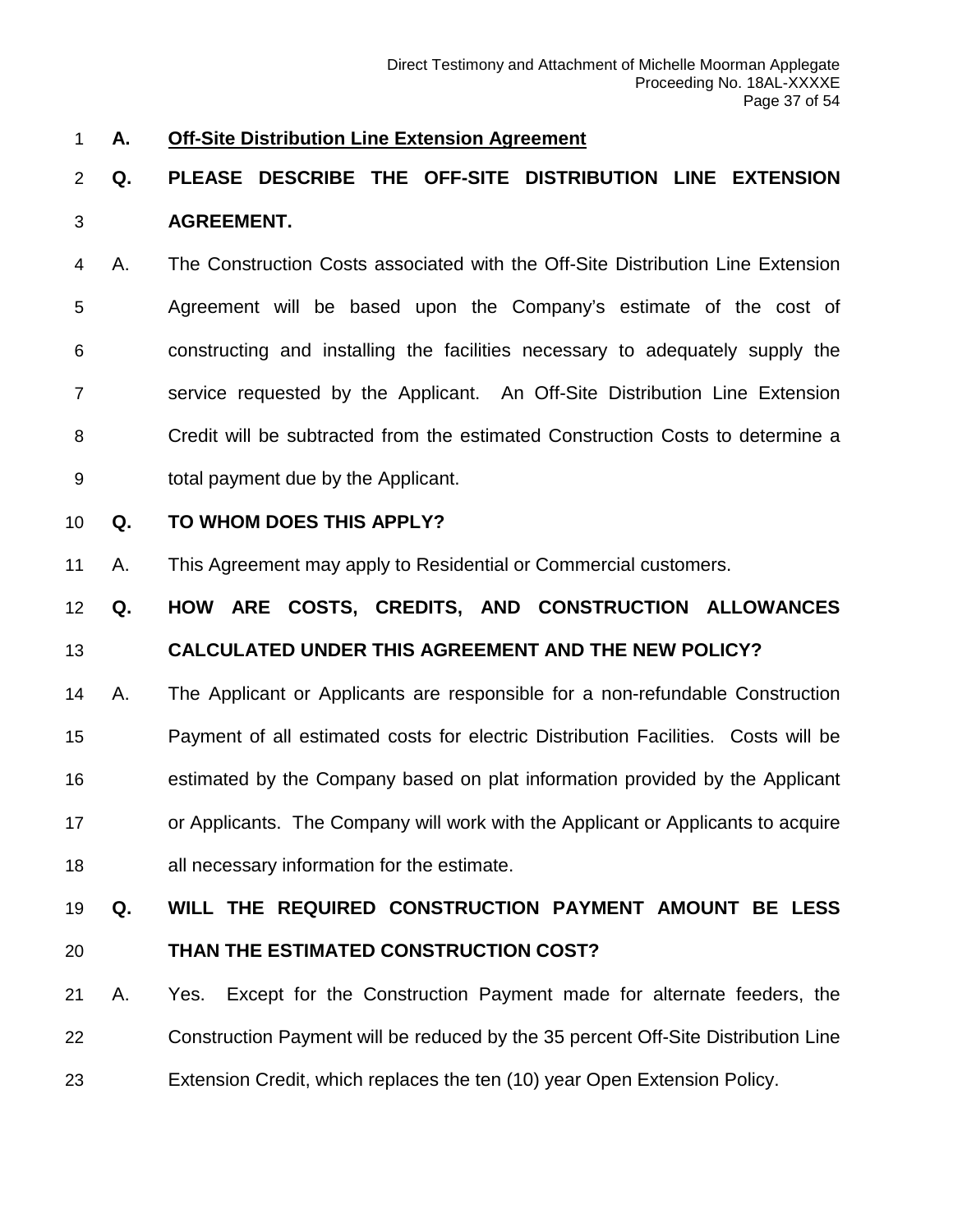#### **Q. UNDER SOME CIRCUMSTANCES, MAY THE CONSTRUCTION PAYMENT**

#### **BE REDUCED BY ADDITIONAL MEANS?**

 A. Yes. In the event that excess Construction Allowance is awarded to an Off-Site Distribution Line Extension, this credit shall be applied after the Construction Allowance has been applied. However, the total amount refunded to any Customer cannot exceed the total Construction Payment made by that Customer.

 **Q. HOW DID THE COMPANY DETERMINE THE 35 PERCENT OFF-SITE DISTRIBUTION LINE EXTENSION CREDIT?**

 A. The Company reviewed projects initiated from 2001-2008 and calculated the Net Present Value Analysis ("NPV") average of refunds issued to customers under the current open extension policy. Please see Attachment MMA-1 for the calculation of this percentage.

#### **Q. WILL THE COMPANY ADJUST THIS PERCENTAGE IN FUTURE FILINGS?**

- A. Yes. Public Service may, from time to time, evaluate the Off-Site Distribution Line Extension Credit and file to make adjustments.
- <span id="page-37-0"></span>**B. On-Site Distribution Extension Agreement**

 **Q. PLEASE DESCRIBE THE ON-SITE DISTRIBUTION EXTENSION AGREEMENT.**

 A. The costs associated with this Agreement will be either 1) based upon standardized per lot costs, which considers the construction and installation of facilities necessary to adequately serve a single family or townhome lot. The standardized costs are applied to any lots that have an average of sixty (60) ft. or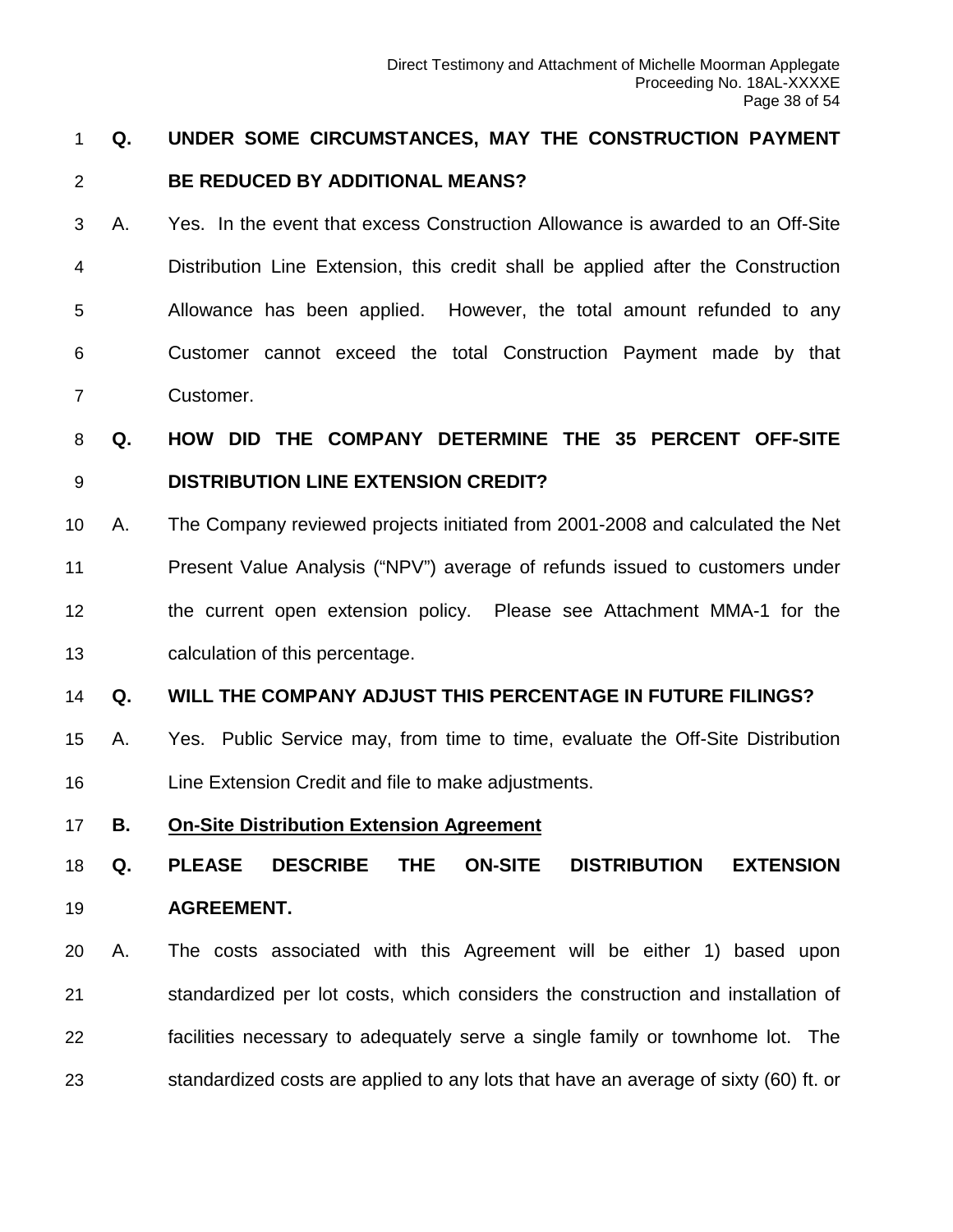less frontage and/or 2) based upon the Company's estimate of the cost to construct and install other facilities necessary to adequately serve a larger than standard lot size, which includes (but is not limited to single family and townhome lots) lots with more than an average of sixty (60) ft. frontage, non-standard load and construction requirements, and commercial facilities. A Construction Allowance would then be applied to these costs.

#### **Q. PLEASE EXPLAIN WHAT A FRONTAGE IS.**

 A. A frontage is the length across the front or back of a lot (depending where the Company's facilities are located), from property line to property line.

#### **Q. TO WHOM DOES THIS APPLY?**

A. This Agreement may apply to Residential, Commercial, or Multi-Use customers.

### **Q. HOW ARE COSTS, CREDITS, AND CONSTRUCTION ALLOWANCES CALCULATED UNDER THIS AGREEMENT AND THE NEW POLICY?**

 A. The Applicant or Applicants will be responsible for a non-refundable Construction Payment for Distribution Facilities based on the standard or non-standard lot costs described above. This will be required prior to construction as part of the On-Site Distribution Extension Agreement. However, an applicable Construction Allowance will be applied as a credit upfront to offset some, or all, of the Construction Payment. This Construction Allowance is calculated for non- demand customers by determining the average annualized customer bill less the applicable fuel rider multiplied by 2.75. For customers with a demand payment, the average annualized customer bill less the applicable fuel rider multiplied by 2.75 is further divided by average customer annualized Generation and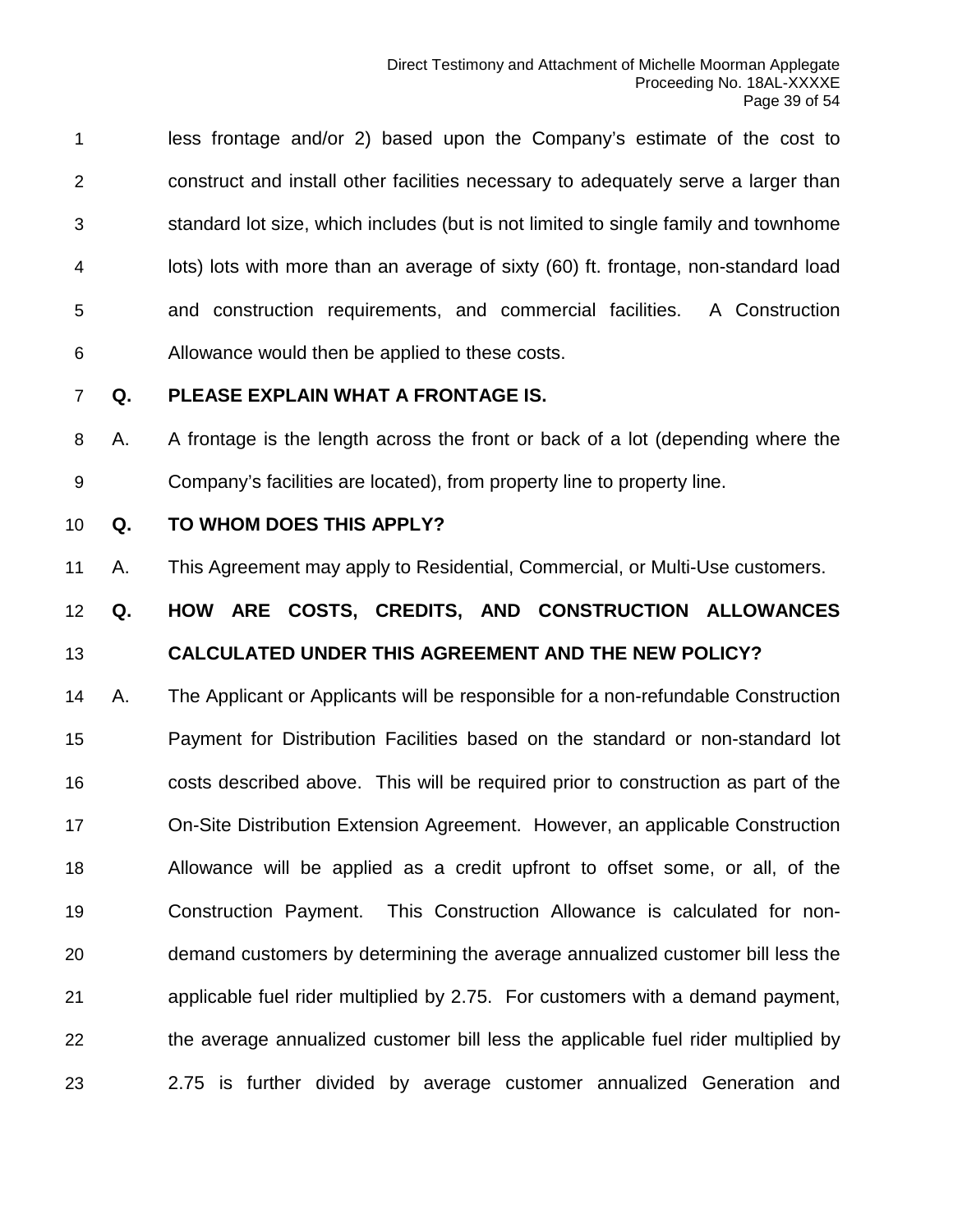Transmission Demand to develop a dollar per kW construction allowance.

 Service Laterals are not considered part of the Distribution Facilities necessary to serve an On-Site Distribution Extension. As mentioned above, the On-Site Distribution Extension Construction Costs will be based upon a standardized cost for single family and townhome lots based on an average of sixty feet (60 ft.) of frontage or rear lot line dependent upon the location of the Company's facilities. If the standard lot size does not apply, an estimated cost of the On-Site Distribution Extension will be determined by the Company.

# **Q. IS IT POSSIBLE FOR AN ON-SITE DISTRIBUTION EXTENSION AGREEMENT TO ENCOMPASS COMMERCIAL AND RESIDENTIAL ASPECTS?**

# A. Yes. An On-Site Distribution Extension Agreement may contain standardized per 13 lot costs along with the Company's estimate of the cost of constructing and installing other facilities to serve, for example, amenities such as a community pool, recreation center, commercial space and other non-residential facilities.

<span id="page-39-0"></span>**C. Residential Service Lateral Agreement**

#### **Q. PLEASE DESCRIBE THE RESIDENTIAL SERVICE LATERAL AGREEMENT.**

 A. The cost of a service lateral under this Agreement will be based upon the length of the lateral. Residential Applicants will receive a one hundred (100) ft. allowance at no upfront cost and a standardized per foot cost thereafter for extensions longer than one hundred (100) ft.

- **Q. TO WHOM DOES THIS APPLY?**
- A. This Agreement applies to Residential customers.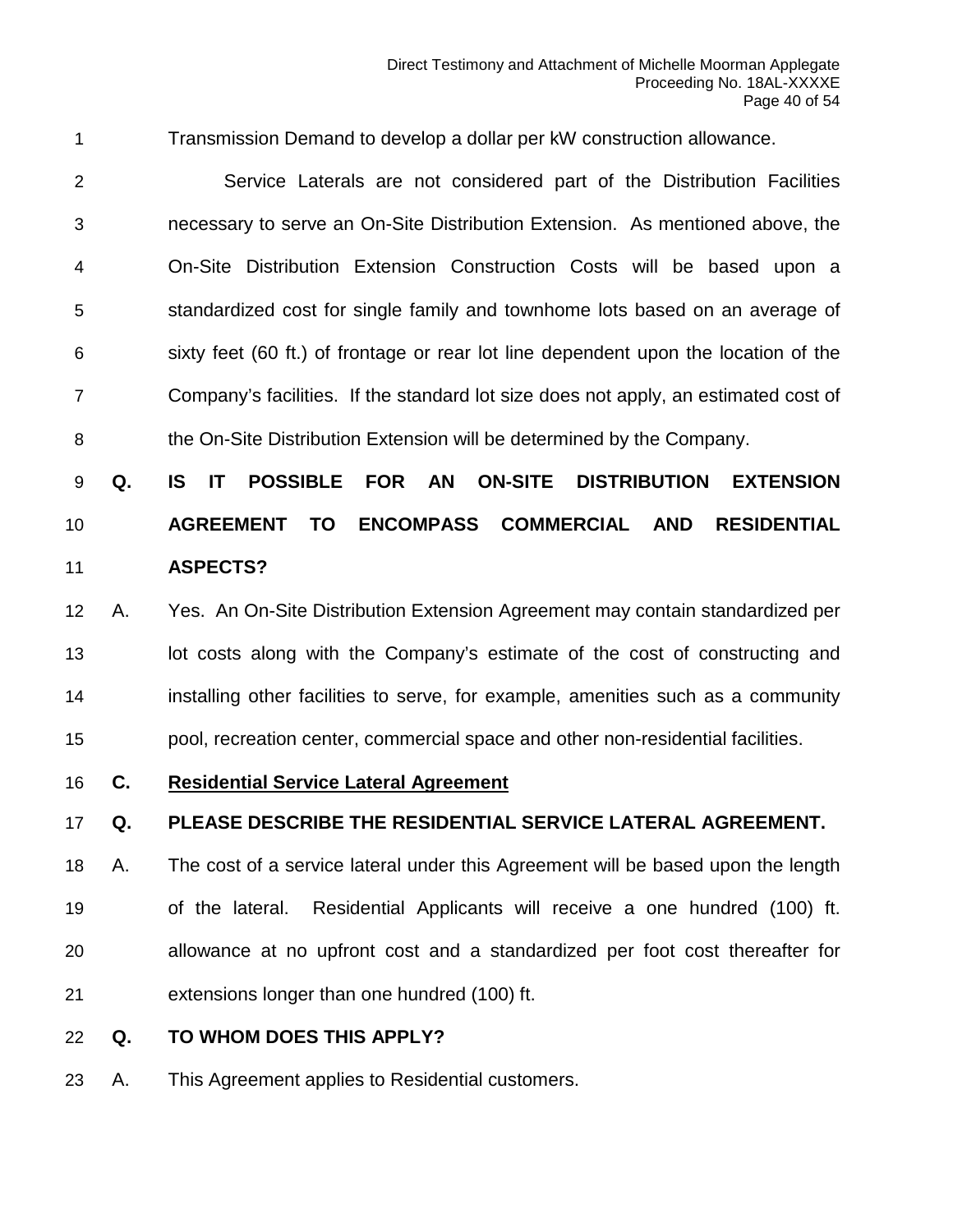### **Q. HOW ARE COSTS, CREDITS, AND CONSTRUCTION ALLOWANCES CALCULATED UNDER THIS AGREEMENT AND THE NEW POLICY?**

 A. For Residential Applicant or Applicants that request a Service Lateral be installed by the Company, Residential Applicants shall receive up to one hundred feet (100 ft.) installed by the Company at no upfront cost. For Service Lateral Extensions of greater than one hundred feet (100 ft.), the Applicant or Applicants are responsible for a non-refundable Construction Payment calculated using the Per Foot Cost for any length in excess of the first 100 ft. as listed on the Construction Costs and Credits sheet of the Electric Tariff.

# **Q. WHY IS THE COMPANY PROPOSING TO PROVIDE A 100 FT ALLOWANCE FOR RESIDENTIAL SERVICE LATERALS?**

 A. Efficiency, transparency, and customer service. The 100 ft. upfront allowance will accommodate approximately 95 percent of all electric service lateral requests. Of note, residential gas and electric service laterals combined represent over 70 percent of the total design applications received by the Company. We expect that time savings associated with various stages of billing and collection is expected to improve average lead time.

#### **Q. HOW WAS 100 FT SELECTED AS THE LENGTH FOR SERVICE LATERALS?**

- A. The length was selected to benefit a significant percentage of customers, as this will add efficiency and transparency to the process.
- <span id="page-40-0"></span>**D. Commercial Service Lateral Agreement**

#### **Q. PLEASE DESCRIBE THE COMMERCIAL SERVICE LATERAL AGREEMENT**

A. The Construction Costs associated with the Commercial Service Lateral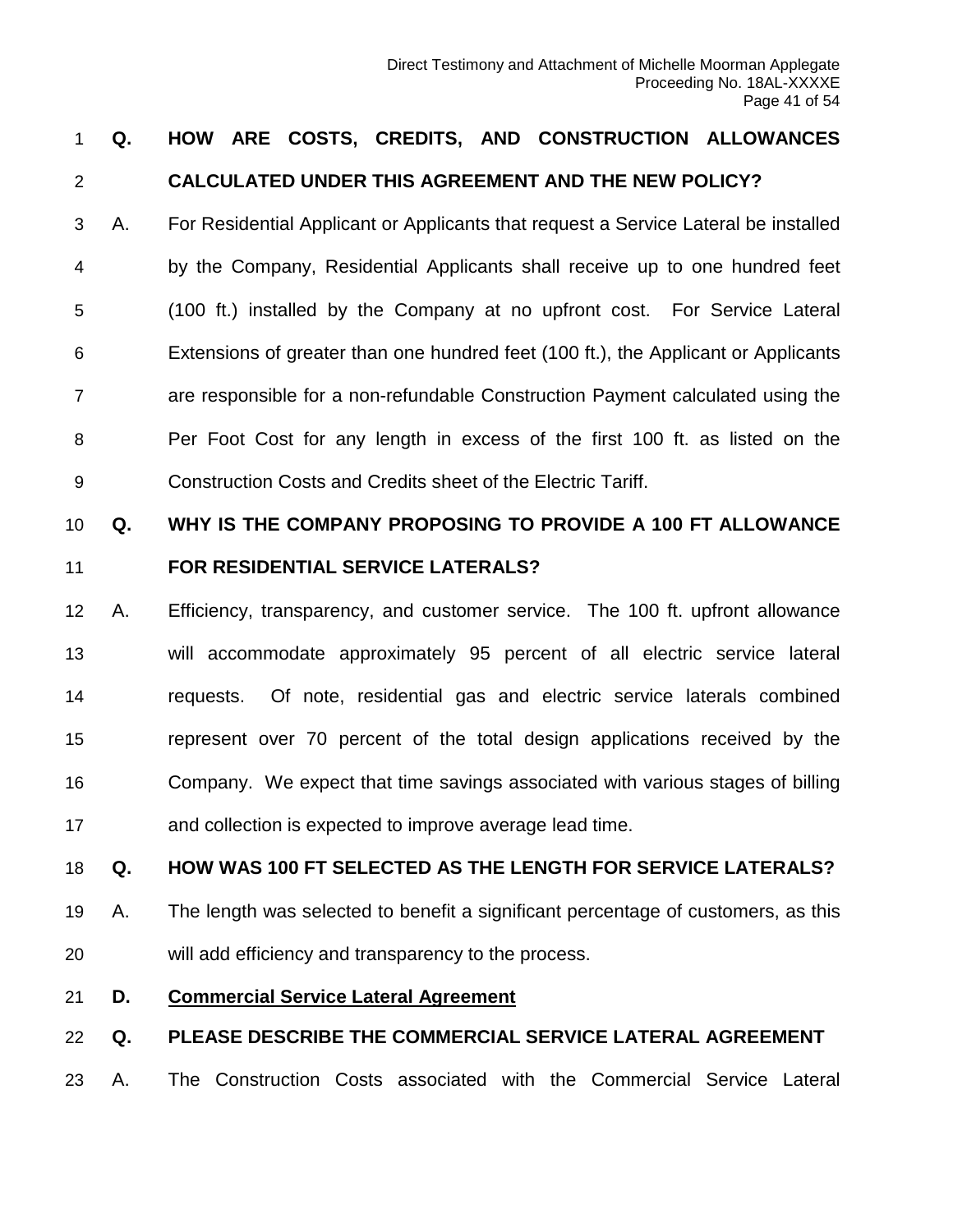Agreement will be based upon the Company's estimated cost of constructing and installing the facilities necessary to adequately supply the service requested. It is necessary to estimate the costs of a Commercial Service Lateral, as opposed to developing a standard cost, due to the variation in Commercial Service Lateral design requirements. The Commercial Service Lateral will continue to be calculated using the average embedded cost methodology. The Commercial Service Lateral Credit would be subtracted from the estimated Construction Costs to determine a total payment due by the Applicant.

#### **Q. TO WHOM DOES THIS APPLY?**

 A. This applies to Commercial customers requiring an overhead service lateral only as the Applicant will design and own the service lateral if it is underground.

 **Q. WILL NEW EV CHARGING STATION REQUESTS CONTINUE TO BE SERVED UNDER TARIFF SHEET R174 THAT WAS EXTENDED VIA PROCEEDING NO. 18AL-0715E?**

 A. No. EV charging station Applicants will receive service as any Commercial or Residential customer under the new Electric and Gas Distribution Extension Policies. As described above, Public Service will file to close the existing electric and gas extension policies, including Electric Tariff Sheet R174 applicable to EV charging station requests, to new Applicants upon the requested May 1, 2019 effective date of the new Electric and Gas Distribution Extension Policies.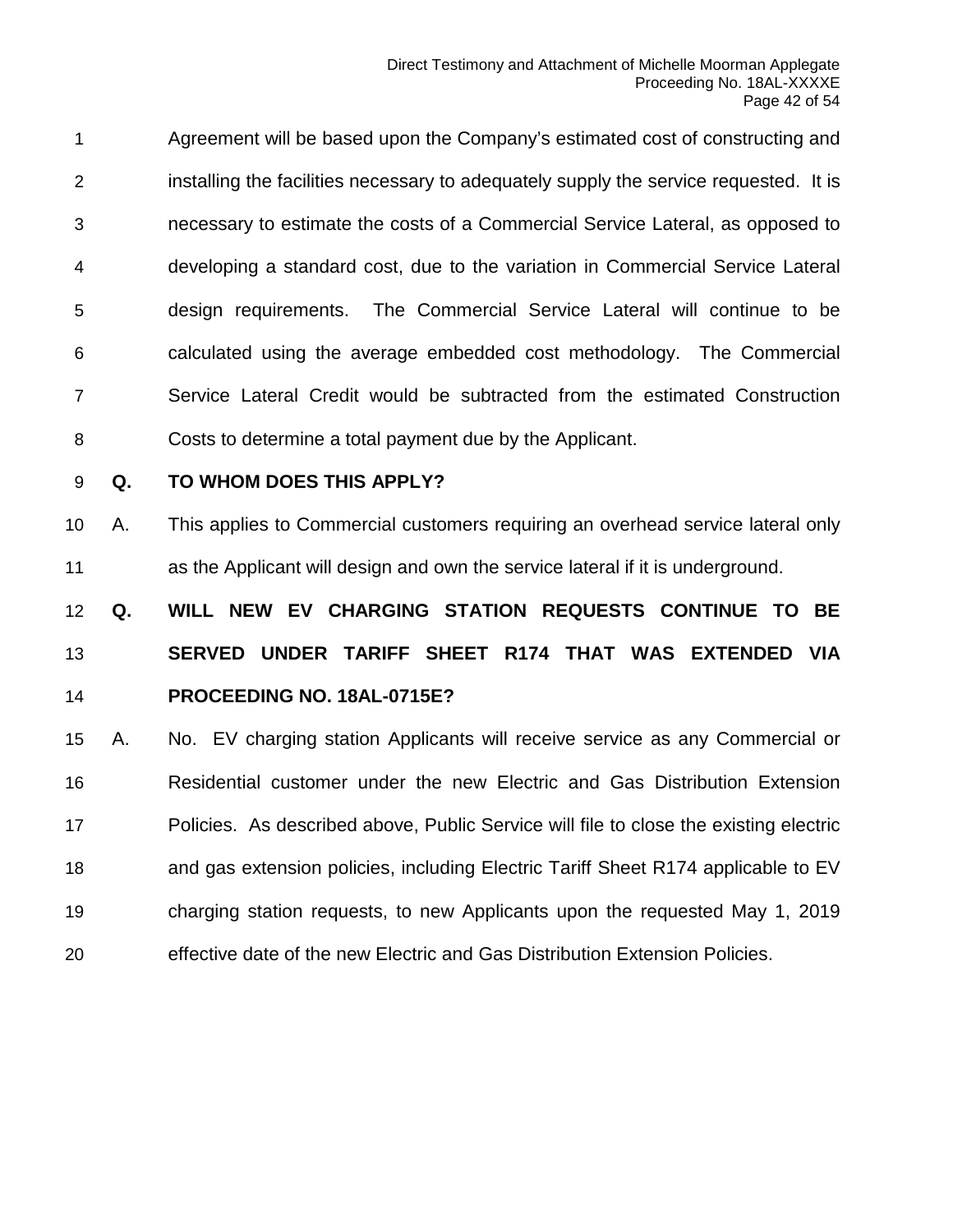# 1 **Q. HOW ARE THE COSTS, CONSTRUCTION PAYMENTS, AND CREDITS**  2 **DETERMINED FOR CUSTOMERS REQUESTING DISTRIBUTION**  3 **EXTENSIONS FOR EV CHARGING STATIONS?**

 A. The Construction Payment, Construction Allowance, and/or Off-Site Distribution Line Extension Credit for EV charging station Applicants will depend on the applicable Distribution Extension Service that is requested (On-Site Distribution 7 Extension, Off-Site Distribution Line Extension or Service Lateral).<sup>[8](#page-42-0)</sup>

#### 8 **Q. WHAT ABOUT GRANDFATHERED EV CHARGING STATION APPLICANTS?**

- 9 A. Grandfathered Applicants who requested extensions and executed Extension or
- 10 Construction Agreements for an EV charging station prior to the effective date of
- 11 the new tariffs will be grandfathered under the existing tariff provisions.

<span id="page-42-0"></span><sup>&</sup>lt;sup>8</sup> See Attachment MMA-1, Methodology for Calculation of Off-Site Distribution Extension Credit.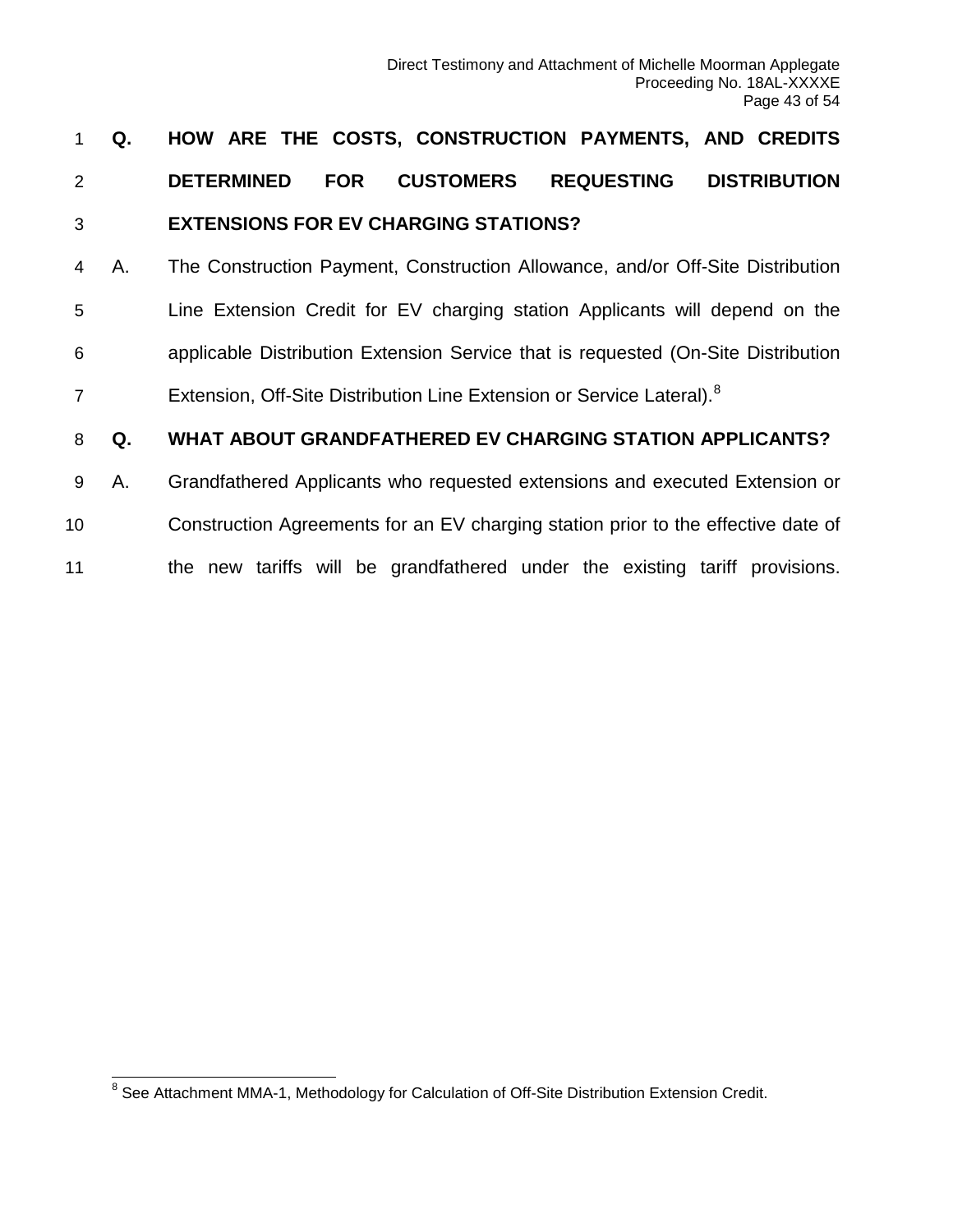#### <span id="page-43-0"></span>**VII. NEW GAS DISTRIBUTION EXTENSION POLICY AGREEMENTS**

### **Q. ARE THERE MULTIPLE AGREEMENTS UNDER THE NEW GAS MAIN EXTENSION POLICY?**

 A. Yes. Each of the four separate agreements corresponding to the types of service extension(s) requested by the Applicant is described below.

# **Q. WHY DID THE COMPANY CHOOSE TO UNBUNDLE DISTRIBUTION LINE**

### **EXTENSIONS INTO MULTIPLE AGREEMENTS FOR THE GAS DISTRIBUTION EXTENSION POLICY?**

 A. The four separate agreements described below allow for clearer delineation between facilities necessary to serve Applicants and can therefore have more specific estimates, credits and opportunities to standardize costs. This works toward the goal of increasing predictability and transparency for Applicants.

#### <span id="page-43-1"></span>**A. Off-Site Distribution Main Extension Agreement**

# **Q. PLEASE DESCRIBE THE OFF-SITE DISTRIBUTION MAIN EXTENSION AGREEMENT.**

 A. The Construction Costs associated with the Off-Site Distribution Main Extension Agreement would be based upon the Company's estimate of the cost of constructing and installing the facilities necessary to adequately supply the service requested by Applicant. An Off-Site Distribution Main Extension Credit would be subtracted from the estimated Construction Costs to determine a total payment due by the Applicant.

#### **Q. TO WHOM DOES THIS APPLY?**

A. This Agreement may apply to Residential or Commercial customers.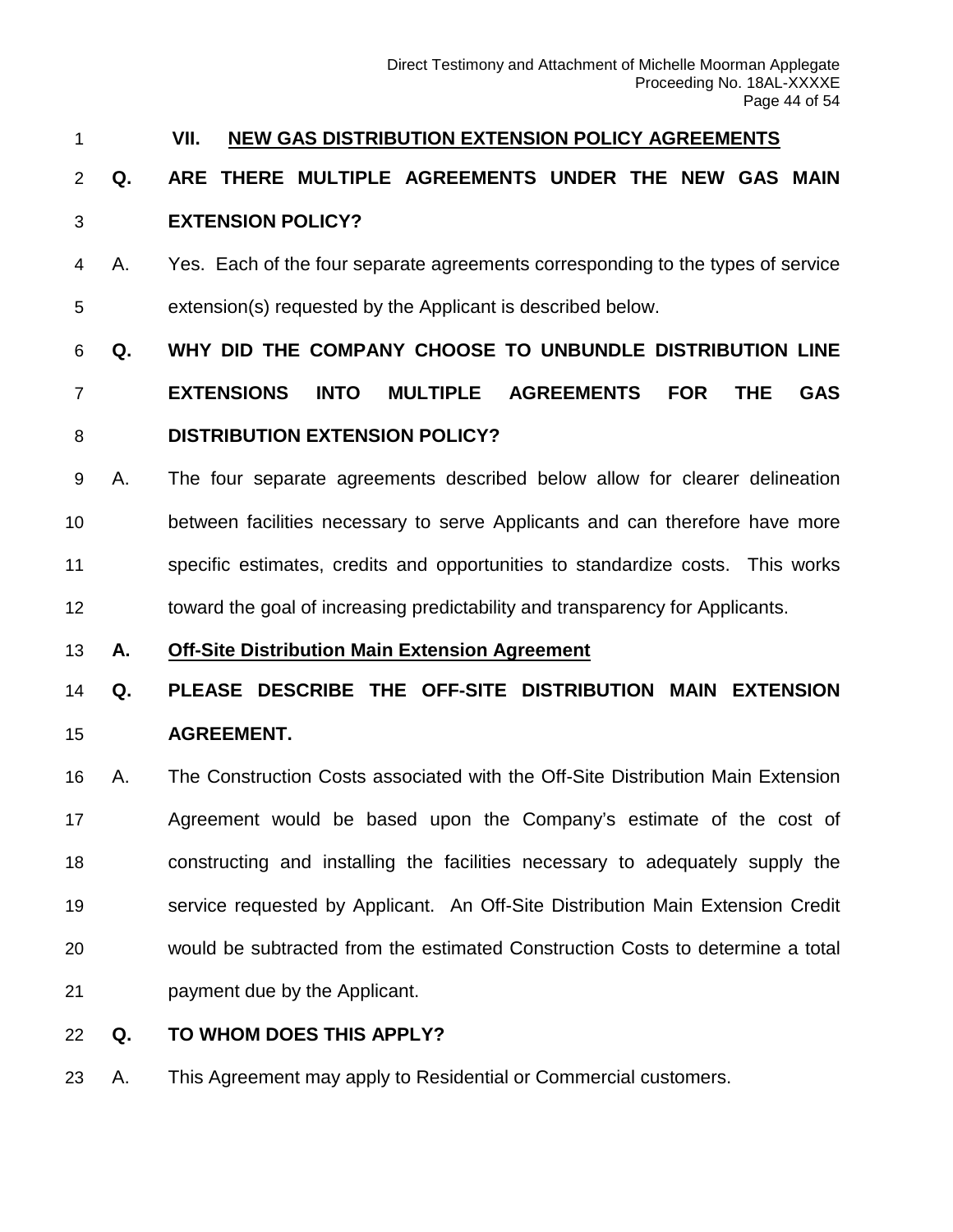# **Q. HOW ARE COSTS, CREDITS, AND CONSTRUCTION ALLOWANCES CALCULATED UNDER THIS AGREEMENT AND THE NEW POLICY?**

 A. The Applicant or Applicants are responsible for a non-refundable Construction Payment of all estimated costs for electric Distribution Facilities less any credits prior to construction as part of the Off-Site Distribution Main Extension Agreement. Costs will be estimated by the Company based on plat information provided by the Applicant or Applicants. The Company will work with the Applicant or Applicants to acquire all necessary information for the estimate. Except for the Construction Payment made for alternate feeders, the Construction Payment will be reduced by the 28 percent Off-Site Distribution Main Extension Credit.

# **Q. HOW DID THE COMPANY DETERMINE THE 28 PERCENT OFF-SITE DISTRIBUTION MAIN EXTENSION CREDIT?**

 A. The Company reviewed projects initiated from 2001-2008 and calculated the NPV average of refunds issued to customers under the current open extension policy. This calculation is included in Attachment MMA-1.

#### **Q. WILL THE COMPANY ADJUST THIS PERCENTAGE IN FUTURE FILINGS?**

- A. Yes. Public Service will, from time to time, evaluate the Off-Site Distribution Main Extension Credit and file to make adjustments as necessary.
- <span id="page-44-0"></span>**B. On-Site Distribution Extension Agreement**
- **Q. PLEASE DESCRIBE THE ON-SITE DISTRIBUTION EXTENSION AGREEMENT.**
- A. The costs associated with this Agreement will be either 1) based upon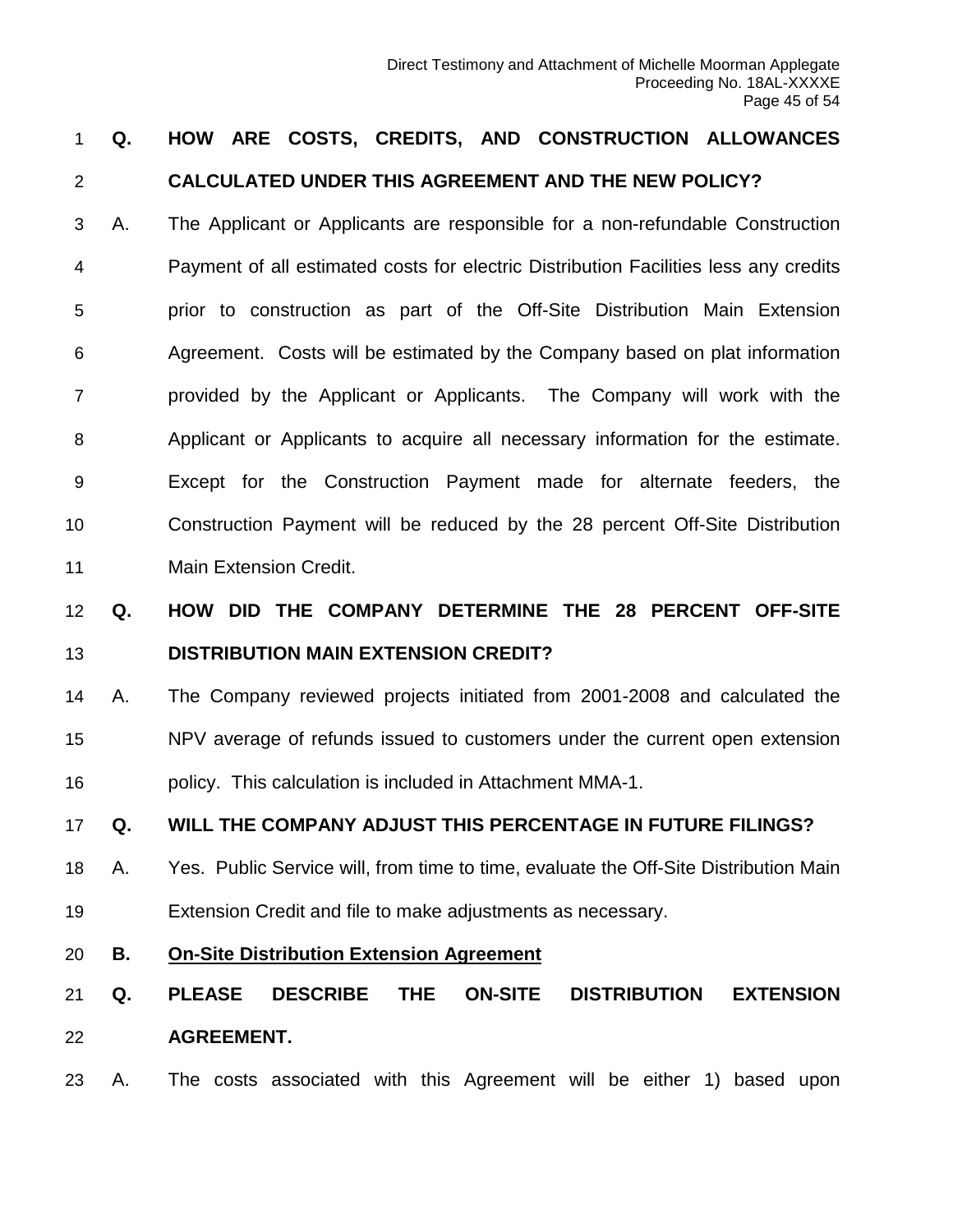standardized per lot costs, which considers the construction and installation of facilities necessary to adequately serve a single family or townhome lot. The standardized costs are applied to any lots that have an average of sixty (60) ft. or less frontage and/or 2) based upon Company's estimate of the cost to construct and install other facilities necessary to adequately serve a larger than standard lot size, which includes (but is not limited to single family and townhome lots) with more than an average of sixty (60) ft. frontage, non-standard load and construction requirements, and commercial facilities. A Construction Allowance would be applied to these costs.

#### **Q. TO WHOM DOES THIS APPLY?**

A. This Agreement may apply to Residential, Commercial, or Multi-Use customers.

### **Q. HOW ARE COSTS, CREDITS, AND CONSTRUCTION ALLOWANCES CALCULATED UNDER THIS AGREEMENT AND THE NEW POLICY?**

 A. The Applicant or Applicants will be responsible for a non-refundable Construction Payment for Distribution Facilities based on the standard or non-standard lot costs described above. This will be required prior to construction as part of the On-Site Distribution Extension Agreement. An applicable Construction Allowance will be applied as a credit. This Construction Allowance is calculated for non-demand customers by determining the average annualized customer bill less the applicable fuel rider multiplied by 2.75. For customers with a demand payment, the average annualized customer bill less the applicable fuel rider multiplied by 2.75 is further divided by average customer annualized Generation and Transmission Demand to develop a dollar per kW Construction Allowance.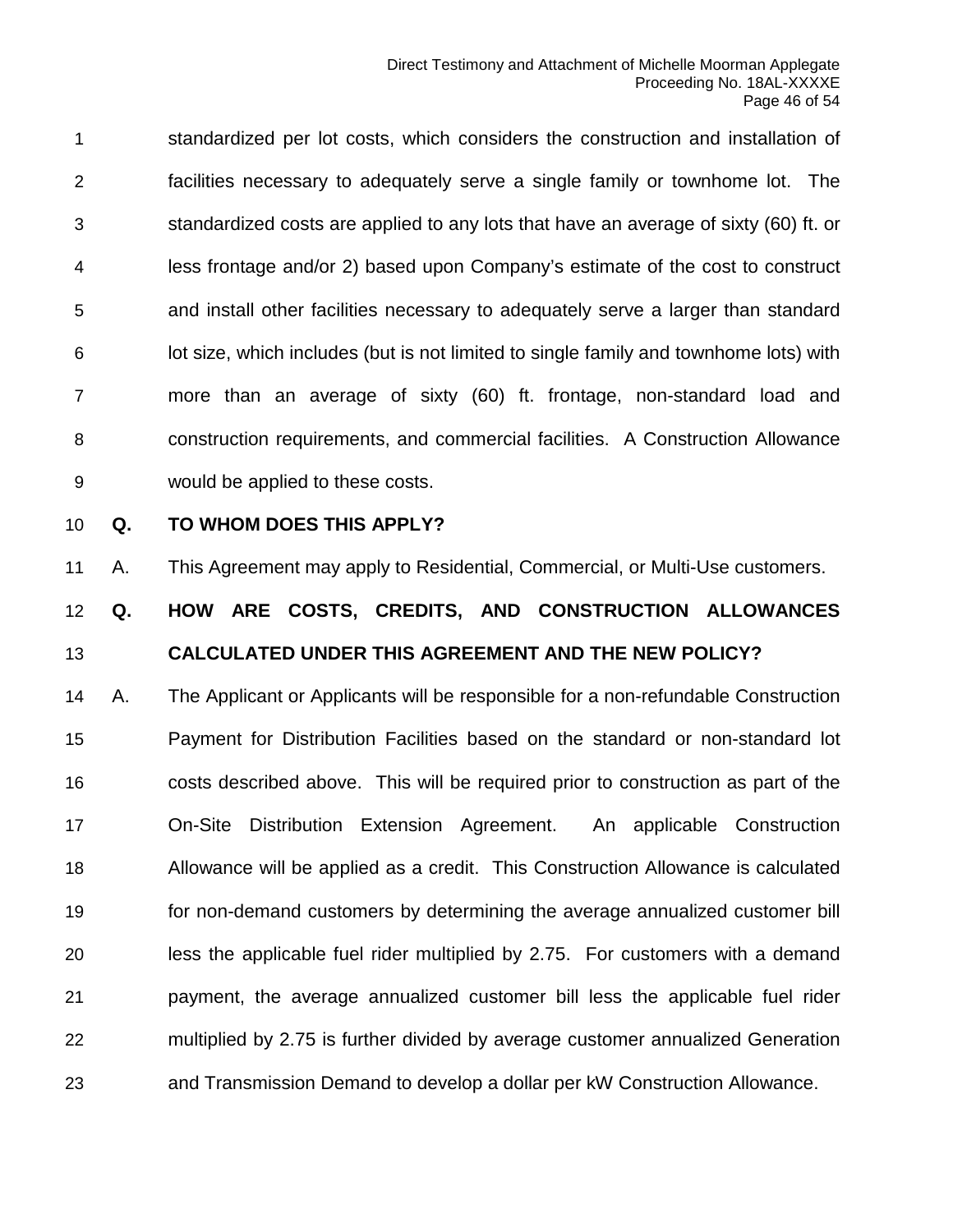Service Laterals are not considered part of the Distribution Facilities necessary to serve an On-Site Distribution Extension. As mentioned above, the On-Site Distribution Extension Construction Costs will be based upon a standardized cost for single family and townhome lots based on an average of sixty feet (60 ft.) of frontage or rear lot line dependent upon the location of the Company's facilities. If the standard lot size does not apply, an estimated cost of the On-Site Distribution Extension will be determined by the Company.

 **Q. IS IT POSSIBLE FOR AN ON-SITE DISTRIBUTION EXTENSION AGREEMENT TO ENCOMPASS COMMERCIAL AND RESIDENTIAL ASPECTS?**

- A. Yes. An On-Site Distribution Extension Agreement may contain standardized per **lot costs along with the Company's estimate of the cost of constructing and**  installing other facilities to serve, for example, amenities such as a community pool, recreation center, commercial space and other non-residential facilities.
- <span id="page-46-0"></span>**C. Residential Service Lateral Agreement**

#### **Q. PLEASE DESCRIBE THE RESIDENTIAL SERVICE LATERAL AGREEMENT.**

 A. The cost for a service lateral under this Agreement will be based upon the length of the lateral. Residential Applicants will receive a one hundred (100) ft. allowance at no upfront cost and a standardized per foot cost thereafter for extensions longer than one hundred (100) ft.

- **Q. TO WHOM DOES THIS APPLY?**
- A. This Agreement applies to Residential customers.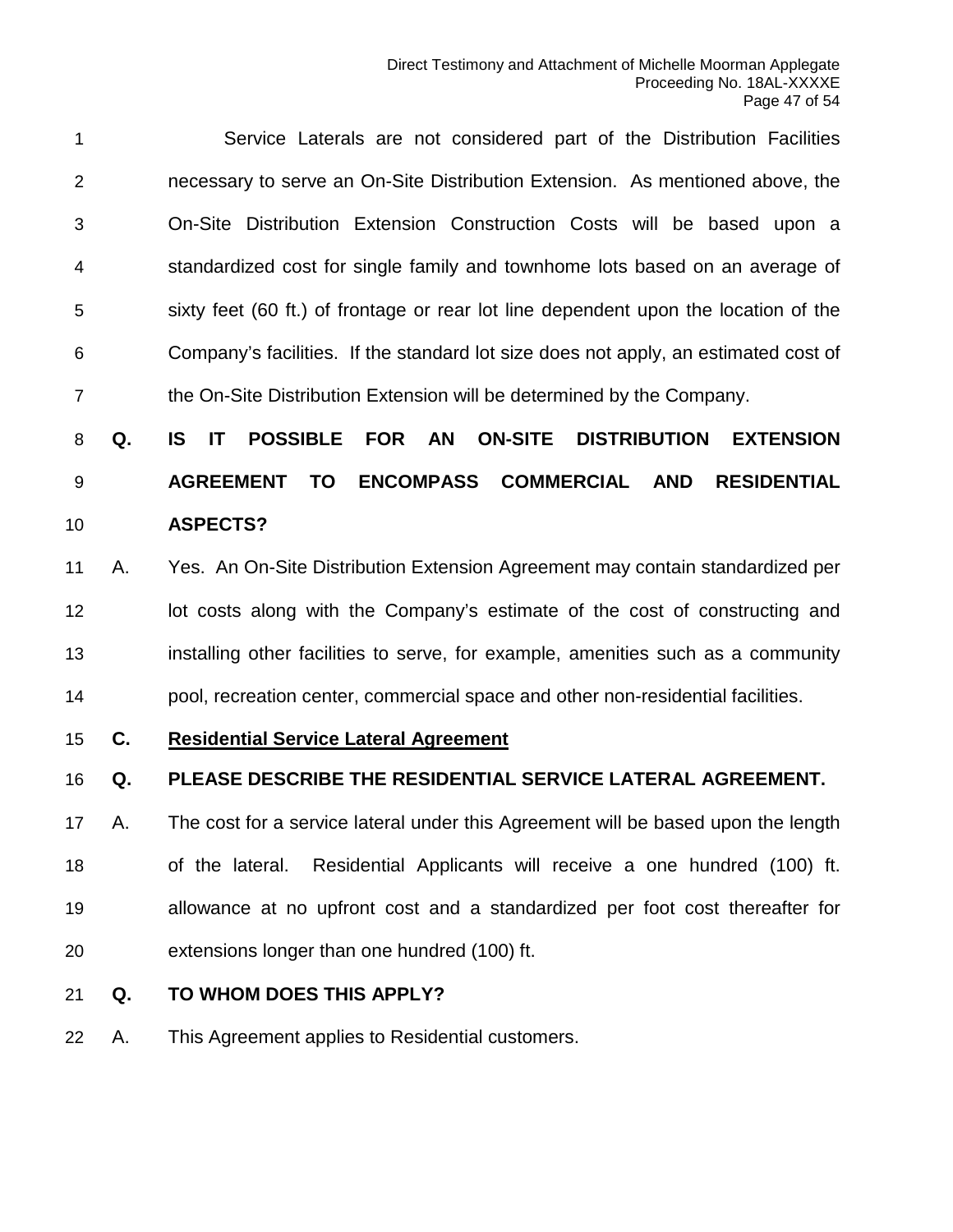### **Q. HOW ARE COSTS, CREDITS, AND CONSTRUCTION ALLOWANCES CALCULATED UNDER THIS AGREEMENT AND THE NEW POLICY?**

 A. For Residential Applicant or Applicants that request a Service Lateral be installed by the Company, Residential Applicants shall receive up to one hundred feet (100 ft.) installed by the Company at no upfront cost. For Service Lateral Extensions of greater than one hundred feet (100 ft.), the Applicant or Applicants are responsible for a non-refundable Construction Payment calculated using the Per Foot Cost for any length in excess of the first 100 ft. as listed on the Construction Costs and Credits sheet of the Gas Tariff.

# **Q. WHY IS THE COMPANY PROPOSING TO PROVIDE A 100 FT ALLOWANCE FOR RESIDENTIAL SERVICE LATERALS?**

 A. Efficiency, transparency, and customer service. The 100 ft. upfront allowance will accommodate approximately 95 percent of all gas service lateral requests. Of note, residential gas and electric service laterals combined represent over 70 percent of the total design applications received by the Company. We expect that time savings associated with various stages of billing and collection is expected to significantly reduce average lead time.

# **Q. HOW WAS 100 FOOT SELECTED AS THE LENGTH FOR SERVICE LATERALS?**

 A. The length was selected to benefit a significant percentage of customers, as this will add efficiency and transparency to the process.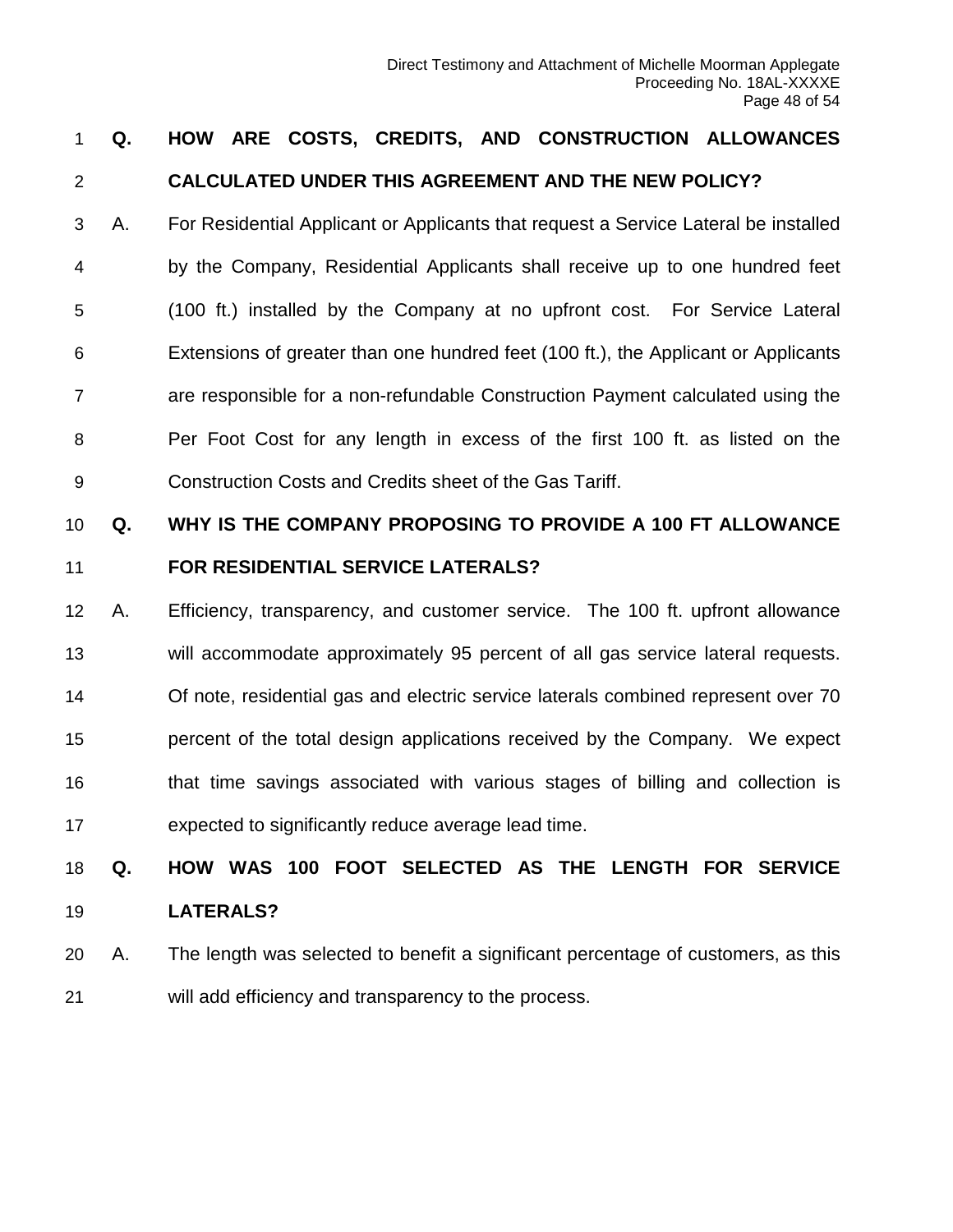#### <span id="page-48-0"></span>**D. Commercial Service Lateral Agreement**

#### **Q. PLEASE DESCRIBE THE COMMERCIAL SERVICE LATERAL AGREEMENT.**

 A. The Construction Costs associated with the Commercial Service Lateral Agreement will be based upon the Company's estimate of the cost of constructing and installing the facilities necessary to adequately supply the service requested. It is necessary to estimate the costs of a Commercial Service Lateral, as opposed to developing a standard cost, due to the variation in Commercial Service Lateral design requirements. The Commercial Service Lateral will continue to be calculated using the average embedded cost methodology. The Commercial Service Lateral Credit would be subtracted from the estimated Construction Costs to determine a total payment due by the Applicant.

#### **Q. TO WHOM DOES THIS APPLY?**

 A. This applies to Commercial customers requiring an overhead service lateral only as the Customer will design and own the service lateral if it is underground.

 **Q. WILL NEW NATURAL GAS VEHICLE (NGV") FUELING STATIONS REQUESTS CONTINUE TO BE SERVED UNDER TARIFF SHEET R38 THAT WAS EXTENDED VIA PROCEEDING NO. 18AL-0717G?**

 A. No. NGV fueling station Applicants will receive service as any Commercial or Residential customer under proposed tariffs. As described above, and consistent with EV charging station Applicants, Public Service will file to close the existing electric and gas extension policies, including Gas Tariff Sheet R38 applicable to NGV fueling station requests, to new Applicants upon the proposed May 1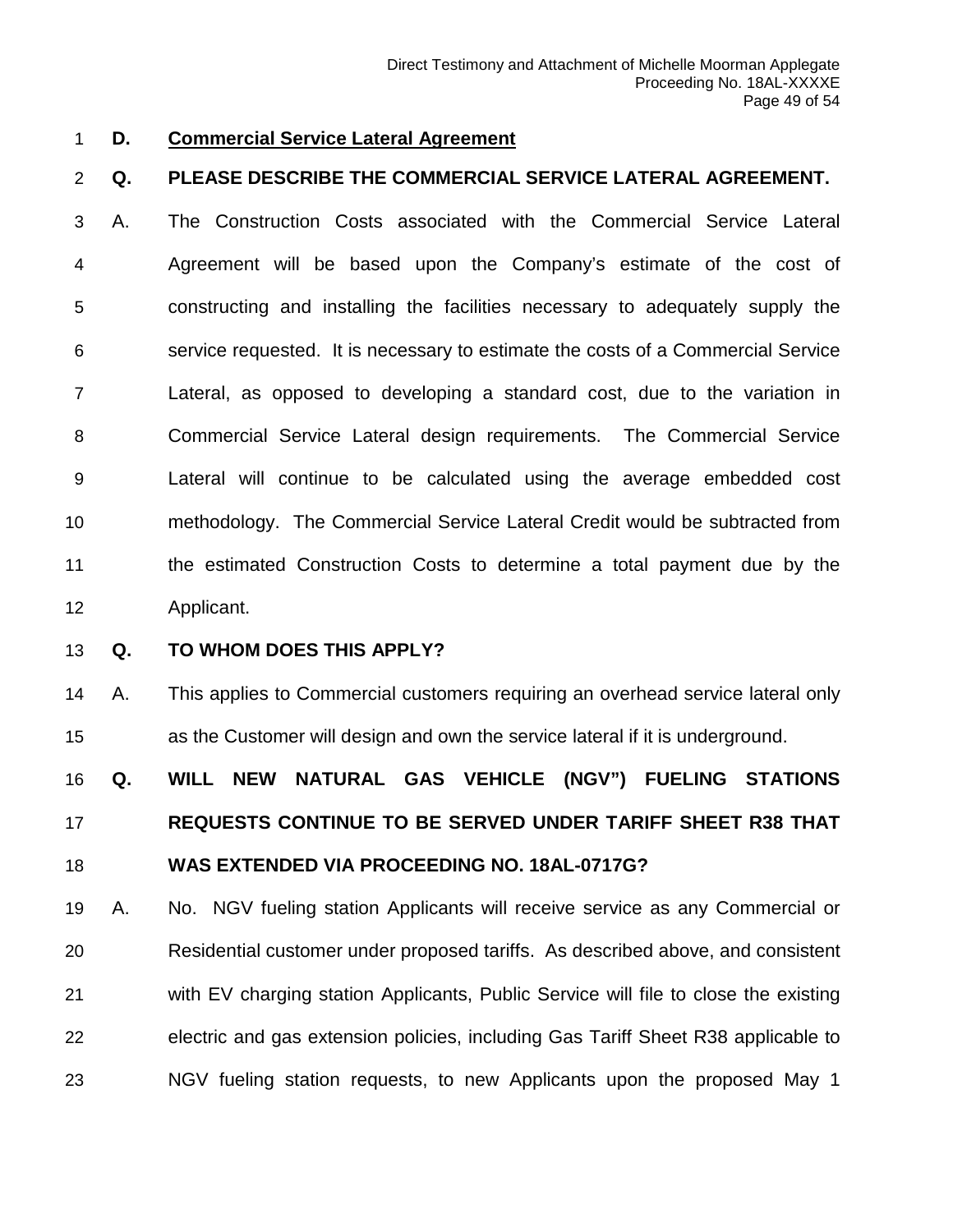| 1               |    | effective date of the new Electric and Gas Distribution Extension Policies.                     |
|-----------------|----|-------------------------------------------------------------------------------------------------|
| 2               | Q. | HOW ARE THE COSTS, CONSTRUCTION PAYMENTS, AND CREDITS                                           |
| 3               |    | <b>CUSTOMERS</b><br><b>REQUESTING</b><br><b>DISTRIBUTION</b><br><b>DETERMINED</b><br><b>FOR</b> |
| $\overline{4}$  |    | <b>EXTENSIONS FOR NATURAL GAS VEHICLE FUELING STATIONS?</b>                                     |
| 5               | А. | The Construction Payment, Construction Allowance, and/or Off-Site Distribution                  |
| 6               |    | Line Extension Credit for these NGV customers will depend on the applicable                     |
| $\overline{7}$  |    | Distribution Extension Service that is requested (On-Site Distribution Extension,               |
| 8               |    | Off-Site Distribution Main Extension or Service Lateral).                                       |
| 9               | Q. | <b>WHAT ABOUT GRANDFATHERED NGV APPLICANTS?</b>                                                 |
| 10 <sup>°</sup> | А. | Grandfathered Applicants who requested extensions and executed Extension or                     |
| 11              |    | Construction Agreements for a NGV fueling station prior to the effective date of                |

the new tariffs will be grandfathered under the existing tariff provisions.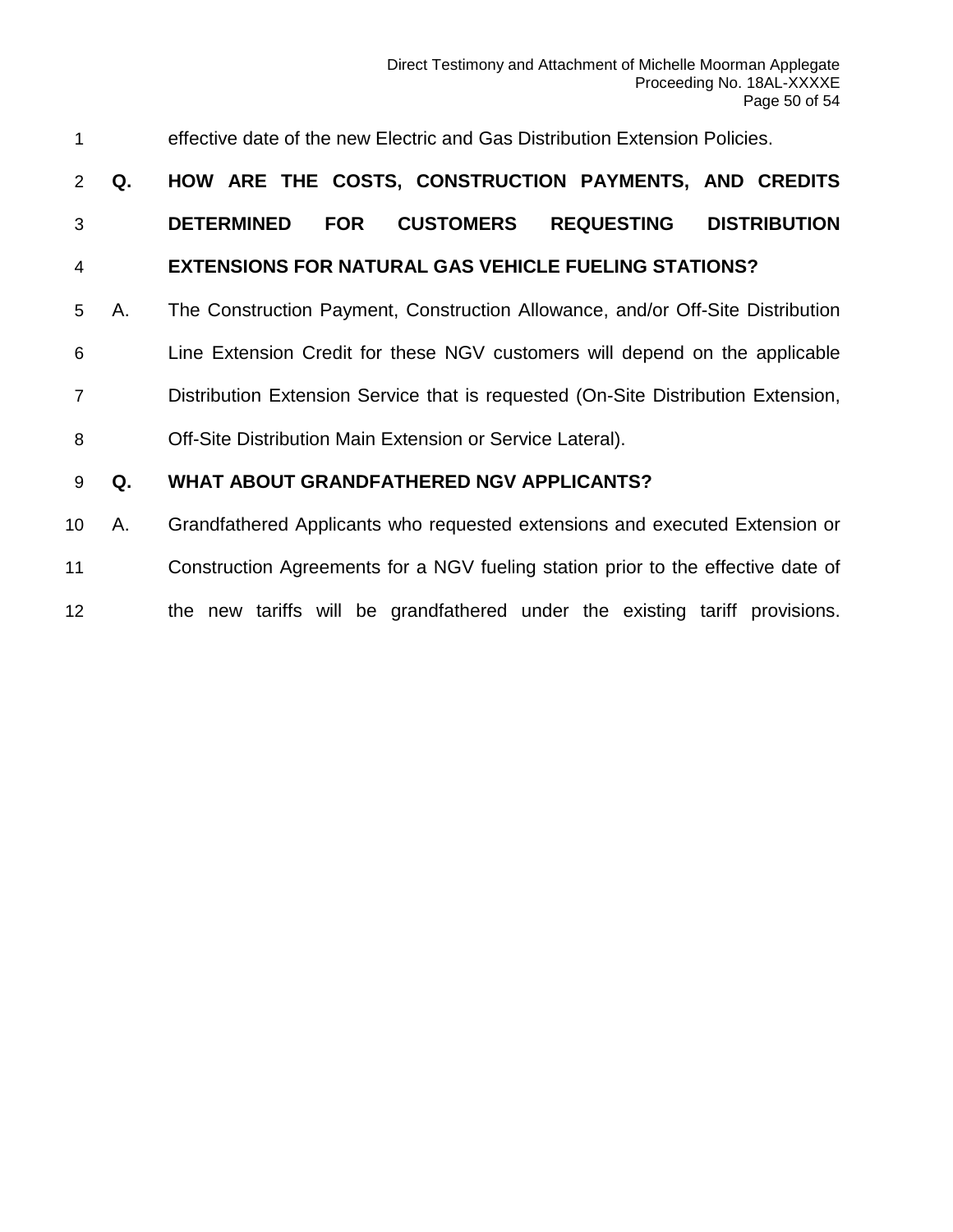#### **VIII. CONCLUSION**

 **Q. HOW DO THE NEW ELECTRIC AND GAS DISTRIBUTION EXTENSION POLICIES SUPPORT THE COMPANY'S OBJECTIVES OF IMPROVING CUSTOMER TRANSPARENCY AND INCREASING ADMINISTRATIVE EFFICIENCY?**

 A. There are two key objectives in the proposed tariff. The first is to provide greater cost-certainty and predictability for customers. The second objective – importantly – is to minimize unnecessary administrative burdens for the Company, and our customers, as it relates to such work. In support of this, the new policies enhance clarity surrounding utilities' line extension requirements and process and result in an equitable allocation of costs as a result of the Off- Site Distribution Line / Main Extension Credit, standardized per lot costs and service lateral 100 ft. allowance, as well as the continuation of Construction Allowances when applicable. The additions of standardization and footage allowances in the On-Site Distribution Extension costs and Service Lateral Extensions increase predictability in cost. These two changes will cover an overwhelming majority of requests received which is key to increasing efficiency and reserving the time and hours required for estimating Off-Site Line/Main Extension construction. A key result from this policy is reducing valuable time in calculating these very common estimates, thereby resulting in more timely estimates that require more attention for less common design elements within new or existing applications, particularly within our rapidly-growing region. The new Electric and Gas Distribution Extension Policies in conjunction with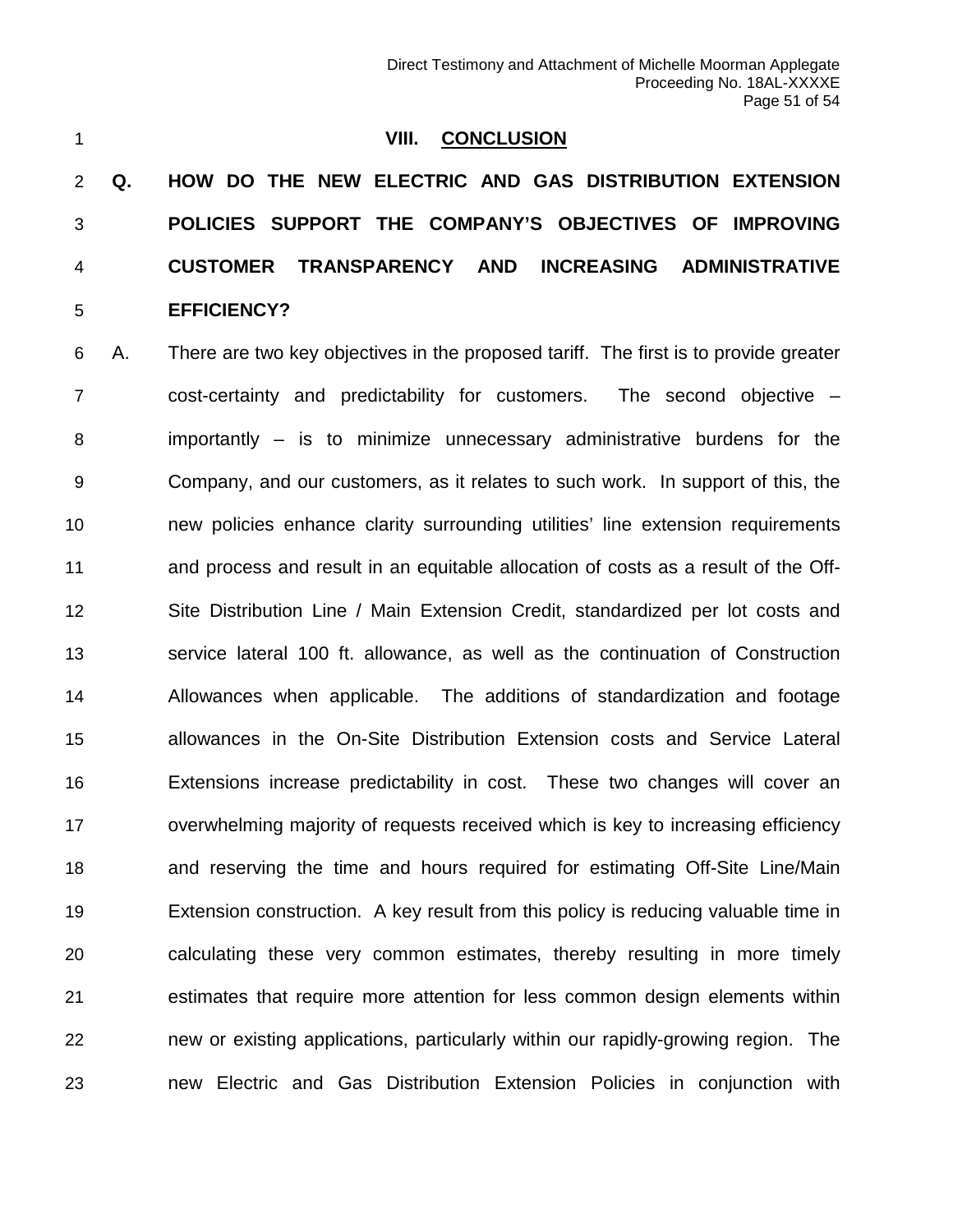- operational changes and additional reporting metrics through the Quality of Service Plans will improve the way the Company does business with its customers and partners.
- **Q. WHAT ARE YOUR RECOMMENDATIONS?**
- A. For the reasons set forth above, I recommend that the Commission approve the Company's proposed Electric and Gas Distribution Extension Policies with an effective date of May 1, 2019.

#### **Q. DOES THIS CONCLUDE YOUR DIRECT TESTIMONY?**

A. Yes.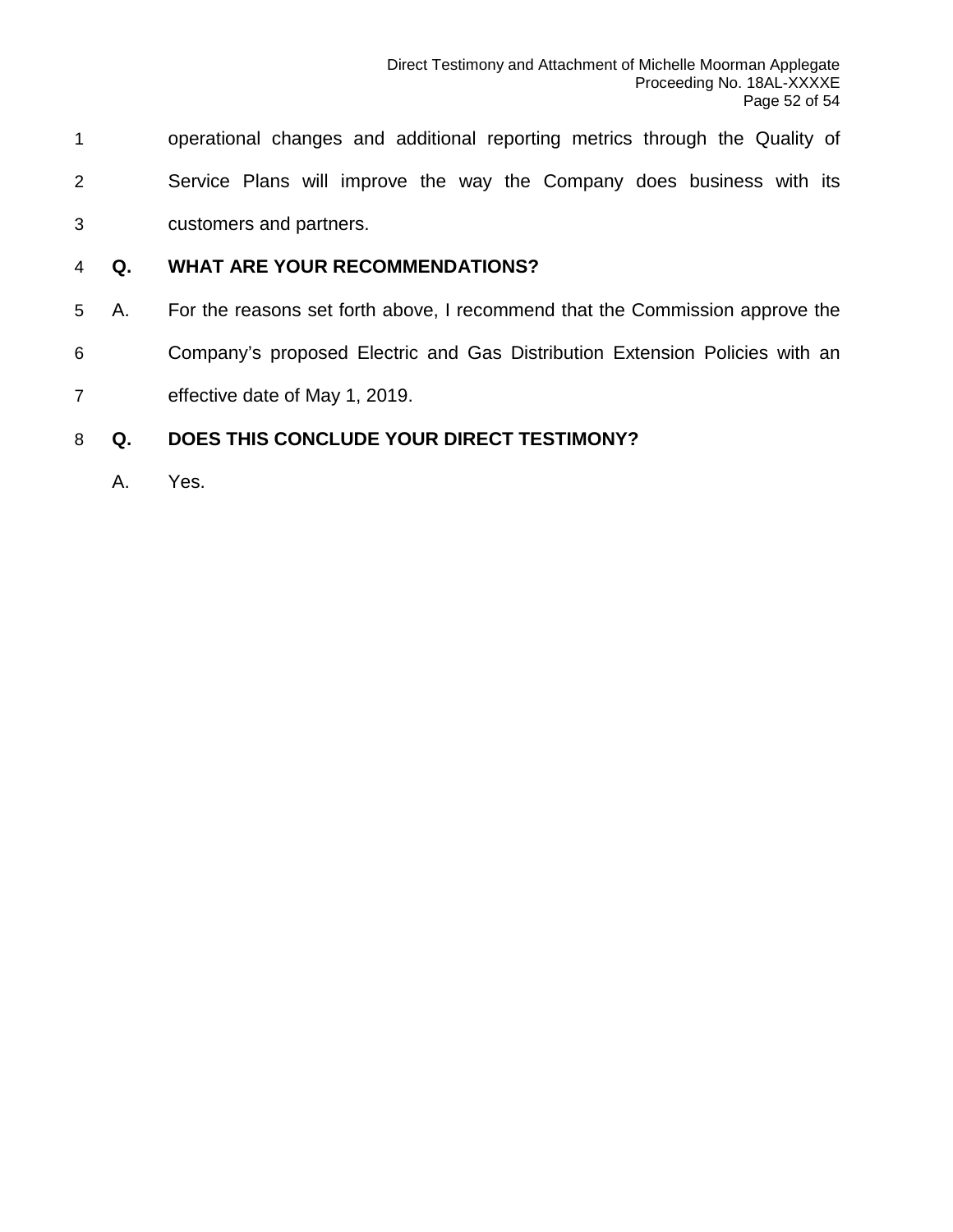#### **Statement of Qualifications**

#### **Michelle Moorman Applegate**

Ms. Applegate graduated from the Colorado School of Mines with a degree in Metallurgical and Material Engineering and minors in Public Affairs and Economics. She began her employment with Xcel Energy Services, Inc. in 2003. Since then she has held various positions in engineering, operations and regulatory affairs within the electric and gas utility industry.

From 2003 to 2008, Ms. Applegate worked as a Production Engineer in natural gas, electric and hydro-electric generating facilities for Xcel Energy Service, Inc. In that position, she was responsible analyzing failures and making recommendations as to the operating procedures of the generating facilities.

In 2008, Ms. Applegate was employed as a Case Specialist in the Regulatory and Government Affairs Department for Public Service Company of Colorado, where she was responsible for developing support and testimony and managing cases related to the company's renewable energy standards and policies.

In 2010, Ms. Applegate began employment with Summit Utilities, Inc. as the Manager of Regulatory Affairs. Her responsibilities included oversight of the multijurisdictional department and maintaining compliance with state and federal regulatory requirements, as well as financial and environmental state statutes in multiple rate areas. In January of 2013, she was promoted to Director of Regulatory Affairs.

Ms. Applegate accepted the role of Senior Director of Engineering and Technical Services with SourceGas, LLC in April 2014. In this role she provided